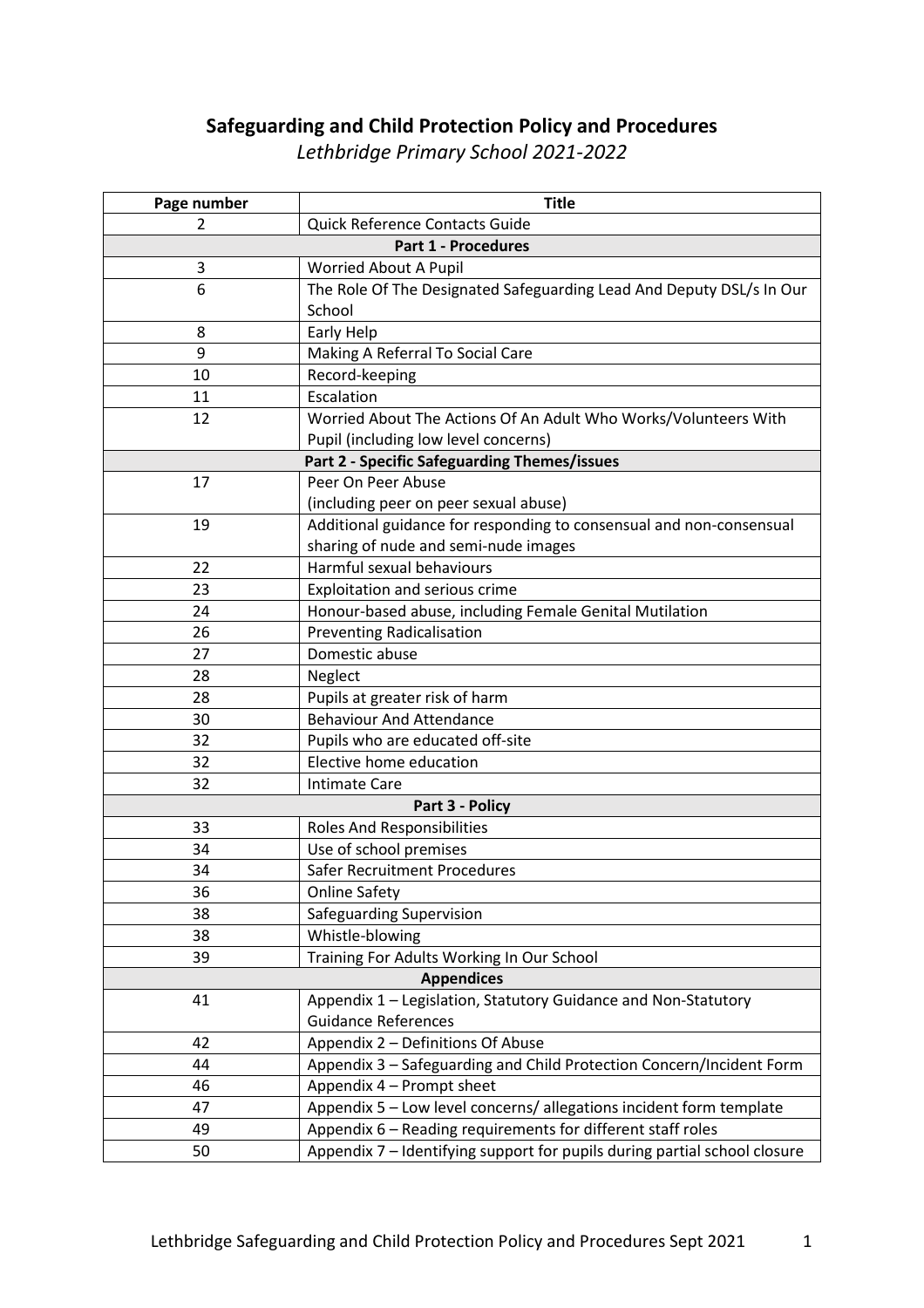## **Quick Reference Contacts Guide**

|                                        | <b>Name</b>        | Contact                         |
|----------------------------------------|--------------------|---------------------------------|
| <b>Designated Safeguarding Lead</b>    | <b>Caron Short</b> | 01793 353033                    |
|                                        |                    | cshort@lethbridgeprimary.co.uk  |
| <b>Deputy DSL</b>                      | Claire Harmer      | charmer@lethbridgeprimary.co.uk |
| <b>Deputy DSL</b>                      | Emma Corp          | ecorp@lethbridgeprimary.co.uk   |
| Headteacher                            | Lisa Mayes         | head@lethbridgeprimary.co.uk    |
| <b>Designated Teacher For Children</b> | Emma Corp          | ecorp@lethbridgeprimary.co.uk   |
| <b>Looked After</b>                    |                    |                                 |

| Early Help/ CAF Team / Hub | Contact                                                 |
|----------------------------|---------------------------------------------------------|
| Jane Griffiths             | Early Help Service Manager<br>jgriffiths@Swindon.gov.uk |
|                            | 01793 466479<br>EHHub@swindon.gov.uk                    |

| <b>Children's Social Care</b> | Contact                                                                                                                                                                |
|-------------------------------|------------------------------------------------------------------------------------------------------------------------------------------------------------------------|
| <b>Emergency Duty Service</b> | Swindonmash@swindon.gov.uk<br>Telephone: 01793 466903 (during normal<br>office hours which are 8.30am to 4.40pm<br>Monday to Thursday, and 8.30am to 4.00pm<br>Friday) |
| <b>Emergency Duty Service</b> | Available outside office hours on 01793<br>466900                                                                                                                      |

|                                         | <b>Name</b>                | <b>Contact</b>                   |
|-----------------------------------------|----------------------------|----------------------------------|
| Headteacher                             | <b>Lisa Mayes</b>          | head@lethbridgeprimary.co.uk     |
| <b>Chair of Governors</b>               | Philip Ashdown             | pashdown@lethbridgeprimary.co.uk |
| <b>Safeguarding Link Governor</b>       | Philip Ashdown             | pashdown@lethbridgeprimary.co.uk |
| <b>Local Authority Designated</b>       | Phone: 01793 466849        |                                  |
| <b>Officer / Designated Officer For</b> | Email: lado@swindon.gov.uk |                                  |
| <b>Allegations</b>                      |                            |                                  |

| <b>Police</b>                  | 101/999       |
|--------------------------------|---------------|
| NSPCC Whistle-blowing Helpline | 0800 028 0285 |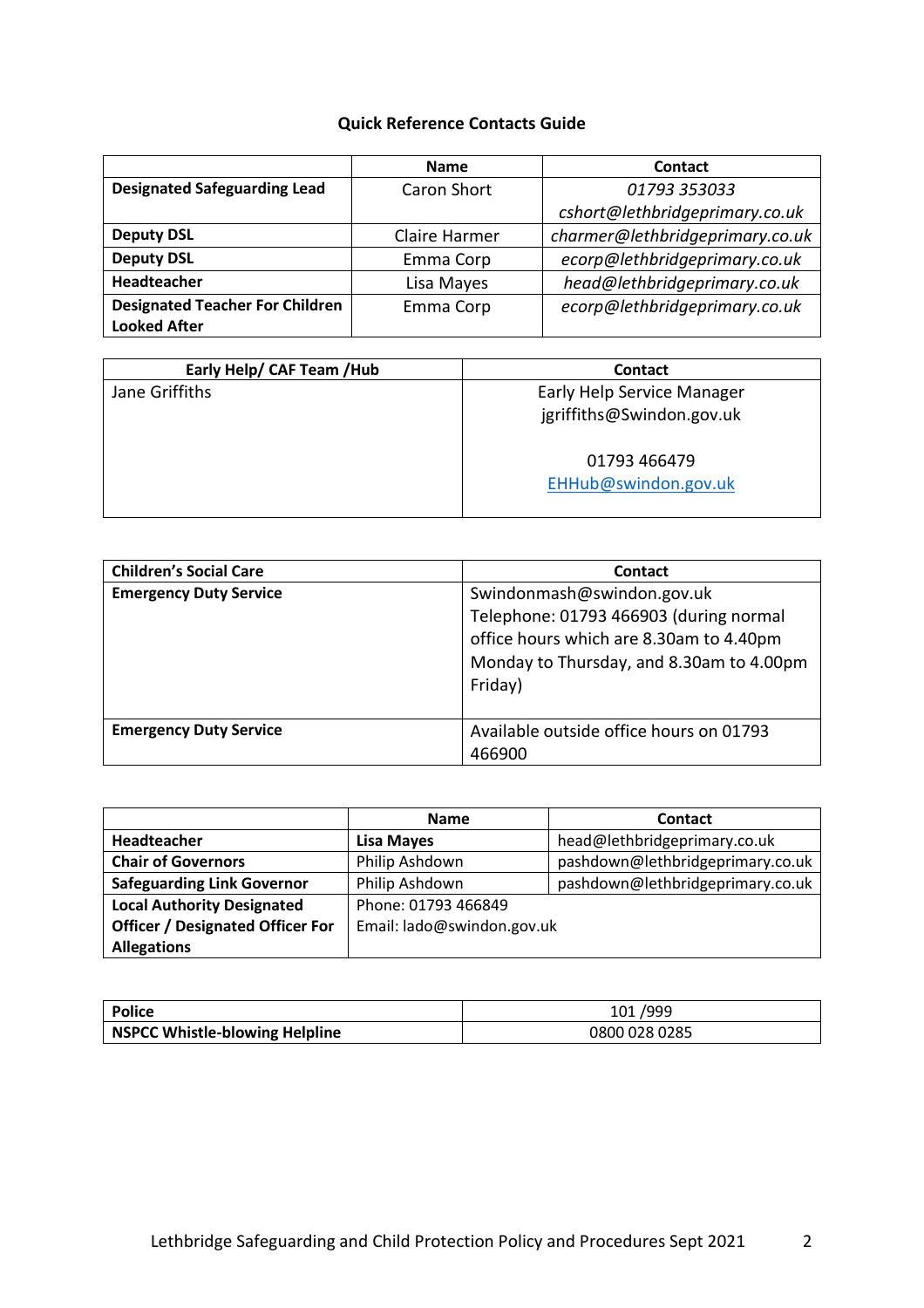# **Our School's Commitment to Safeguarding**

This school takes seriously its responsibility to protect and safeguard the welfare of the children and young people in its care.

"The welfare of the pupil/student is paramount." (Children Act 1989.)

Our staff and Governors are committed to safeguarding the pupil/students at this school and contribute to multi-agency working to keep pupils and students safe.

Safeguarding and promoting the welfare of children is defined for the purposes of this policy as:

- protecting children from maltreatment;
- preventing impairment of children's **mental and physical** health or development;
- ensuring that children grow up in circumstances consistent with the provision of safe and effective care; and
- taking action to enable all children to have the best outcomes.

All adults working in our school maintain an attitude of ' it could happen here'. We recognise that staff, because of their contact with and knowledge of children in their care, are well placed to identify abuse or neglect and offer support to children in need.

This policy and set of procedures work in line with the relevant legislation, statutory guidance and take account of non- statutory guidance, all of which are listed in Appendix 1

# **Part 1 - Procedures Worried About a Pupil**

See also ['What To Do If Worried About A Pupil' -](https://www.gov.uk/government/publications/what-to-do-if-youre-worried-a-child-is-being-abused--2) DfE March 2015

You may be worried about a pupil because you have seen or heard something. You may have noticed a change in their behaviour.

Where a pupil comes to speak to you directly and tells you information which may suggest they are at risk of abuse, neglect or exploitation, this is known as a disclosure. If a pupil discloses to you, you should:

- **Reassure** the pupil that they being taken seriously and that they will be supported and kept safe
- **Listen** to what the pupil/ student is saying, without displaying any signs of shock or disbelief
- **Allow** the pupil/student to talk freely without interrupting
- Reassure the pupil/student but do not make promises about keeping the information a secret
- **Reassure** the pupil/student that this is not their fault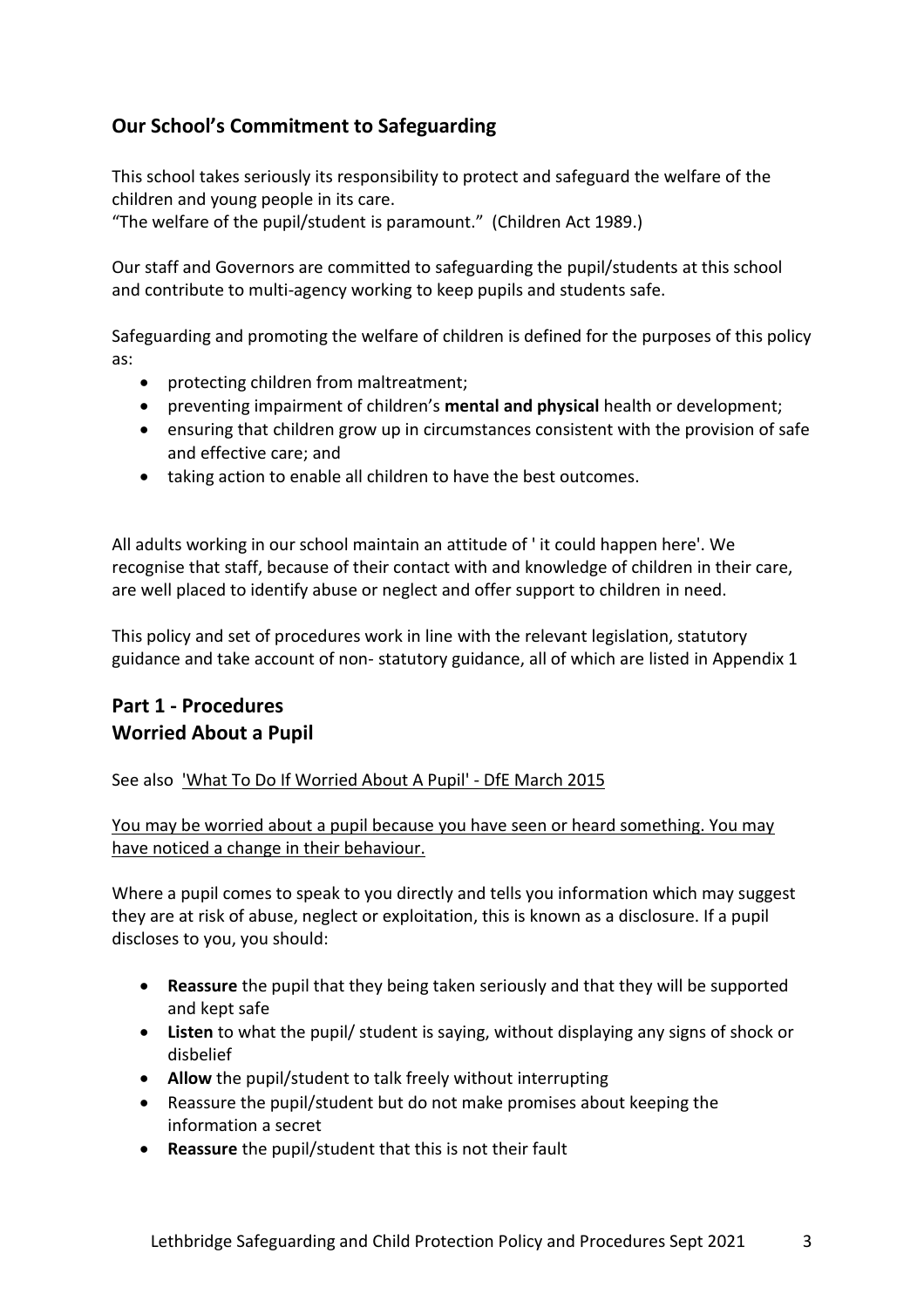- **Ask** questions only if you need to clarify, take care not to put words in their mouth by asking leading questions
- **Explain** to the pupil/student that they have done the right thing by telling you and explain what you will do next, in line with the procedures outlined below.

You may not have received a direct disclosure, but you have over-heard a conversation which worries you. You may have seen a mark on a pupil which worries you or noticed a change in behaviour. You may be concerned about the safety or welfare of a pupil who is not in school. You have a responsibility to follow the steps below:-

### **Step 1**

- If you are concerned that a pupil might be in immediate danger or at risk of significant harm you must act immediately. Do you need to take immediate action to secure the safety of the pupil?
- Report your concerns directly to a member of the safeguarding team, as soon as you are able. Where possible this should be 'face to face'. In the first instance our Designated Safeguarding Lead *Caron Short* If the DSL is unavailable, please report to our deputy DSL/s *Claire Harmer, Lisa Mayes and Emma Corp.* If no-one from your safeguarding team is available, speak to the most senior member of staff on site. If this is you, please refer to 'Role of DSL'.
- If your concern relates to peer on peer abuse, refer also to Part 2 of this document and see also Part 5 of KCSIE.

### **Step 2**

Record your concerns using CPOMS if you are teaching staff or the school's Safeguarding & Child Protection Concern/ Incident Form as soon as possible if you do not have cpoms access on that particular day. MDSAs use the Incident Form. A copy of this can be found at the back of this policy and also in the staff room, and under 'S' on the tdrive in the Safeguarding file.

### Guidance on recording your concern

- Record the full date and time, location, your name and role and keep your record as factual as possible.
- Use full names, not initials as we need to be able to identify who individuals are.
- Use the pupil's own words where applicable and enclose any direct quotes in quotation marks.
- Include what is it that you have seen/heard/noticed which concerns you? Has the pupil communicated that something is wrong? Verbally? Behaviour?
- Ensure your record is clear and factual. If you have included your opinion in your report, have you made it clear that this is your opinion?
- Include why what you have seen/heard/noticed concerns you? What are you worried will happen if this concern/incident is not responded to?
- Is there any context you may be aware of? Is this concern the first or have you had other concerns?
- Include any actions you have already taken.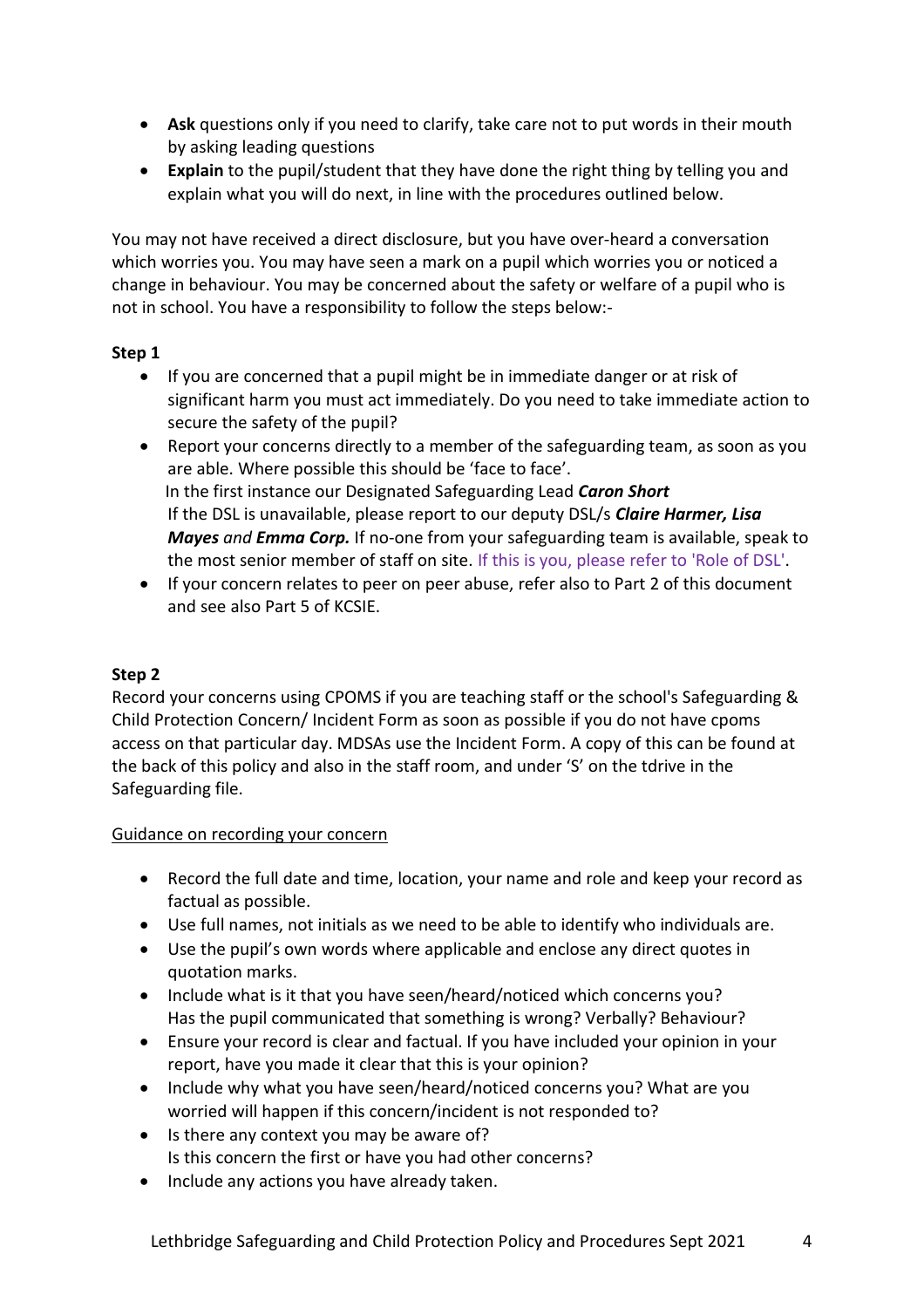- If marks or injuries have been observed, record these on a body map. (Do not take photographs)
- If a safeguarding/child protection concern/incident form is unavailable, handwritten notes can be made on a piece of paper. (This must be retained, even if the notes are subsequently written up / typed up onto a form).

**Remember that records can be accessed by parents/carers and may also be used in multiagency meetings and in criminal proceedings. Records should be clear, comprehensive and professionally written.**

### **Step 3**

- Include whether you have spoken to parents/carers about the concern/incident. Remember, you may need to seek advice from a member of the safeguarding team if you are unsure about whether speaking to the parent may increase the risk to the child. If the parent is the alleged perpetrator you must always seek advice from the safeguarding team before speaking to the parent/carer.
- Members of staff working from home, for example, teachers supervising Home Learning via Seesaw, should phone a member of the safeguarding team about any concerns and also record them on CPOMS.
- The original concern form should be passed, in person, to the DSL/Deputy DSL. Copies should not be retained by you.

#### **Step 4**

• You should receive feedback about what action, if any is being taken in response to your concern. A recommended timescale for this is within 24 hours. If you do not receive feedback or you feel that the situation is not improving for the pupil/student, you have a duty to challenge the DSL / deputy DSL. See section on Whistle-blowing also.

Additional consideration needs to be given to pupil/students with communication difficulties and for those whose preferred language is not English. It is important to communicate with them in a way that is appropriate to their age, understanding and preference.

### **When Are Parents/Carers Contacted?**

Concerns about the welfare or safety of pupils will be discussed with the parent/carer, unless, having reviewed the information of concern, it is the view of the safeguarding team that this may increase the risk to the pupil. Following consultation with the school's safeguarding team, it may be the pupil's class teacher who makes contact with the parents/carers or it may be a member of the safeguarding team themselves. Our first priority is the pupil's welfare and therefore there may be occasions when concerns about a pupil means that we have to consult other agencies before we contact the parent/carer.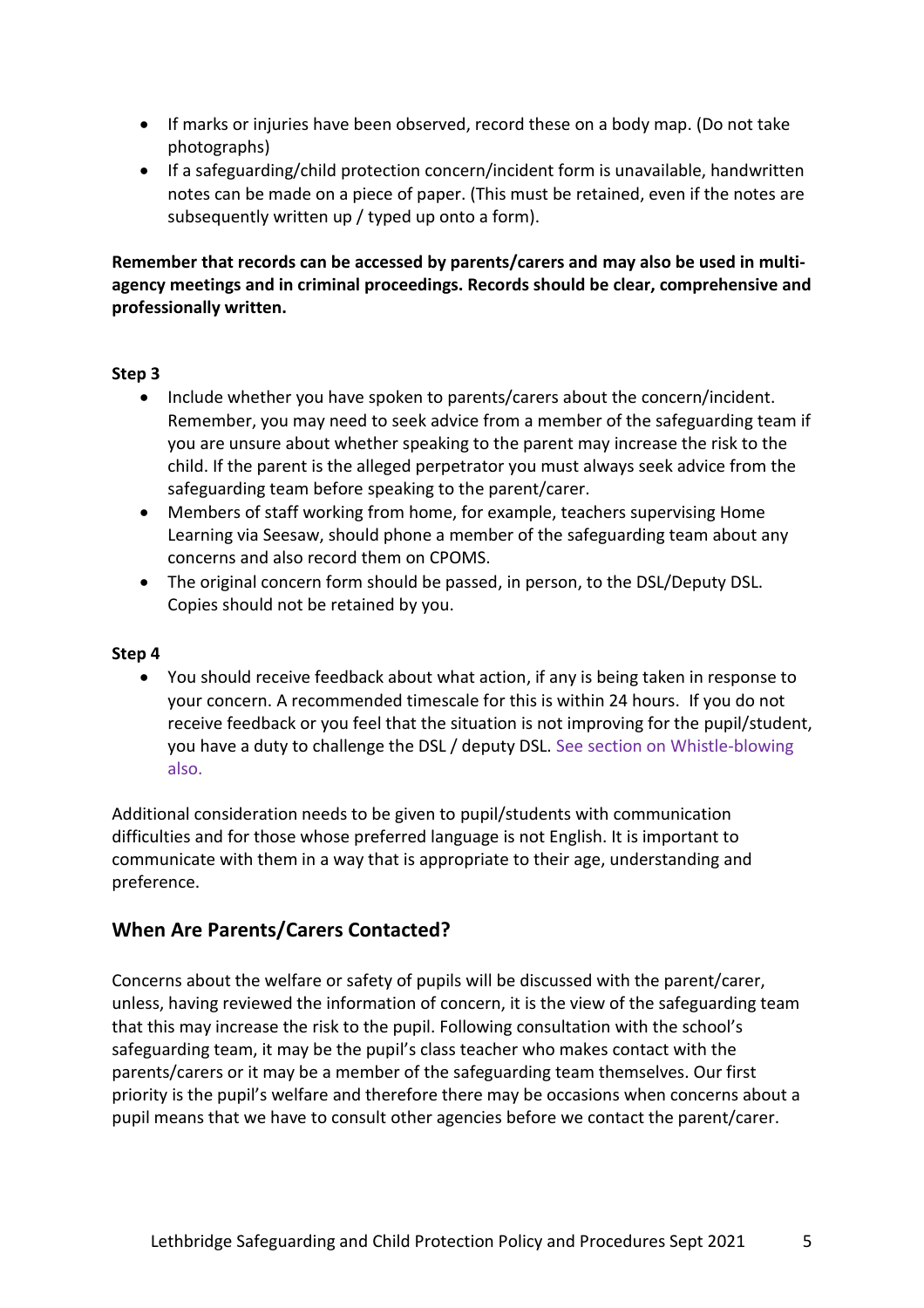If a referral is to be made to Children's Social Care, the parent/carer will be contacted and the information within the referral will be shared. There are some occasions when the school will be advised not to share the content of the referral with the parent/ carer as to do so may increase the risk of harm to the pupil.

Where reports are written about pupils as part of the child protection process, the school will provide opportunity prior to the conference to share the content with parents and carers.

# **The Role of the Designated Safeguarding Lead and Deputy DSL/s in Our School**

Our Designated Safeguarding Lead is: *CARON SHORT*, who works in line with the requirements of the role, as set out in Annex B of Keeping Children Safe In Education Sept 2021.

Our deputy DSL's are Claire Harmer, Lisa Mayes and Emma Corp and are available in the absence of the DSL.

The members of our safeguarding team work in partnership with a range of other agencies, including Local Partners, to keep pupils safe. This includes information-sharing, provision of reports and attendance at meetings including child protection conferences and core groups

### **What happens once a concern /disclosure has been reported to a member of the safeguarding team?**

The DSL or deputy DSL will follow the steps below to respond appropriately to the concern and safeguard the pupil/student:-

### **Step 1**

• If there is concern that the pupil is in immediate danger contact Children's Social Care/Adult's Social Care: 01793 466903. You may also consider contacting the police on 999. **Go to section 'Making a referral to Social Care' (page 9)**

### **Step 2**

- Contact the parent/s or carer/s of the pupil concerned, if this has not already been done. You may wish to take advice from Children's Social Care before contacting the parent/carer. If, having sought advice, you believe that sharing this information may increase the risk of harm to the pupil do not share with parents at this stage. You must document your decision-making here, if the decision is made not to share information with parents/carers. In the majority of cases informing the parents/carers of the concern / disclosure which has been reported will not increase risk. Ask for any additional information from the parent/carer if applicable.
- Ensure that the parent/carer understands that a record will be kept by the school.

### **Step 3**

• Refer to the local authority threshold document to support decision-making about what action is now required: [https://safeguardingpartnership.swindon.gov.uk/downloads/file/672/threshold\\_fra](https://safeguardingpartnership.swindon.gov.uk/downloads/file/672/threshold_framework) [mework](https://safeguardingpartnership.swindon.gov.uk/downloads/file/672/threshold_framework)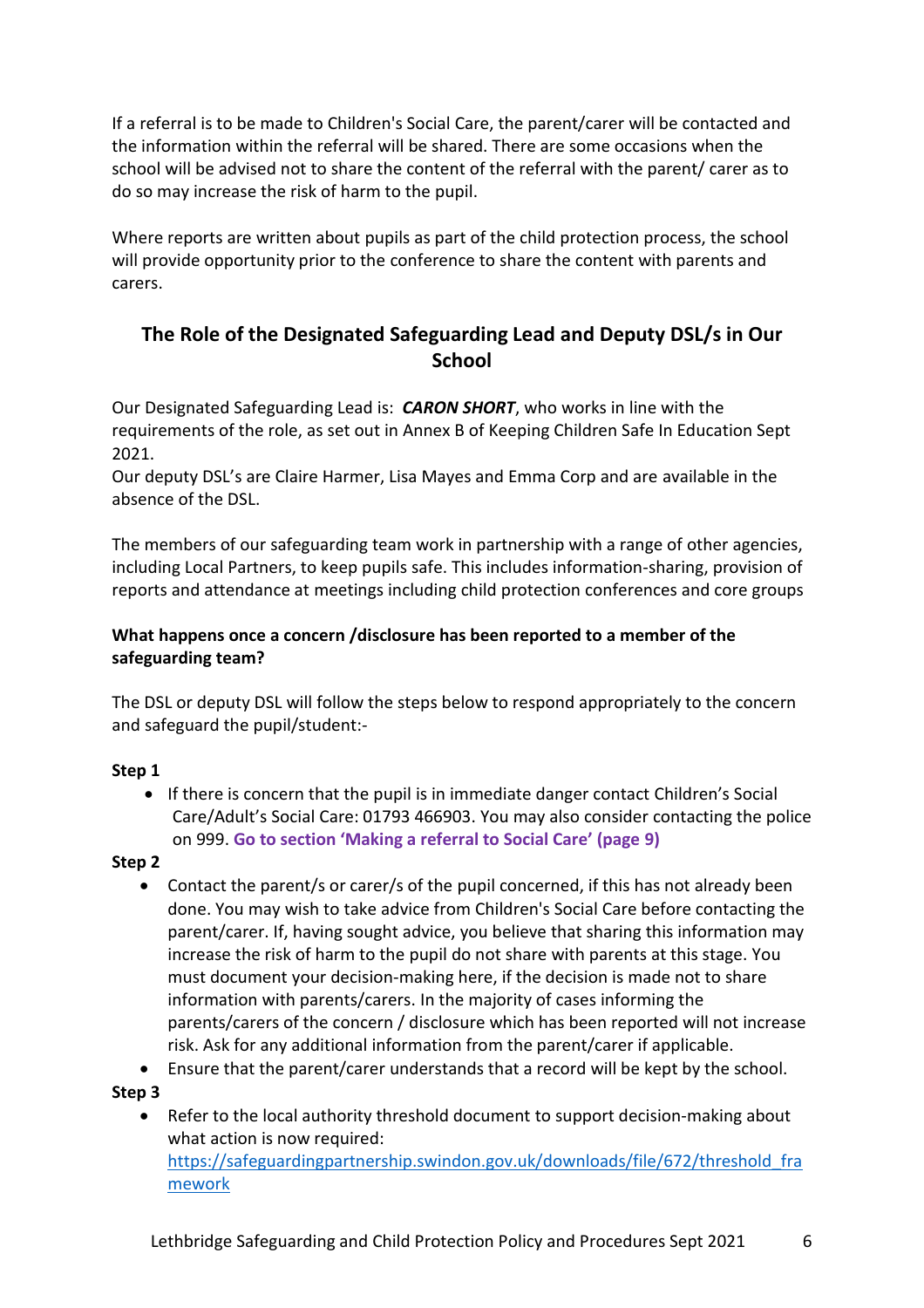• What are the risks to the child? Are they familial; posed by someone in the child's family? Are they extra-familial; posed by adults or peers outside of the home? (See Part 1 of KCSIE for further information)

If the concern does not require immediate contact with Children's Social Care consider this latest concern within the context of any wider concerns / disclosures. This may mean further discussion with the pupil's class teacher and /or referring back to safeguarding or child protection records if they exist

### **Step 4**

• Ensure that the member of staff reporting the initial concern has received feedback about actions and outcomes (if applicable).

### **Step 5**

• Update record-keeping with information about identified actions, completed actions, decision-making (where applicable) and outcomes (if appropriate).



### Actions where there are concerns about a child

*Flowchart taken from 'Keeping Children Safe In Education' Sept 21*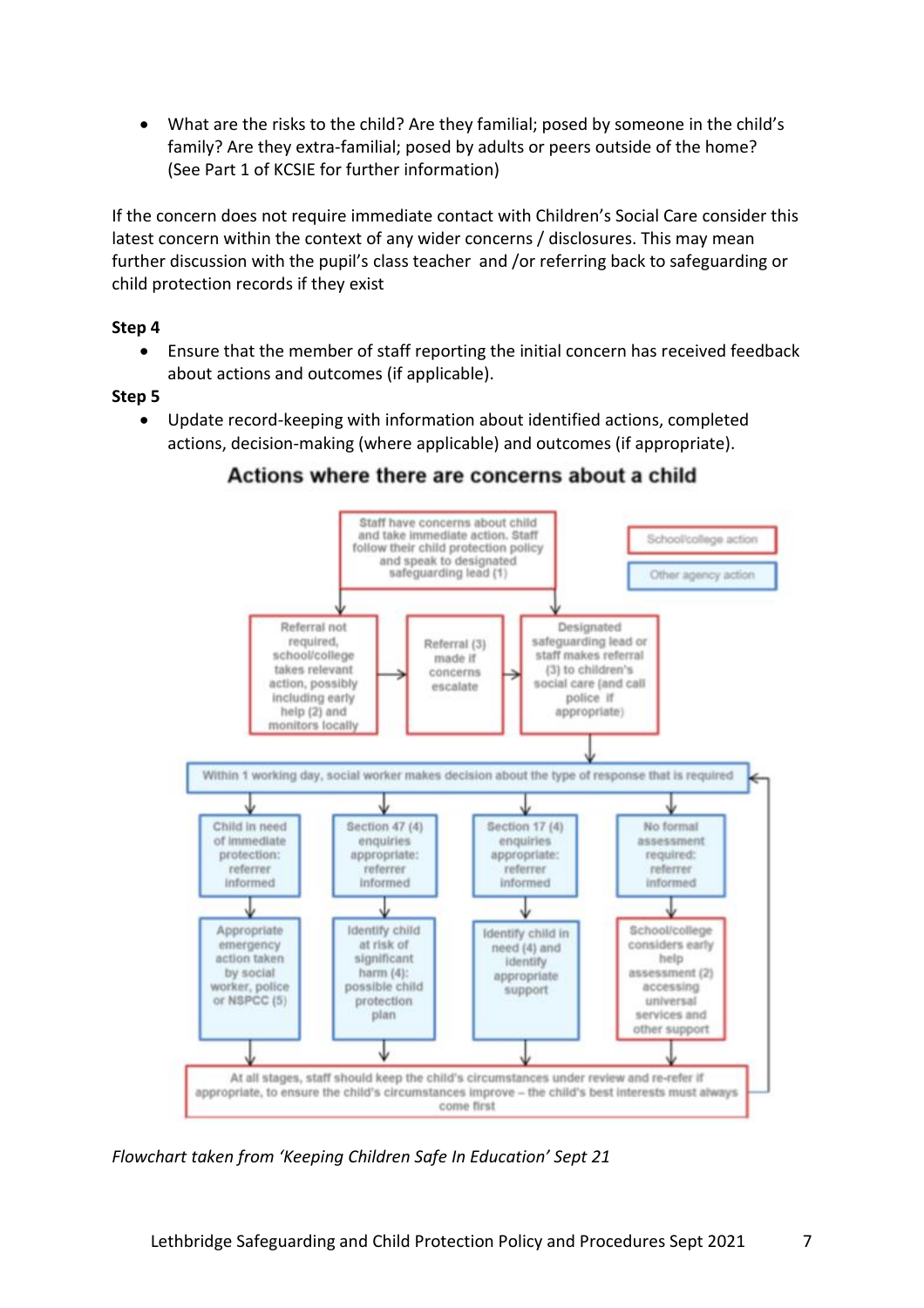# **Early Help**

See also pages 17-19 Keeping Children Safe in Education Sept 21

### *What do we mean by Early Help?*

Working Together to Safeguard Children (July 2018) explains that:-

'Providing early help is more effective in promoting the welfare of children than reacting later. Early help means providing support as soon as a problem emerges, at any point in a child's life, from the foundation years through to the teenage years. Early help can also prevent further problems arising, for example, if it is provided as part of a support plan where a child has returned home to their family from care, or in families where there are emerging parental mental health issues or drug and alcohol misuse.' (Chapter 1)

Effective early help relies upon local agencies, including education working together to:

- identify children and families who would benefit from early help;
- undertake an assessment of the need for early help; and
- provide targeted early help services to address the assessed needs of a pupil/student and their family which focuses on activity to significantly improve the outcomes for the pupil/student.

### **How are children and families identified for Early Help?**

In our school staff are alert to the fact that early signs of abuse and/or neglect can be indicators that support is needed. Any child may benefit from early help, but staff should be particularly alert to a child who:-

- is disabled or has certain health conditions and has specific additional needs;
- has special educational needs
- has mental health needs
- is a young carer
- shows signs of being drawn into anti-social or criminal behaviour, including gang involvement and association with organised crime groups or county lines
- is frequently missing from care or home
- is at risk of modern slavery, trafficking, sexual or criminal exploitation
- is at risk of being radicalised
- has a family member in prison or is affected by a parent offending
- is in a family circumstance presenting challenges for the child, such as drug and alcohol misuse, adult mental health issues and domestic abuse
- is mis-using drugs or alcohol themselves
- has returned to family home from care
- is at risk of honour-based violence such as female genital mutilation or forced marriage
- is a privately fostered child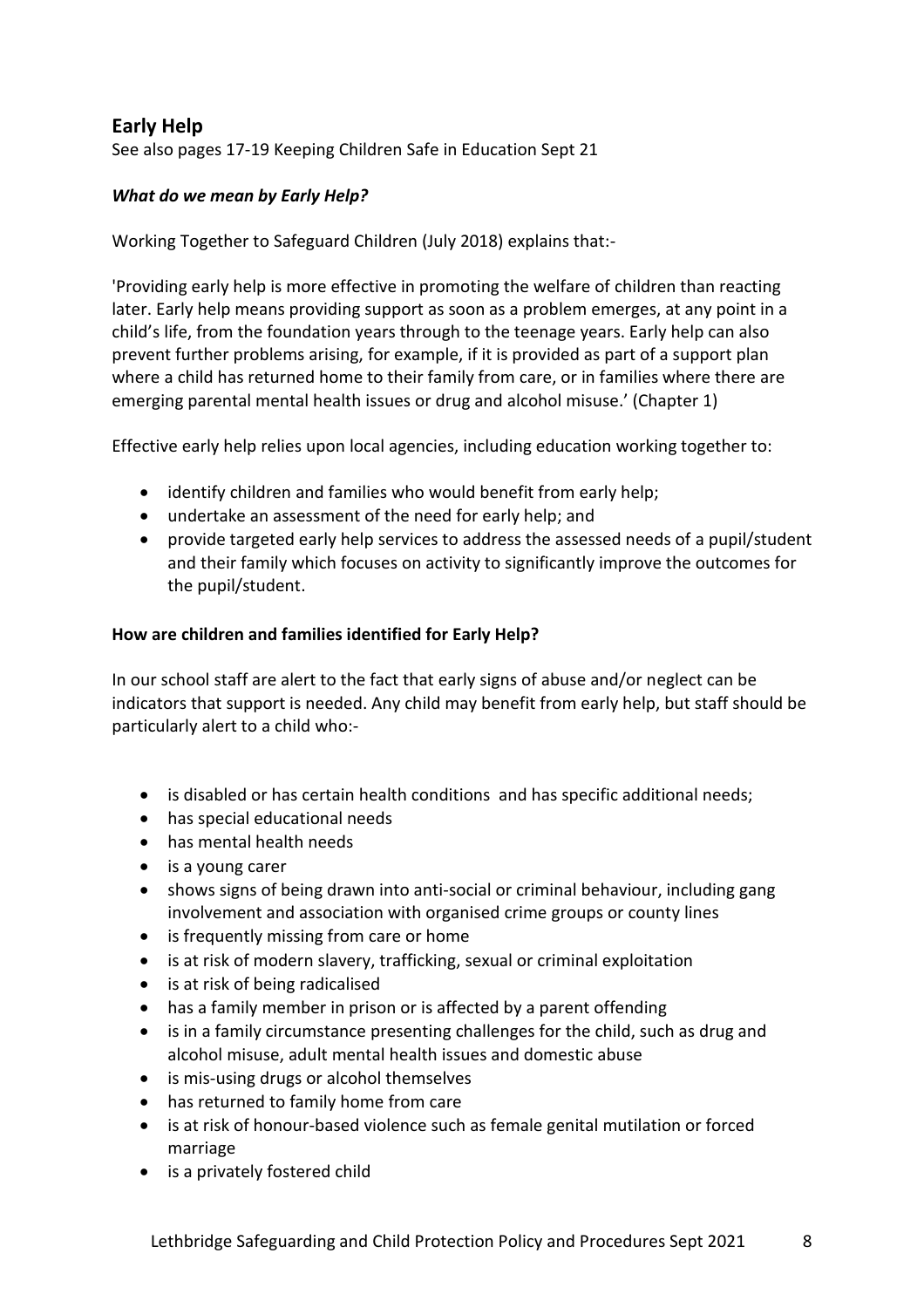• is persistently absent from education

### **What support is provided as part of the school's Early Help offer?**

At Lethbridge we have access to a TaMHS worker and can provide in school based ELSA support from our own trained staff; access to a PSA; access to STEP programme through a referral process (STEP is Swindon Ten to Eighteen Project - we usually refer to the junior branch for 8-10); weekly nurture groups in school; 1:1 adult pastoral support as needed; SEMH team support through a referral process; school nurse; SCID team through a referral process (SCID Social Communication & Interaction Difficulties); ARC - Autism Resource Centre (referral process); SENDIASS and SAMS (local parent support groups); Family LINKS parenting programme through a referral process. We access Play Therapy. An appropriate Lead Professional from within school staff is identified who will act as advocate for the pupil.

### **How does the Early Help process work?**

Early Help can be initiated in school through a discussion with a teacher, the SENDCo or a member of the senior team to establish a working partnership to support a child following the principles of The Right Help at the Right Time. An Early Help Record and Plan may be started to document the process.

<https://localoffer.swindon.gov.uk/earlyhelpassessmentrecord>

The help of the Early Help Hub may be enlisted to coordinate and provide support and advice.

# **Making a Referral to Children's Social Care**

### *See also pages 18-19 KCSIE Sept 21*

School safeguarding teams should refer to the local authority threshold guidance when making a decision to refer to social care. There are a number of additional 'frameworks' which can also be considered at this stage e.g. The Brook Tool, Neglect Framework

A referral may be required because:-

- Early Help support has been offered but there is little or no evidence that this is having any impact for the pupil and their 'lived experience' is not improving
- a pupil is suffering or is likely to suffer from harm

In the first instance this should be made by telephone *01793 466903* It is useful to have any safeguarding / child protection records to hand. Following a telephone referral, you will be required to submit a written referral within 24 hours.

Points to consider when completing a referral:-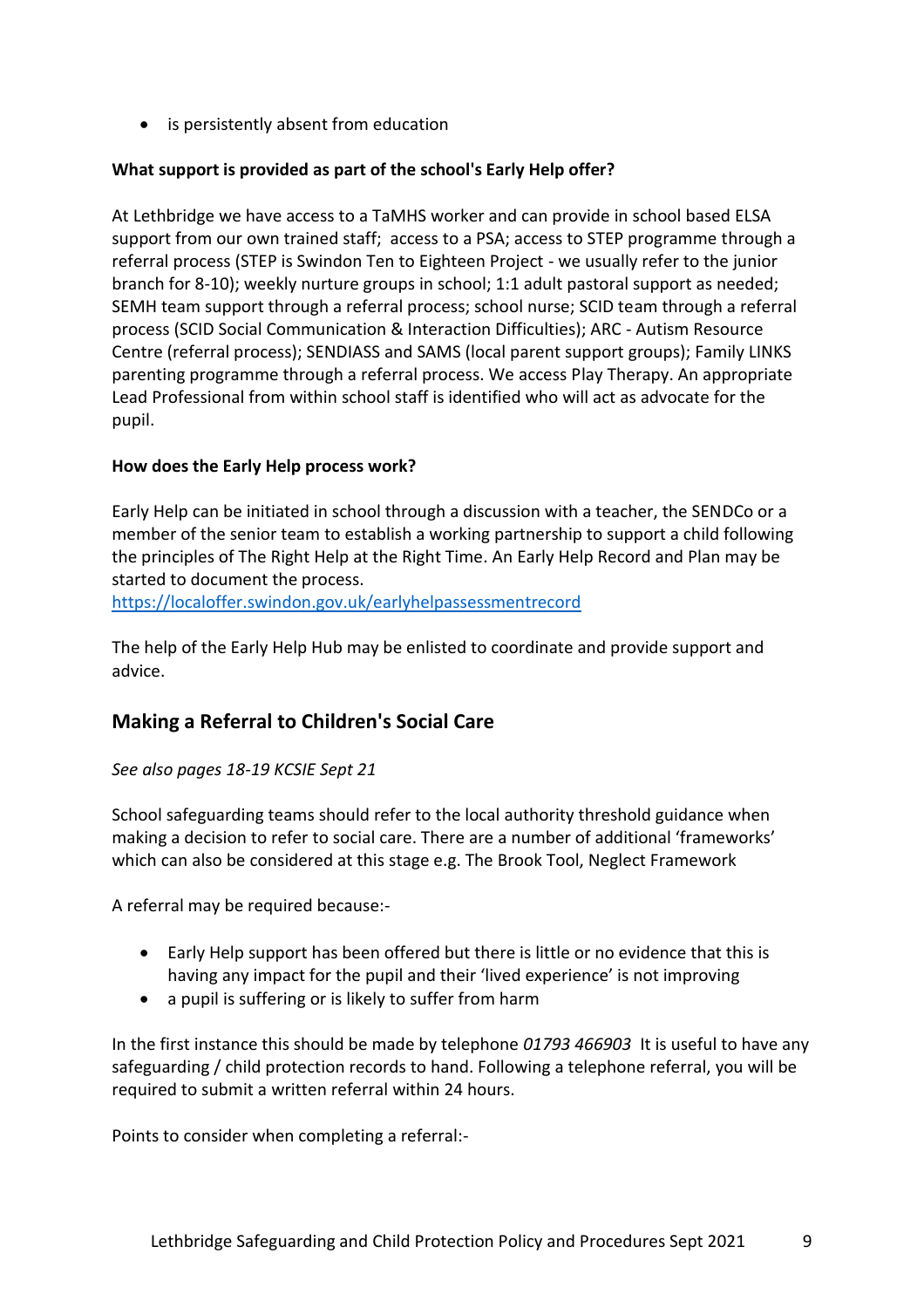- Where possible include the 'voice' of the pupil, including any behaviours displayed which may indicate an unmet need.
- Provide a picture of what life is like for the pupil. What is their 'lived experience'?
- Is the risk posed familial or extra-familial? Have you included what else you know about the wider family, environment and context the pupil lives in?
- From the school's perspective, what are your worries for this pupil?
- Are there any safety factors? Are there any times when the school is less worried?

The completed referral will be shared with parents/carers, who will be asked to provide consent to the information being shared with social care. If consent is not given, or the referrer deems that it would place the pupil at risk to share the referral prior to reporting to social care, the information can still be shared where there is good reason to do so.

### **Support for the Pupil**

Staff are in a position to identify concerns early, provide help for pupils, promote pupils' welfare and prevent concerns from escalating.

The school will support the child by offering a trusted adult as a contact point or engage the help of the school's ELSA team to tailor small group or an individual programme for the child as is appropriate. A member of the safeguarding team will liaise with the class teacher in order to monitor the child's well-being and decide what further support may be needed.

### **Record-keeping**

Any member of staff, visitor or volunteer who has a concern about a pupil's welfare or receives a disclosure of abuse will make an accurate record, as soon as possible, noting what was said or seen, putting the event into context and giving the full date, time and location. Where possible this will be noted on CPOMS. If injuries or marks have been observed which cause concern, these should be recorded on a body map outline, giving an indication of size and whether there is a defined shape to the mark or injury.

Photographs should not be taken.

Any handwritten notes (not captured on the safeguarding and child protection concern/incident form) will be retained, even if they are subsequently written up.

#### **Chronologies**

Individual pupil chronologies will be kept up to date on CPOMS and reviewed at regular intervals. All 'significant events' are captured on this chronology, including attendance at meetings, phone calls and emails in relation to safeguarding and /or child protection matters. This chronology also captures headline information about what action has been taken and the outcome of this action. The outcome should focus, where possible, on the pupil and indicate whether the situation is improving.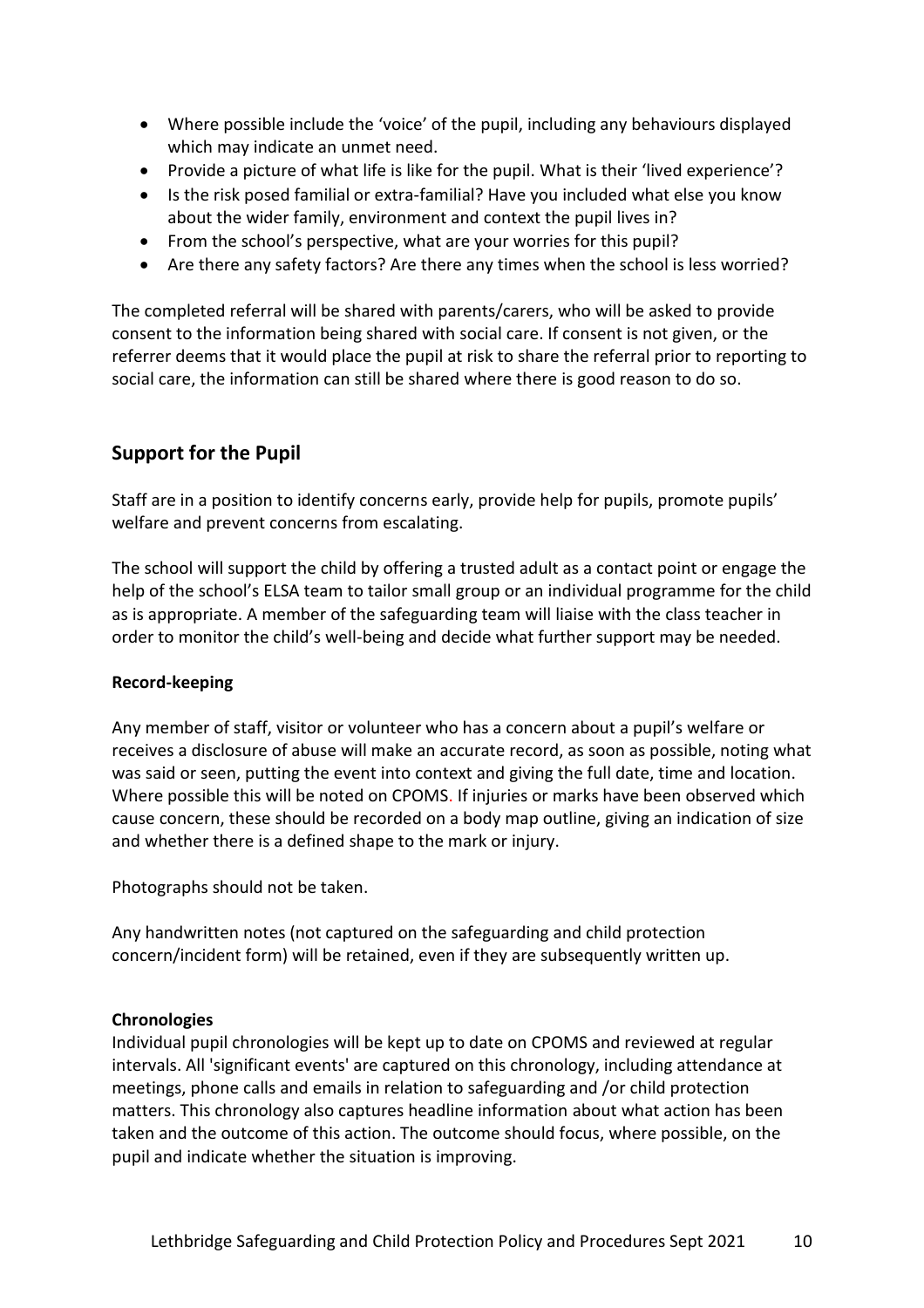### **Case file review**

Safeguarding and child protection files for individual pupils should be re-visited regularly to ensure any risk is being reduced and appropriate taken. It is good practice for this review to take place on a termly basis.

To ensure that all files are reviewed an overview of all pupils (where there are safeguarding / child protection concerns) is kept up to date. This is a 'live' document and reflects the numbers of pupil's subject to child protection, child in need or receiving early help support.

### **Transfer of records when a pupil moves to a new school**

When a pupil moves school/college, safeguarding / child protection original documentation will be passed as soon as possible and confidentially to the receiving school, separate from academic records. Where possible, the DSL will arrange to meet the DSL of the new school to discuss the documentation. The receiving school is asked to sign to confirm receipt of the information and this confirmation is stored on file.

### **Record Retention**

Our recording system, CPOMS archives records as children leave in Year 6. We keep secure digitised records until the child is 18 because:

- There could be a legal challenge around the child's care and decisions made
- The child could be subject to later legal orders
- There may have a SAR (subject access request) from the parent, or the child
- If the child became the subject of a serious case review, their history may be requested – police and other services may ask for a disclosure of school records to look at when a child became significantly at risk, or became a risk to others.

The school will retain records for pupils:-

- Who have been withdrawn to be home-schooled, if there is an existing safeguarding /child protection file.
- Where they are the last educational provider for the pupil

For children with additional vulnerabilities (i.e. LAC, CiN, CP, SEND, Medical) records are kept for 35 years after the child leaves school. The records are archived in secure storage, not accessible without authorisation. The record ceases to be a school record at this point and must only be accessed under a very limited set of circumstances. Further guidance on the retention of records can also be found at https://irms.org.uk/page/SchoolsToolkit

### **Escalation**

• If a member of staff does not see any improvement having reported a concern about a pupil, they have a duty to re-report to a member of the safeguarding team.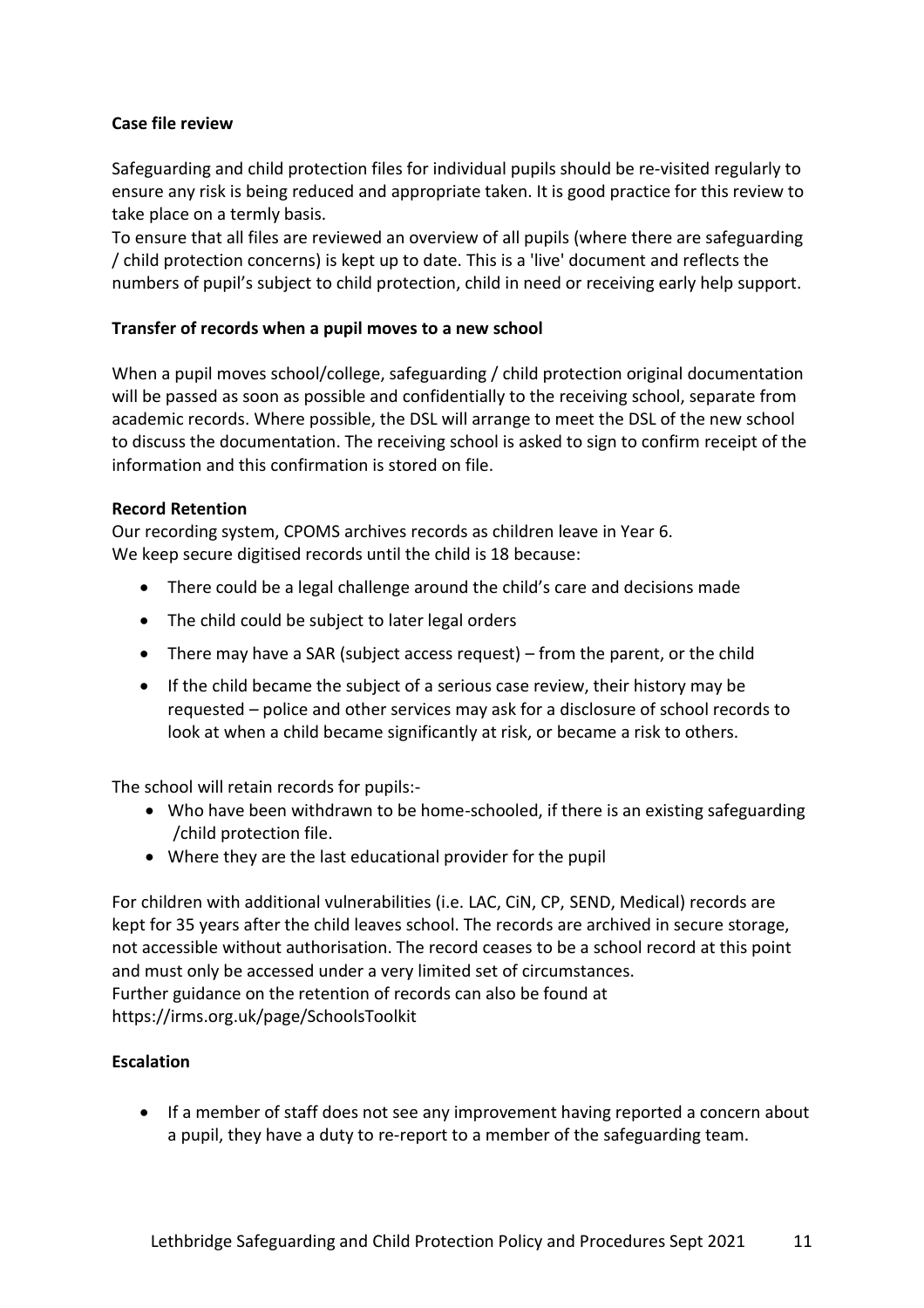- If it is felt that the safeguarding team is not taking their concern seriously then this must be escalated to the Headteacher or the Chair of Governors. See also section 'Whistle-blowing'
- If a member of the safeguarding team feels a decision made by another professional in another agency is not in the pupil's best interests, they must discuss this further. In the first instance, this takes place directly with the professional involved to allow opportunity for decision-making to be discussed and clarified. (Pre-escalation)
- If pre-escalation fails to resolve the issues identified, the member of the safeguarding team should escalate within their own organisation (to the Head teacher if they are not in this role). The issue is then escalated to the professional's line-manager. (Escalation/Case Resolution)
- At all stages records should be kept.
- The Headteacher will ensure that the intention to instigate escalation procedures is made explicit and in writing.
- At all stages records should be kept.
- The headteacher will ensure that the intention to instigate escalation procedures is made explicit and in writing.

# **Worried About the Actions of an Adult Who Works/Volunteers with Children**

*See also Part 4 KCSIE*

You may be worried about the actions of an adult who is working/volunteering with children. The adult may be :-

- an employee of the school
- a supply teacher
- an adult working with the school, employed by a third party (including staff working in alternative and enhanced provision and contractors)
- a volunteer

You may have seen or heard something which makes you feel uncomfortable.

You may be concerned that the adult's actions are contravening the school's staff code of conduct. [https://www.swindon.gov.uk/schoolsonline/downloads/file/1262/guidance-for](https://www.swindon.gov.uk/schoolsonline/downloads/file/1262/guidance-for-safer-working-practice-may-2019)[safer-working-practice-may-2019](https://www.swindon.gov.uk/schoolsonline/downloads/file/1262/guidance-for-safer-working-practice-may-2019)

You may be aware of a situation the adult is involved in, outside of school, which suggests they may not be safe to work/volunteer with children and young people.

All concerns must be reported following the steps below:-

Step 1

- If you are concerned that a pupil might be in immediate danger or at risk of significant harm you must act immediately. Do you need to take immediate action to secure the safety of the pupil/student?
- Report your concerns directly to the Head teacher as soon as possible: **Mrs Lisa Mayes**; 01792 535033 head@lethbridgeprimary.co.uk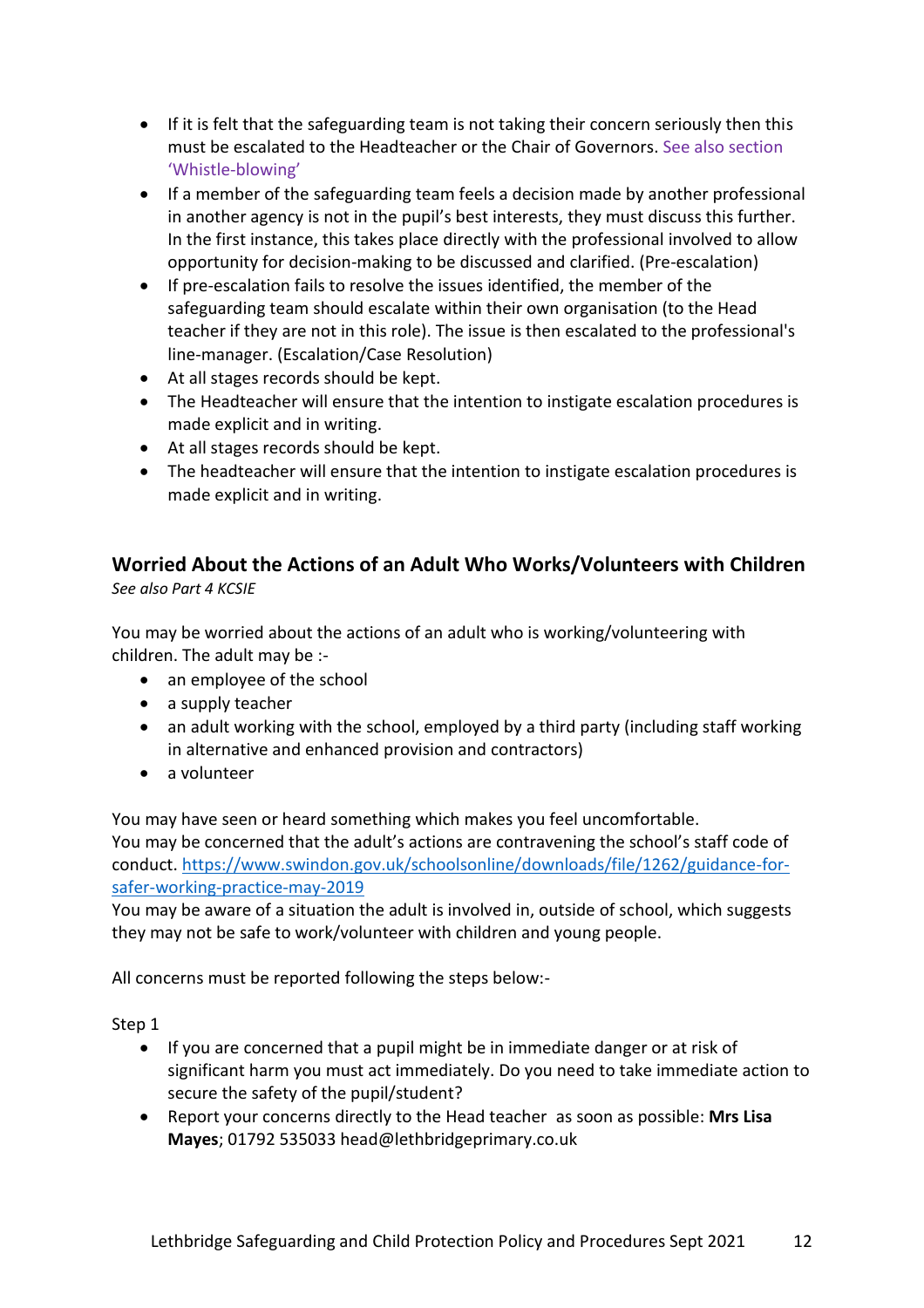- If the Headteacher is not contactable, report to the most senior member of staff on site.
- If your concerns are about the Headteacher report to the Chair of Governors directly: **Mr Philip Ashdown**; pashdown@lethbridgeprimary.co.uk

Step 2

- Record your concerns using the school's 'Concern/Disclosure' form, as soon as possible.
- Remember to record the full date and time, your name and role and keep your record as factual as possible.
- Staff should NOT record allegations or concerns about adults working or volunteering with pupils on electronic pupil record systems.
- If a concern/disclosure form is unavailable, handwritten notes can be made on a piece of paper. (This must be retained, even if the notes are subsequently written up onto a form).

Step 3

- Record what action you are taking, for example record the name of the member of staff you have reported to.
- The original concern form should be passed to the Headteacher or the Chair of Governors, if the concern/allegation involves the Head teache. Copies should not be retained by you.
- If the person you have reported the concern to does not take your concern seriously, you must escalate your concern to the Chair of Governors Ultimately anyone can report a safeguarding concern about an adult working with children into the local authority, asking to speak to the Local Authority Designated Officer (LADO)/ Designated Officer For Allegations (DOFA). See Quick Reference Contact Guide on page 2.

### **The Role of the Headteacher when dealing with low level concerns or allegations involving adults who work/volunteer with children**

• The Headteacher will consider the information in the report and initial consideration will be given as to whether this indicates that the person would pose a risk of harm if they continue to work in close or regular contact with children in their present position or in any capacity.

Is there evidence to suggest that the harms threshold has been met:-

- the person has behaved in a way that has harmed a child, or may have harmed a child;
- the person has possibly committed a criminal offence against or related to a child; or
- the person has behaved towards a child or children in a way that indicates that he/she **may** pose a risk of harm to children
- behaved or may have behaved in a way that indicates they may not be suitable to work with children.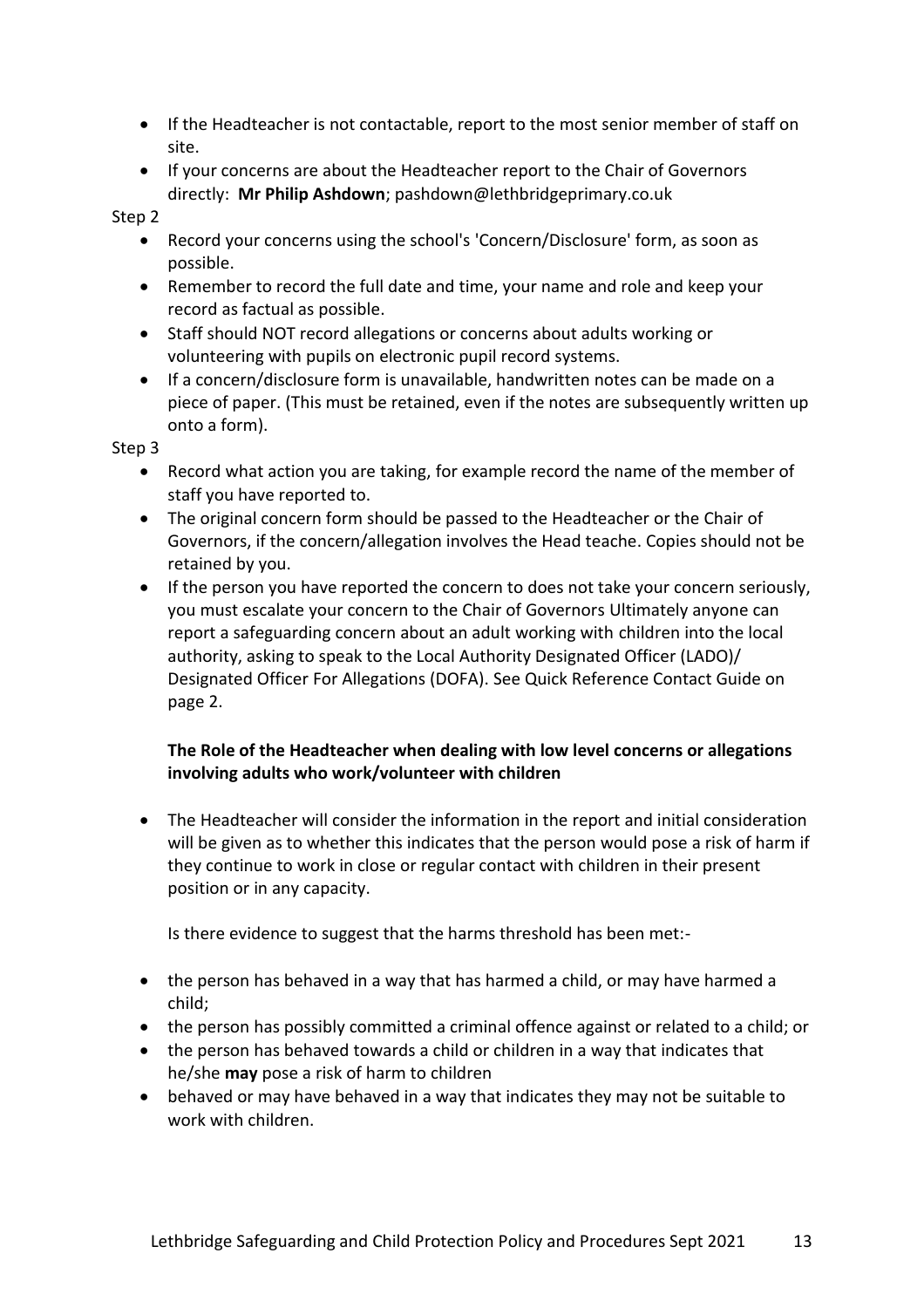*Criteria listed above taken from Part 4 of 'Keeping Children Safe In Education' Sept 2021*

### **Allegations that meet the harms threshold**

*See also further guidance in detail included in pages 81-95 KCSIE*

If initial information in the report suggests that the threshold has been met, the Headteacher/Chair of Governors will follow Section 1 of Part 4 of KCSIE (Sept 21)- 'Allegations that meet the harms threshold.

Step 1

• The Headteacher / Chair of Governors will contact the LADO/DOFA immediately, before commencing any form of investigation. Schools are permitted to conduct basic enquiries, (see page 83 of KCSIE) to establish the facts, however care should be taken not to jeopardise any future police investigation.

Step 2

The LADO/DOFA will decide on further action:-

- strategy discussion/meeting, or
- advice and follow up from LADO/DOFA, or
- no further action by the LADO/DOFA after initial consideration and closure

If further action is agreed, the LADO/DOFA will agree with the police whether or not a strategy discussion/ meeting needs to take place. If it is agreed that the threshold has not been met for a strategy discussion/meeting, an allegations management meeting may be held. The main purpose of this is to ensure the safety of the children and ensure the process is concluded promptly, ensuring the accused staff member has adequate support.

At the conclusion of investigations, an outcome will be agreed by the LADO/DOFA:-

- Substantiated: there is sufficient evidence to prove the allegation
- Unsubstantiated: there is insufficient evidence to either prove or disprove the allegation
- Malicious: there is sufficient evidence to disprove the allegation and there has been a deliberate act to deceive or cause harm to the person subject of the allegation
- False: there is sufficient evidence to disprove the allegation
- Unfounded: to reflect cases where there is no evidence or proper basis which supports the allegation being made

A record of the outcome of all allegations involving the LADO/DOFA is retained.

At the end of the allegation process if a member of staff or volunteer is removed from their position for causing harm or posing a risk of harm or they leave whilst investigations are ongoing, the school has a duty to inform the Disclosure and Barring Service via a referral.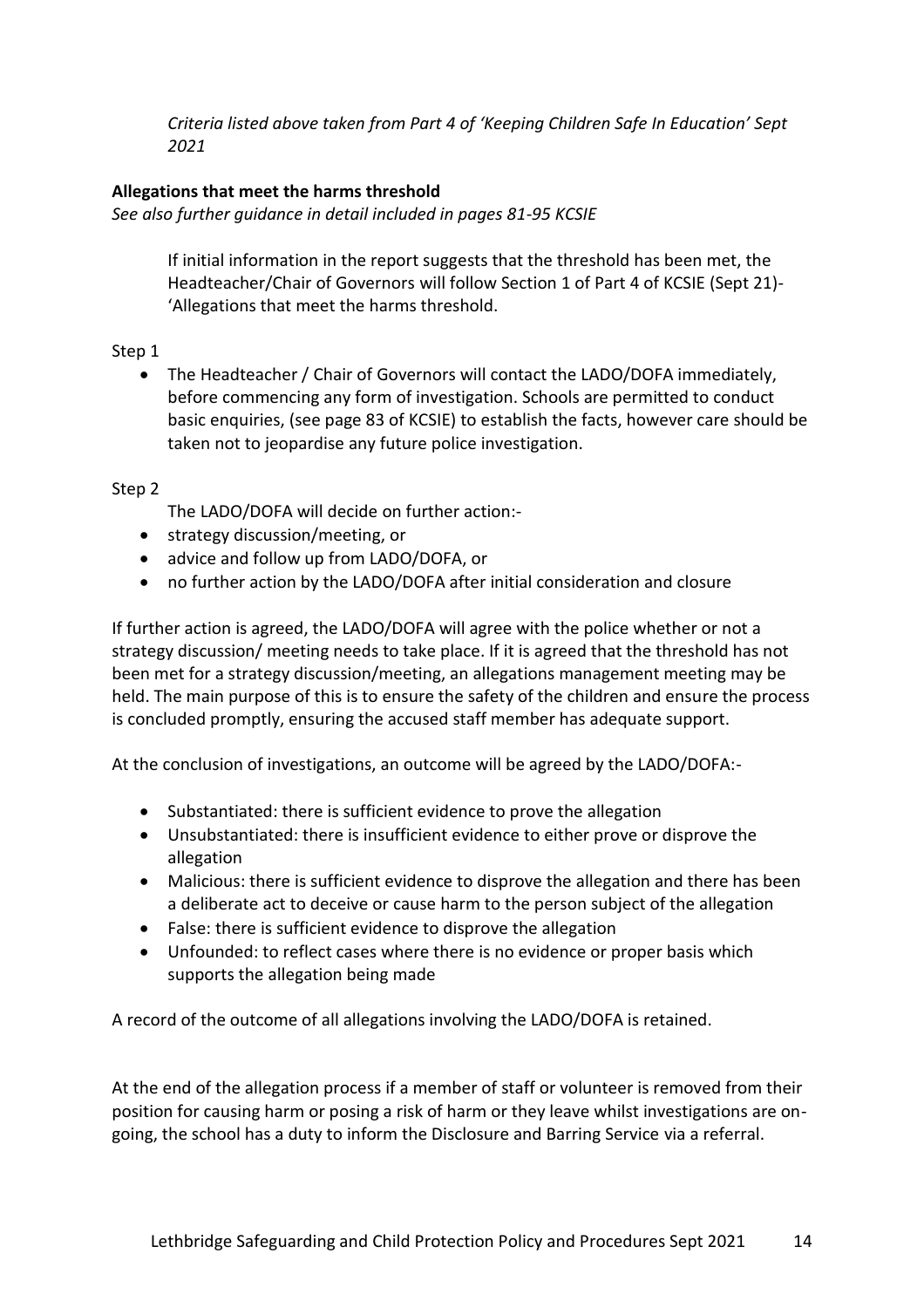Where a decision is made to dismiss or cease to use **the services of a teacher** because of serious misconduct, or they might have been dismissed or their services ceased had they not left first, the school will consider whether to refer to the Teaching Regulations Agency.

We understand, as a school, that if we know or have reason to believe that an individual is barred, we are committing an offence if we allow the individual to carry out any form of regulated activity.

### **Concerns that do not meet the harm threshold**

*See also pages 95-99*

Creating an environment with a strong culture of safeguarding , where pupils are kept safe involves ensuring that **all** concerns about adults who work/volunteer with children are shared responsibly, with the right person, recorded and dealt with appropriately.

A low-level concern may be a sense of unease, a nagging doubt, or noticing that an adult appears to be contravening the school's staff /visitor code of conduct. It may include 'overfriendliness with a pupil/pupils, having a favourite pupil, engaging with a pupil on a one to one basis in a secluded area of the school.

Staff, volunteers and external visitors must share **all concerns which arise**, even if they do not believe the harm threshold has been met. Just because a concern does not meet the harm threshold does **not** mean it is insignificant.

Possible actions

- The Headteacher may still consider contacting the LADO/DOFA for further guidance if required.
- The Headteacher will consider what action needs to be taken to address the low level concern/s, which may include additional staff training, mentoring and/or a verbal or written warning. Advice may be sought from the school's HR provider here.
- It is important that all low-level concerns are recorded, to identify whether a pattern of worrying behaviour is emerging. This chronology of concerns may trigger a referral into the LADO where a pattern emerges.

### Code of conduct

Staff, volunteers and external visitors are provided with our school's code of conduct and sign to confirm that they have read and understand expectations about their behaviour. Ensuring that this process is followed robustly helps keep children safe.

Unprofessional behaviour which breaches our staff code of conduct is addressed at an early stage and the individual supported.

### **Supporting the welfare of the child**

Where a child has been harmed, there is immediate risk of harm or the situation is an emergency contact will be made with Children's Social Care and as appropriate the Police.

As a school we will support pupils as outlined on Page 9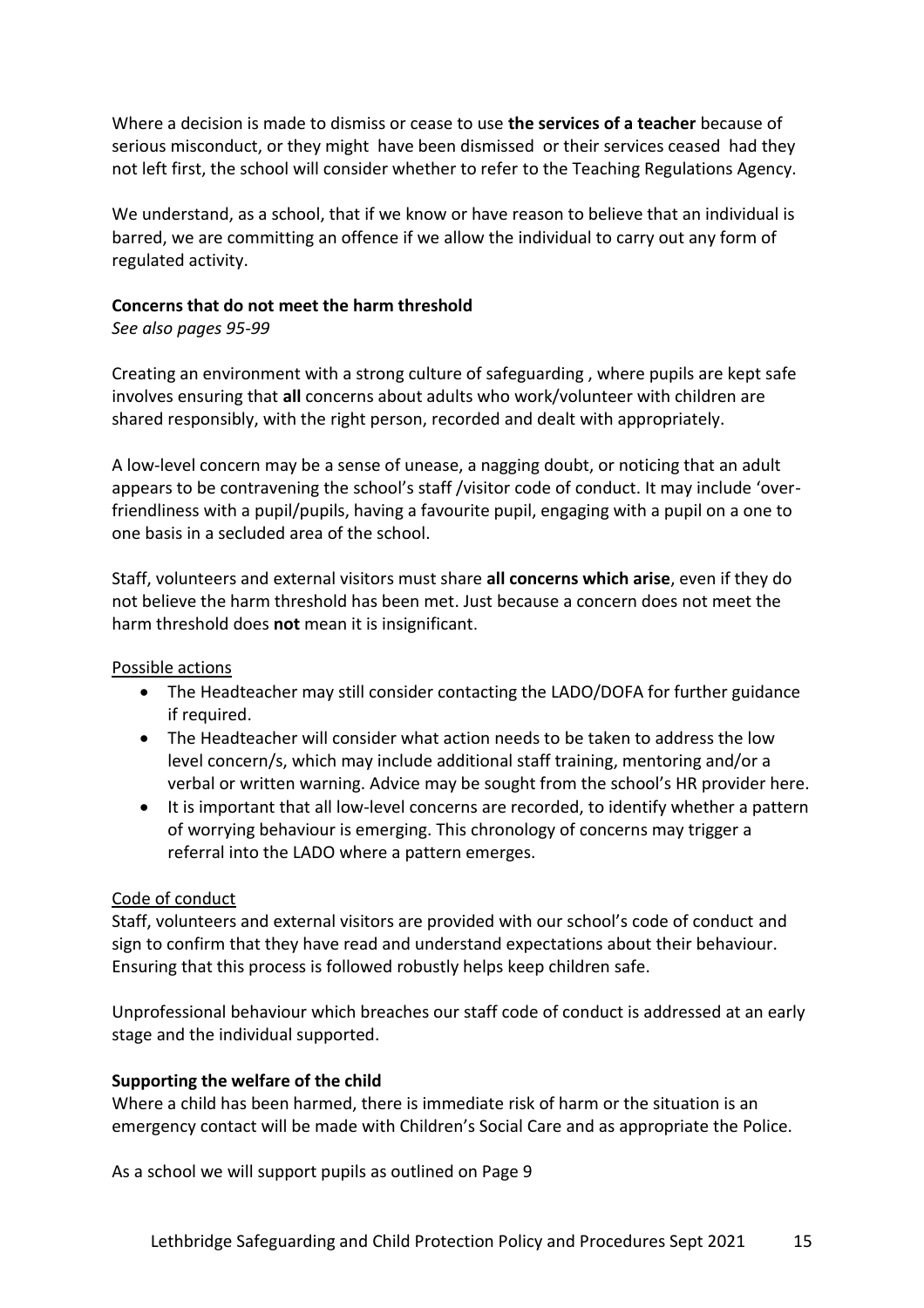### **Supporting the welfare of the adult at the centre of the concern/allegation**

Employers have a duty of care for their employees. The Head teacher of Governors must put in place support for the adult at the centre of the concern/allegation.

#### **Record-keeping**

#### *See also Pages 93-94 KCSIE*

All low level concerns and allegations about adults who are working or volunteering with children should be recorded on the school's 'Concerns / Allegations Record For Adults working or volunteering with children/young people' (see Appendix 5). Records are stored confidentially and securely and comply with the data Protection Act 2018 and the UK GDPR Act.

### **Allegations which meet the threshold**

The following information is kept on file:-

- A clear and comprehensive summary of the allegation
- Details of how the allegation was followed up
- Details of action taken, decisions reached and the final outcome
- A declaration on whether the information will be referred to in any future reference

Schools and colleges have an obligation to preserve records which contain information about allegations of sexual abuse for the Independent Inquiry Into Child Sexual Abuse (IICSA) for the term of the enquiry. All other records should be retained at least until the accused has reached normal pension age or a period of 10 years from the date of the allegation if that is longer.

Further information can be found on the [ICO website.](https://ico.org.uk/media/for-organisations/documents/1064/the_employment_practices_code.pdf)

#### **Low level concerns**

The following information should be recorded:-

- Details of the concern and the context in which the concern arose
- Action taken
- If advice was taken as to whether the LADO/DOFA was contacted for guidance

This information is retained until the individual leaves employment/volunteering role with the school.

Where a pattern of concerns emerges, these are recorded on a chronology. These are reviewed to decide whether the pattern of behaviour moves to concern to meeting the harms threshold, in which case it will be referred to the LADO/DOFA.

#### **Following an allegation or low level concern**

Consideration will be given as to whether there are areas of the schools safeguarding practice and procedure or wider cultural issues within the school which need addressing following an allegation or low level concern. Where appropriate, policies will be revised or additional training provided to minimise the risk of this happening again.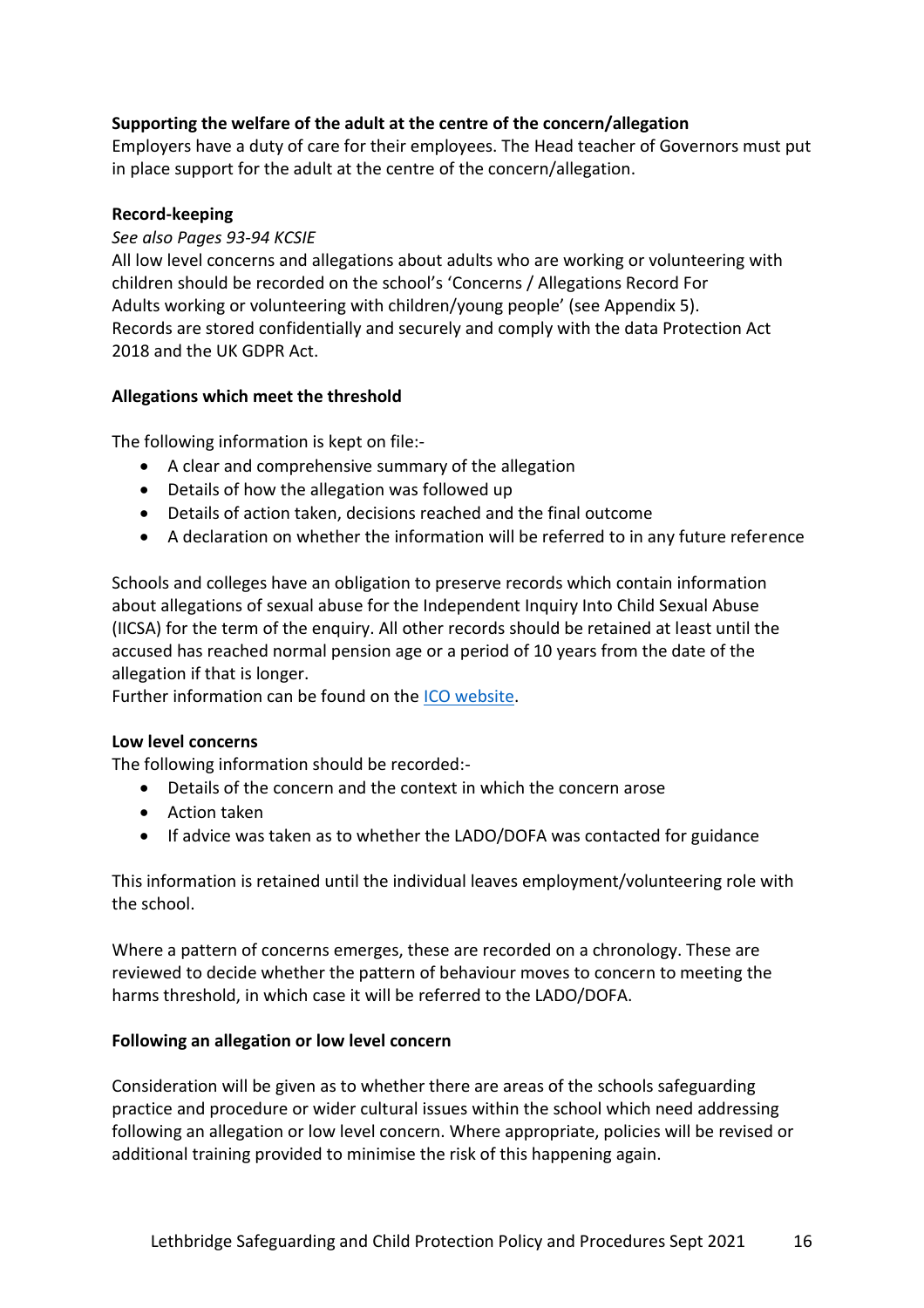# **Part 2: Specific Safeguarding Themes and Issues and Additional Actions Which May Need Considering**

*See also Pages 9-16 and Annex B KCSIE*

Knowing what to look for is vital for the early identification of abuse, neglect and specific safeguarding issues such as exploitation.

If you are at all unsure you should **always** speak to the safeguarding team.

### **Peer On Peer Abuse**

*See also pages 15-15, 36-37, Part 5 KCSIE and Annex B*

We recognise that children are capable of abusing other children. This can happen both inside and outside of school and online. A child may not find it easy to report peer on peer abuse and we recognise that they might show signs or act in ways that they hope an adult will notice, including a change in behaviour. Even if there are no reported cases of peer on peer abuse, we recognise that abuse may still be taking place but not being reported. We understand that the pupil who is perpetrating the abuse may also be at risk of harm and we will make every effort to ensure that the perpetrator is supported appropriately.

### **Procedures in place to minimise the risk**

- The school's ethos encourages pupils to raise concerns with staff, knowing that they will be listened to, believed and valued. Our PHSE scheme of work: Jigsaw, assemblies, including those from the NSPCC and the designated pupil notice boards in school remind pupils how to respond if they are worried about peer on peer abuse.
- Systems are in place for pupils to confidently report abuse, knowing their concerns will be taken seriously. Work around promoting 'trusted adults' is a live theme in circle times and PHSE sessions.
- We deliver a Relationships Education and Health Education (Primary) / Relationships and Sex Education and Health Education (Secondary) curriculum in line with the DfE [statutory guidance](https://www.gov.uk/government/publications/relationships-education-relationships-and-sex-education-rse-and-health-education). This develops pupils' understanding of healthy relationships, acceptable behaviour and keeping themselves safe. This curriculum is broad, balanced and covers a range of safeguarding themes. It is progressive across the year groups. Our scheme of work is derived from Jigsaw and has been adapted through consultation with parents, staff and governors.
- Staff receive regular training to ensure they know the signs and indicators which may suggest a pupil is at risk of peer on peer abuse and understand their role and responsibilities to report to the safeguarding team as soon as possible.
- Our school has a zero tolerance approach to abuse and regular staff training ensures that incidents of peer on peer abuse are never passed off as 'banter', part of growing up or 'boys being boys'. All incidents of peer on peer abuse are reported to the safeguarding team.
- The school has a behaviour policy in place which is regularly reviewed and sets out the expectations about appropriate behaviour. Our policy makes clear that peer on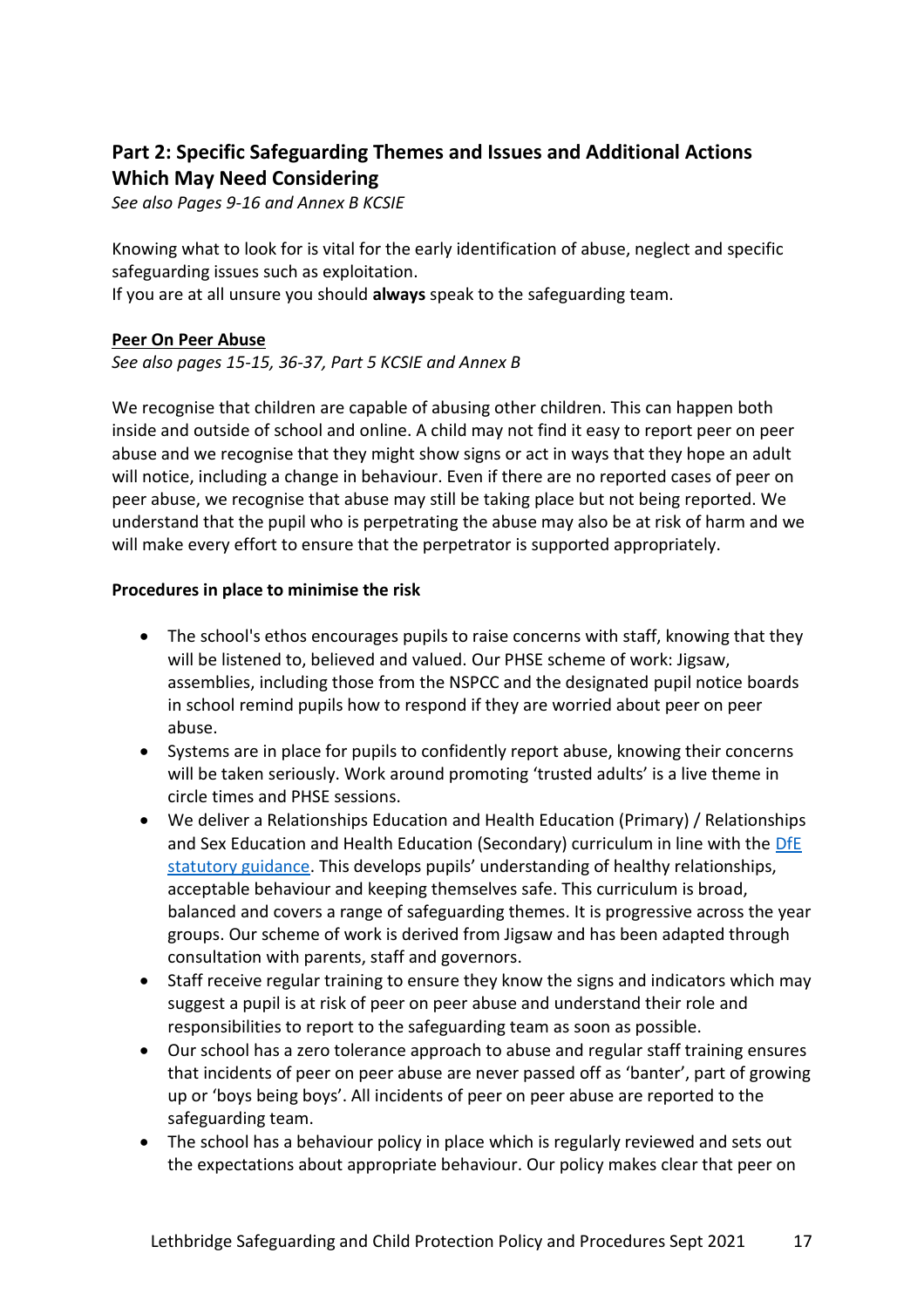peer abuse is not acceptable, will never be tolerated and is not an inevitable part of growing up.

• Set out below are the different types of peer on peer abuse and the systems in place to respond to these.

### Peer on peer abuse can take the form of:-

### **1. Bullying (including Cyberbullying)**

There is no legal definition of bullying. However, it's usually defined as behaviour that is:

- repeated
- intended to hurt someone either physically or emotionally
- often aimed at certain groups, for example because of race, religion, gender or sexual orientation

#### This can include:

- physical assault
- teasing
- making threats
- name calling
- Cyberbullying bullying via mobile phone or online (for example via email, social networks and chat rooms on gaming platforms)
- Racist and Religious Bullying: A range of hurtful behaviour, both physical and psychological, that makes a person feel unwelcome, marginalised, excluded, powerless or worthless because of their colour, ethnicity, culture, faith community, national origin or national status;
- Sexual, Sexist and Transphobic Bullying: includes any behaviour, whether physical or non- physical, where sexuality is used as a weapon by boys or girls;
- Homophobic Bullying: targets someone because of their sexual orientation (or perceived sexual orientation);
- Disablist Bullying: targets a young person based on their disability, special needs or health needs. This can include manipulative bullying where a perpetrator forces the victim to act in a certain way or exploiting a certain aspect of the victim's disability.

#### **Responding to concerns about bullying**

Pupils who attend our school have the right to learn in safety. We do not tolerate bullying of any kind and will challenge derogatory language and behaviour towards others.

A record of bullying incidents are recorded using CPOMS and monitored by the Headteacher. SLT will work with home and the child to modify behaviour, engaging ELSA support or nurture group as necessary. Anti-bullying week and our Jigsaw programme of PHSE educates pupils about the impact of bullying. An Anti-Bullying team of pupils work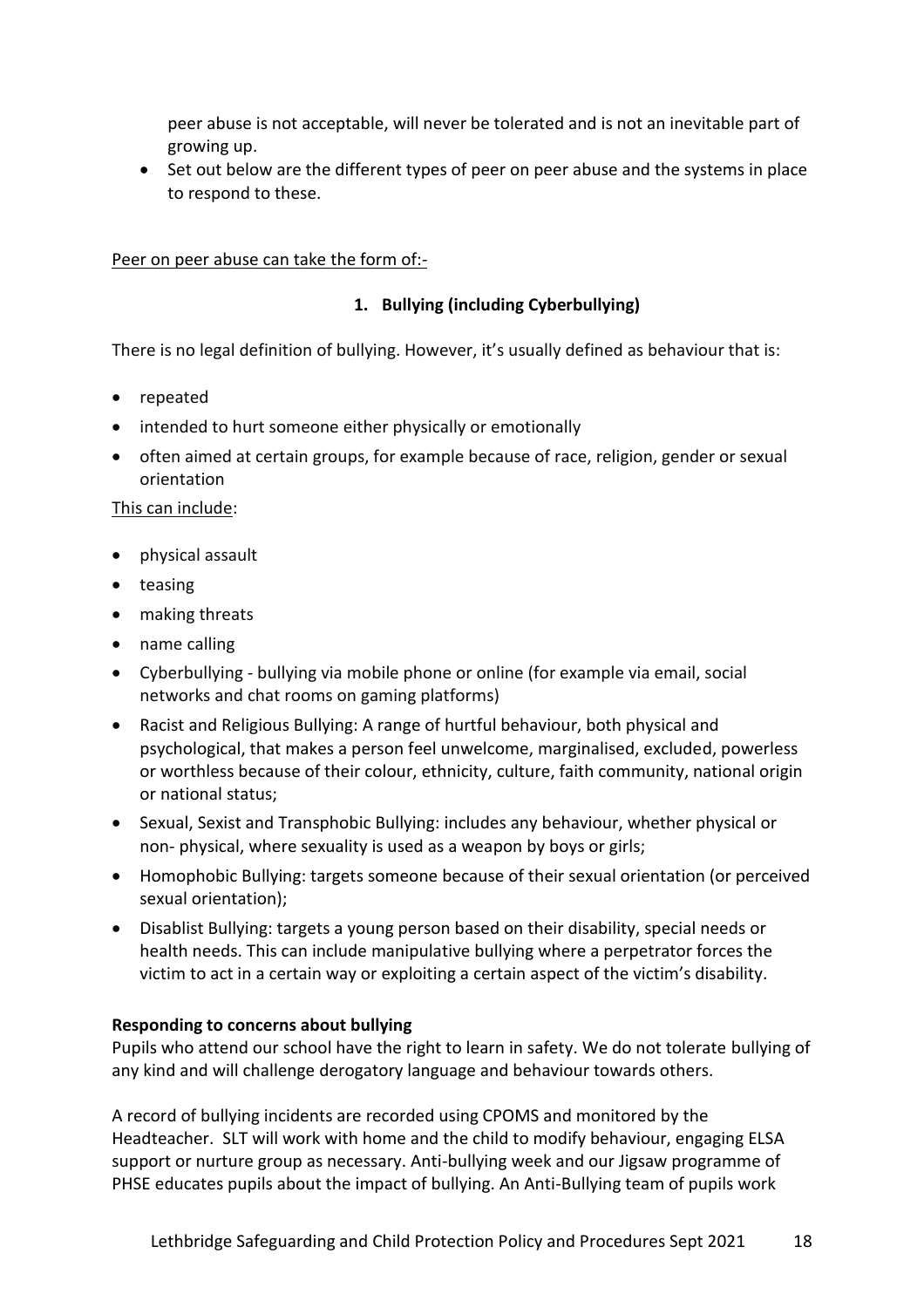with the PHSE lead teacher to engage pupils in fair play on the playground. Incidents are recorded and analysed to identify trends and data is shared with the local authority. This information is used to inform assemblies, PHSE planning and ELSA work with children.

Peer on peer abuse can take the form of:-

### **2. Sexual abuse**

*See pages 138-142 an[d Sexual violence and sexual harassment between children in schools and](https://assets.publishing.service.gov.uk/government/uploads/system/uploads/attachment_data/file/999239/SVSH_2021.pdf)  [colleges \(September 21\)](https://assets.publishing.service.gov.uk/government/uploads/system/uploads/attachment_data/file/999239/SVSH_2021.pdf)*

### This can include:-

• Sexual violence and sexual harassment - Sexual violence and sexual harassment can occur between two pupils of **any age and sex,** from Primary, into Secondary and into College. **We recognise that 'it could happen here'.** It can occur through a group of pupils sexually assaulting or sexually harassing a single pupil or group of pupils. Sexual violence and sexual harassment exist on a continuum and may overlap; they can occur online and 'face to face' (both physically and verbally) and are never acceptable.

### Sexual violence can include:-

- Rape
- Assault by penetration
- Sexual Assault

### Sexual harassment can include:-

- Sexual comments, such as: telling sexual stories, making lewd comments, making sexual remarks about clothes and appearance, calling someone sexualised names
- Sexual 'jokes' or taunting
- Physical behaviour, such as: deliberately brushing against someone, interfering with someone's clothes and displaying pictures, photos or drawings of a sexual nature
- Inappropriate/unwanted touching
- Consensual and non-consensual sharing of nude and semi-nude images, videos and/or livestreams (also known as sexting or youth produced sexual imagery)
- Up-skirting

Peer on peer sexual abuse can also include:-

- Causing someone to engage in sexual activity without consent, such as forcing someone to strip, touch themselves sexually, or to engage in sexual activity with a third party.
- Initiation/hazing refers to the practice of rituals, challenges, and other activities involving harassment, abuse or humiliation used as a way of initiating a person into a group

### **Responding to concerns about peer on peer sexual abuse**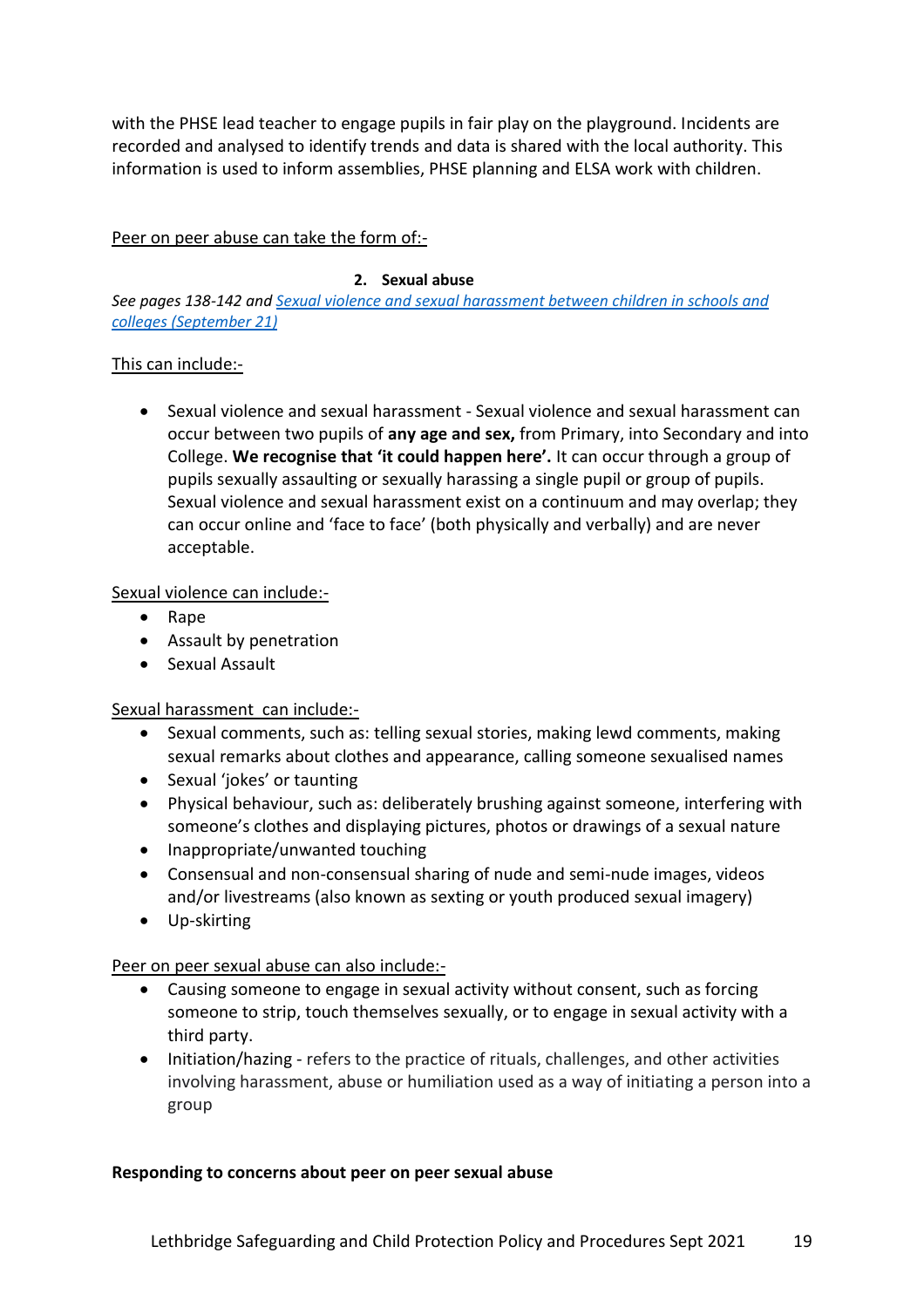### Step 1

• Immediate consideration should be given as to how best to support and protect the victim and the alleged perpetrator(s) (and any other children involved/impacted upon).

### Step 2

• **Record** the incident using the school's safeguarding recording procedures and **report** to the DSL / deputy in line with safeguarding and child protection procedures, as soon as possible. Is information about the incident first hand or do other individuals need to be spoken to, to confirm?

### Step 3

- The DSL will consider the following:-
- 1. The wishes of the victim in terms of how they want to proceed. Victims should be given as much control as is reasonably possible over decisions regarding how any investigation will be progressed and support they will be offered. This will however need to be balanced with the school's duty and responsibilities to protect other children.
- 2. Has a criminal offence been committed? If yes, contact the police (See also **['When](https://www.npcc.police.uk/documents/Children%20and%20Young%20people/When%20to%20call%20the%20police%20guidance%20for%20schools%20and%20colleges.pdf)  [To call the Police'](https://www.npcc.police.uk/documents/Children%20and%20Young%20people/When%20to%20call%20the%20police%20guidance%20for%20schools%20and%20colleges.pdf)** (NPCC)
- 3. Ages of pupils / developmental stage.
- 4. Whether there is a power imbalance between the children.
- 5. Whether the alleged incident is a one off incident or there is a sustained pattern.
- 6. Any on-going risks to the victim, other children, or staff.
- 7. Other related issues and the wider context, including whether there is evidence of the victim/s being exploited, criminally and/or sexually.

### Step 4

- If there is no evidence to suggest that a criminal offence has taken place the DSL will consider next steps, in discussion with parents/carers unless to do so would increase the risk to the pupils involved.
- If there is evidence to suggest that a criminal offence has taken place the DSL will follow the guidance on pages 109-111 of KCSIE. Any report to the police will be in parallel with a referral to children's social care.

This will typically involve:-

- 1. Considering support, including Early Help support for both the victim and perpetrator (does the perpetrator have unmet needs?)
- 2. Making a referral to children's/adult's social care if the victim has been harmed, or is at risk of harm.
- 3. Making a referral to children's/adult's social care if the perpetrator is at risk of harm / being harmed (under-lying welfare and safety concerns which may have triggered behaviours).
- 4. Writing a risk assessment for pupils, who have been identified as being at increased risk of peer on peer abuse (considered for both the pupil perpetrating the abuse and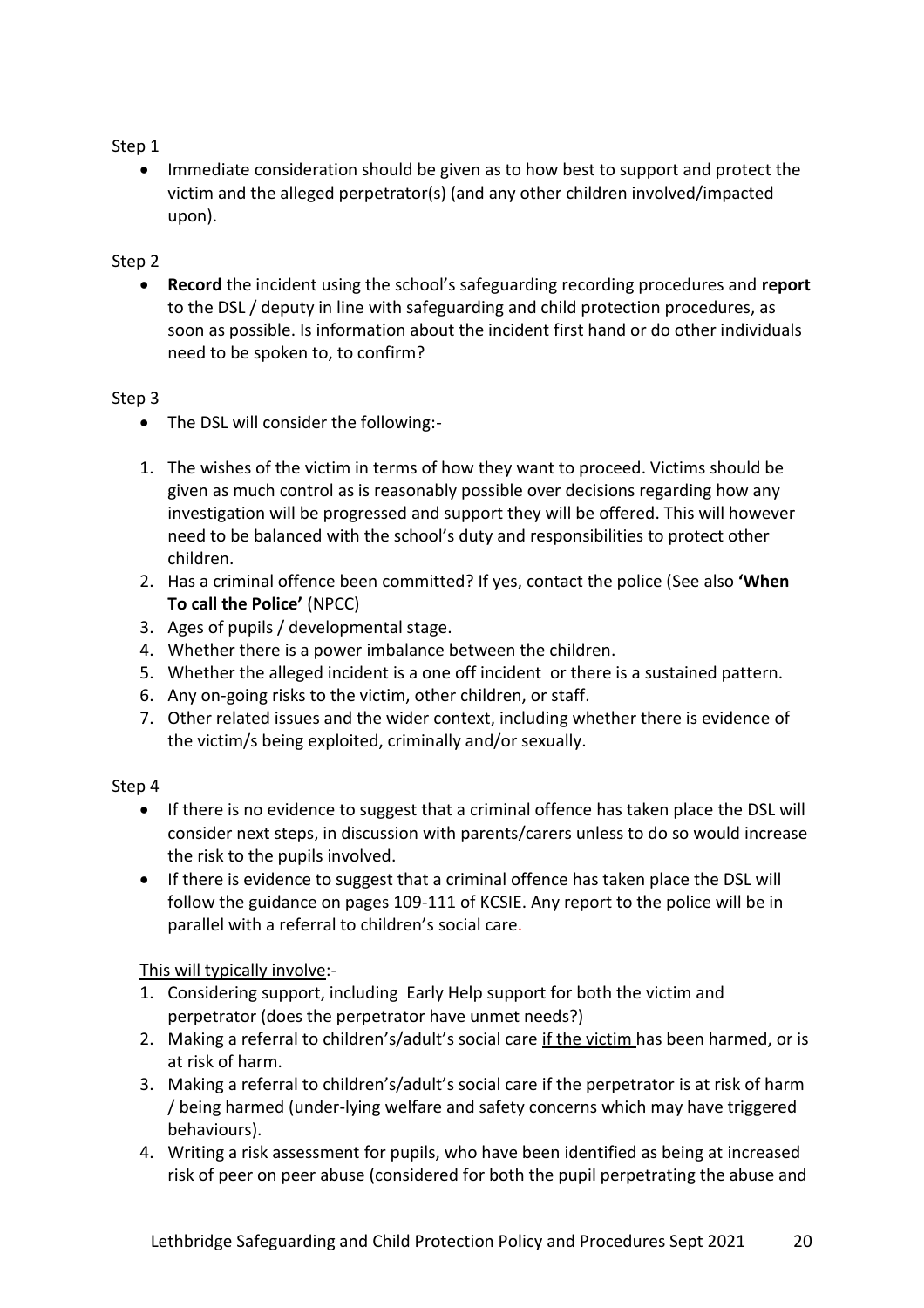the pupil who is the victim) to include protection and support.

5. Considering targeted education about healthy relations for the perpetrator and any additional sanctions under the school's behaviour policy.

### **Additional guidance for responding to consensual and non-consensual sharing of nude and semi-nude images, videos and/or livestreams**

Step 1

- Report to your DSL immediately.
- **Never** view, copy, print, share, store or save the imagery yourself, or ask a child to share or download – **this is illegal**.
- If you have already viewed the imagery by accident (e.g. if a young person has showed it to you before you could ask them not to), report this to the DSL (or equivalent) and seek support.
- **Do not** delete the imagery or ask the young person to delete it.
- **Do not** ask the child/children or young person(s) who are involved in the incident to disclose information regarding the imagery. This is the responsibility of the DSL (or equivalent).
- **Do not** share information about the incident with other members of staff, the young person(s) it involves or their, or other, parents and/or carers.
- **Do not** say or do anything to blame or shame any young people involved.
- **Do** explain to them that you need to report it and reassure them that they will receive support and help from the DSL (or equivalent).

### *Taken from [UKCIS guidance](https://www.gov.uk/government/publications/sharing-nudes-and-semi-nudes-advice-for-education-settings-working-with-children-and-young-people)*

Step 2

• The DSL will hold an initial review meeting with appropriate staff. This may include the staff member who was initially made aware of the incident/concern and the leadership team.

The following risk factors will be considered:-

- Significant age difference between the sender/receiver involved
- If staff recognise the pupil as more vulnerable than is usual (ie at risk)
- If the image is of a severe or extreme nature
- If the situation is not isolated and the image has been more widely distributed
- If this is not the first time the pupil has been involved in a sexting act
- If other knowledge of either the sender/recipient may add cause for concern (ie difficult home circumstances)

Step 3

• A referral will be made to children's social care and/or the police immediately if there is a concern that a child or young person has been harmed or is at risk of immediate harm at any point in the process.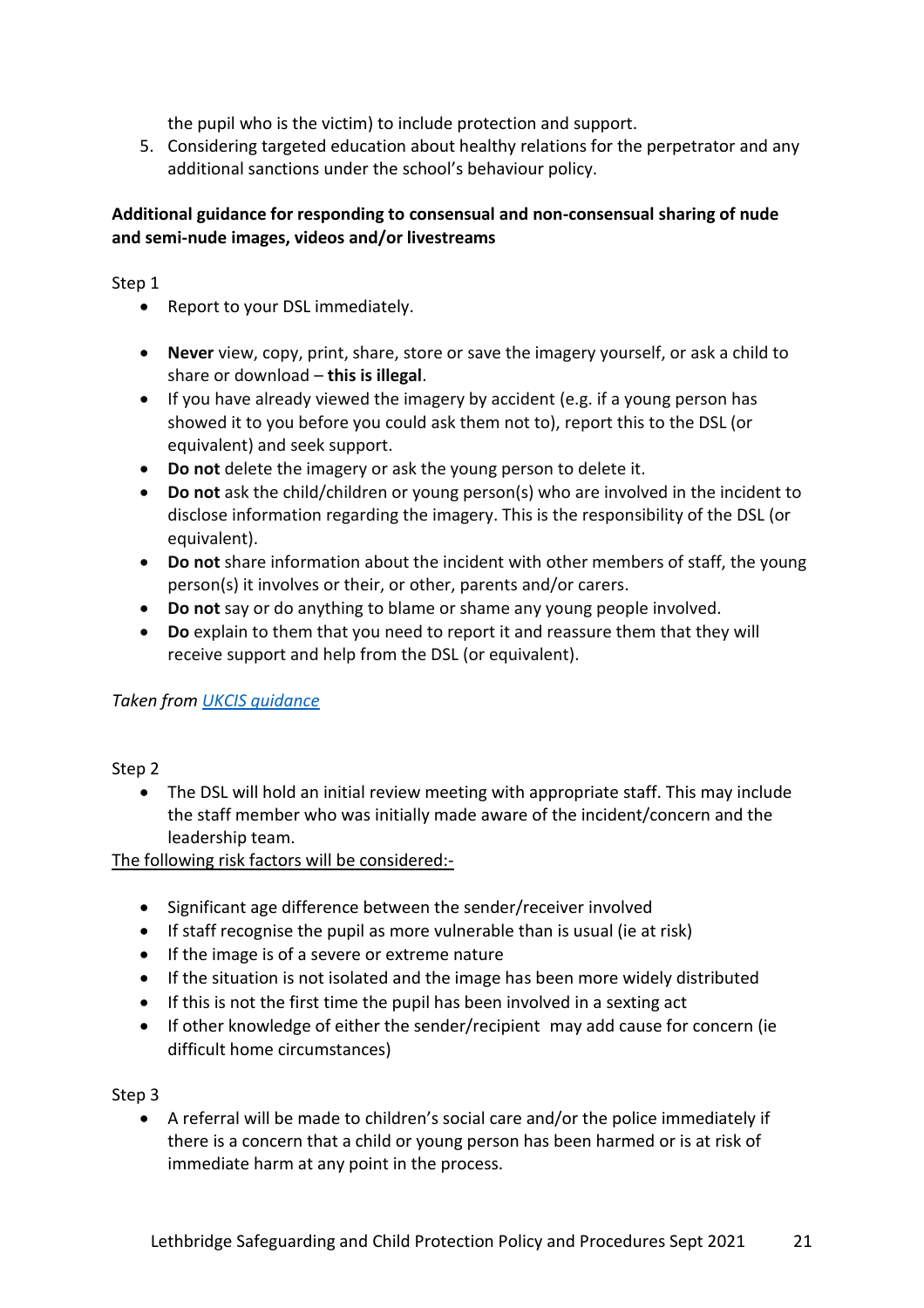Step 4

• Interviews will take place with those involved.

Step 5

• Parents/carers should be informed at an early stage and involved in the process in order to best support the child or young person, unless there is good reason to believe that involving them would put the child or young person at risk.

### Step 6

• Safeguarding records will be updated using the school's safeguarding recording procedures, including actions taken / not taken and the justification for these decisions (linked to the points above).

### **Harmful Sexual Behaviour**

*Sexually harmful behaviour from children does not always occur with the intent to harm others. There may be many reasons why a child engages in sexually harmful behaviour and it may be just as distressing to the child who instigates it as well as the child it is intended towards. For this reason, consideration will always be given to how the child displaying the behaviour is supported, in addition to the 'victim' of the behaviour. This may include a referral to social care. Sexually harmful behaviour may range from inappropriate sexual language, inappropriate role play, to sexually touching another or sexual assault / abuse.*  Taken from Tri.X 'Peer on Peer Abuse' Briefing 198 (Feb 2017)

To support our judgements about sexualised behaviours we refer to the 'Brook Sexual [Behaviours Traffic Light Tool'](https://www.brook.org.uk/training/wider-professional-training/sexual-behaviours-traffic-light-tool/). Where a behaviour is identified as amber or red our safeguarding procedures will be followed here, and a referral made to social care as appropriate, for both the pupil displaying the behaviours and also any pupil who has been involved and may have been harmed.

### **Exploitation and Serious Violent Crime**

*See also Page 12 and Pages 127-129 Annex B KCSIE*

This school recognises that children can be exploited sexually (CSE) or criminally (CCE). CSE and CCE can affect children, both male and female and can involve children who have been trafficked. They may be at risk of or involved in serious violent crime.

### **Child Criminal Exploitation**

Child Criminal Exploitation is where an individual or group takes advantage of an imbalance of power to coerce, control, manipulate or deceive a child into any criminal activity (a) in exchange for something the victim needs or wants, and/or (b) for the financial or other advantage of the perpetrator or facilitator and/or (c) through violence or the threat of violence. The victim may have been criminally exploited even if the activity appears consensual. CCE does not always involve physical contact; it can also occur through the use of technology.

The following can be indicators of CCE:-

• Unexplained gifts or new possessions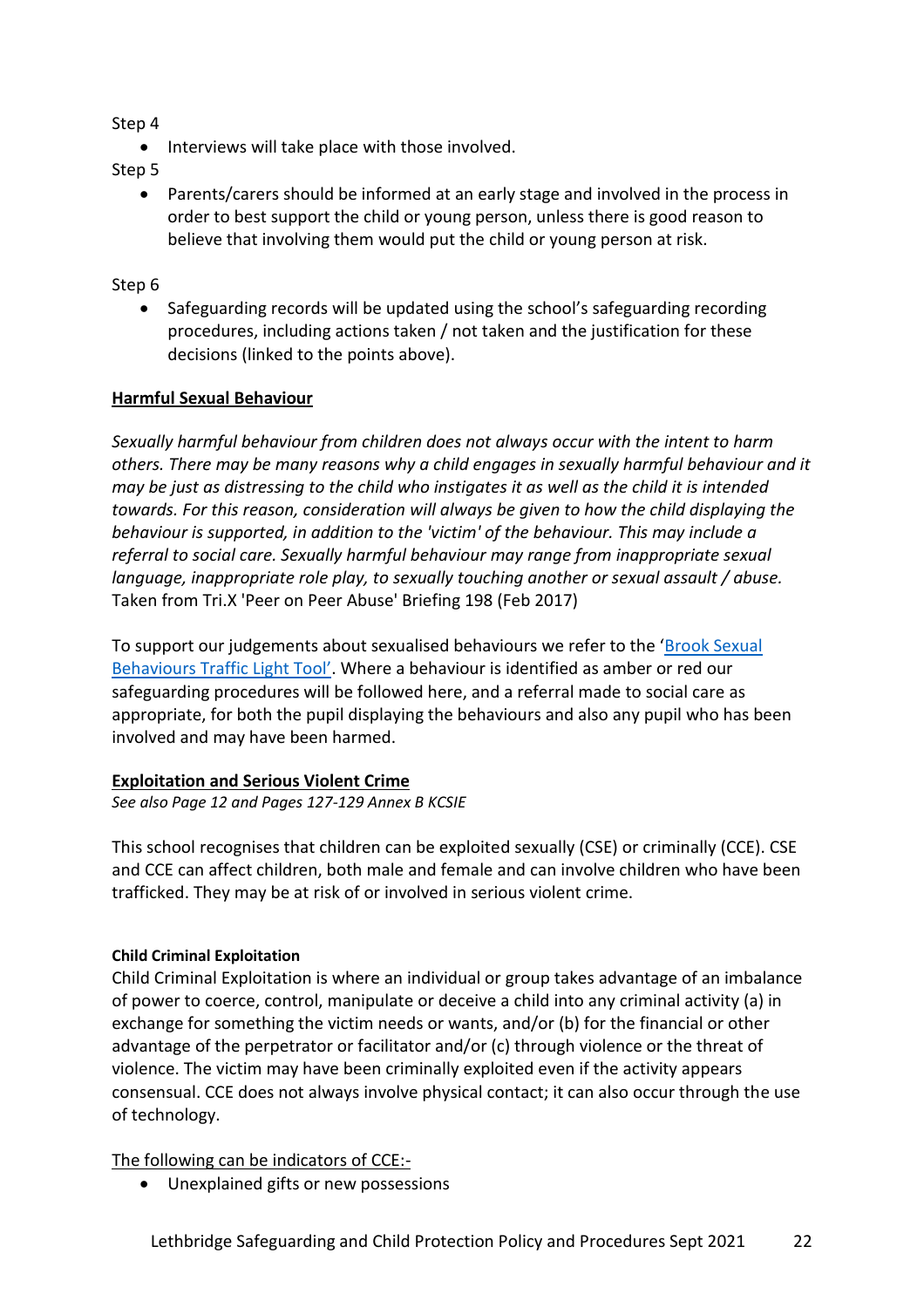- Children who associate with other young people involved in exploitation
- Changes in emotional well-being
- Misuse of drugs and alcohol
- Periods of time missing or regularly coming home late
- Children who regularly miss school or education or do not take part in education
- Carrying knives or weapons for a sense of protection from harm from others

CCE can include children being forced to shoplift or pickpocket, forced to threaten other young people, forced to work in cannabis factories, being coerced into moving drugs or money around the local area or across counties (County Lines).

Risk factors which increase the likelihood of involvement in serious violence, include:-

- Being male
- Having been frequently absent or permanently from school
- Having experienced child maltreatment

Involvement in offending such as theft

#### **Child Sexual Exploitation**

Child Sexual Exploitation occurs when an individual or group takes advantage of an imbalance of power to coerce, manipulate or deceive a child or young person under the age of 18 into sexual activity (a) in exchange for something the victim needs or wants, and/or (b) for the financial advantage or increased status of the perpetrator or facilitator. The victim may have been sexually exploited even if the sexual activity appears consensual. Child sexual exploitation does not always involve physical contact; it can also occur through the use of technology. CSE can affect any child or young person (male or female) under the age of 18 years, including 16 and 17 year olds who can legally consent to have sex. It can include both contact (penetrative and non-penetrative acts) and non-contact sexual activity and may occur without the child or young person's immediate knowledge (e.g. through others copying videos or images they have created and posted on social media).

The above CCE indicators can also be indicators of CSE, as can:

- Children who have older boyfriends or girlfriends
- Children who suffer from sexually transmitted infections or become pregnant

CSE can occur over time or be a one-off occurrence, and may happen without the child's immediate knowledge e.g. through others sharing videos or images of them on social media. CSE can affect any child, who has been coerced into engaging in sexual activities. This includes 16 and 17 year olds who can legally consent to have sex. Some children may not realise they are being exploited and believe they are in a genuine, romantic relationship.

#### **Responding to concerns that a pupil might be being exploited**

Our safeguarding procedures will be followed here, and a referral made to social care as appropriate (including support, if applicable, for the pupil who is deemed to be 'perpetrating' the abuse.)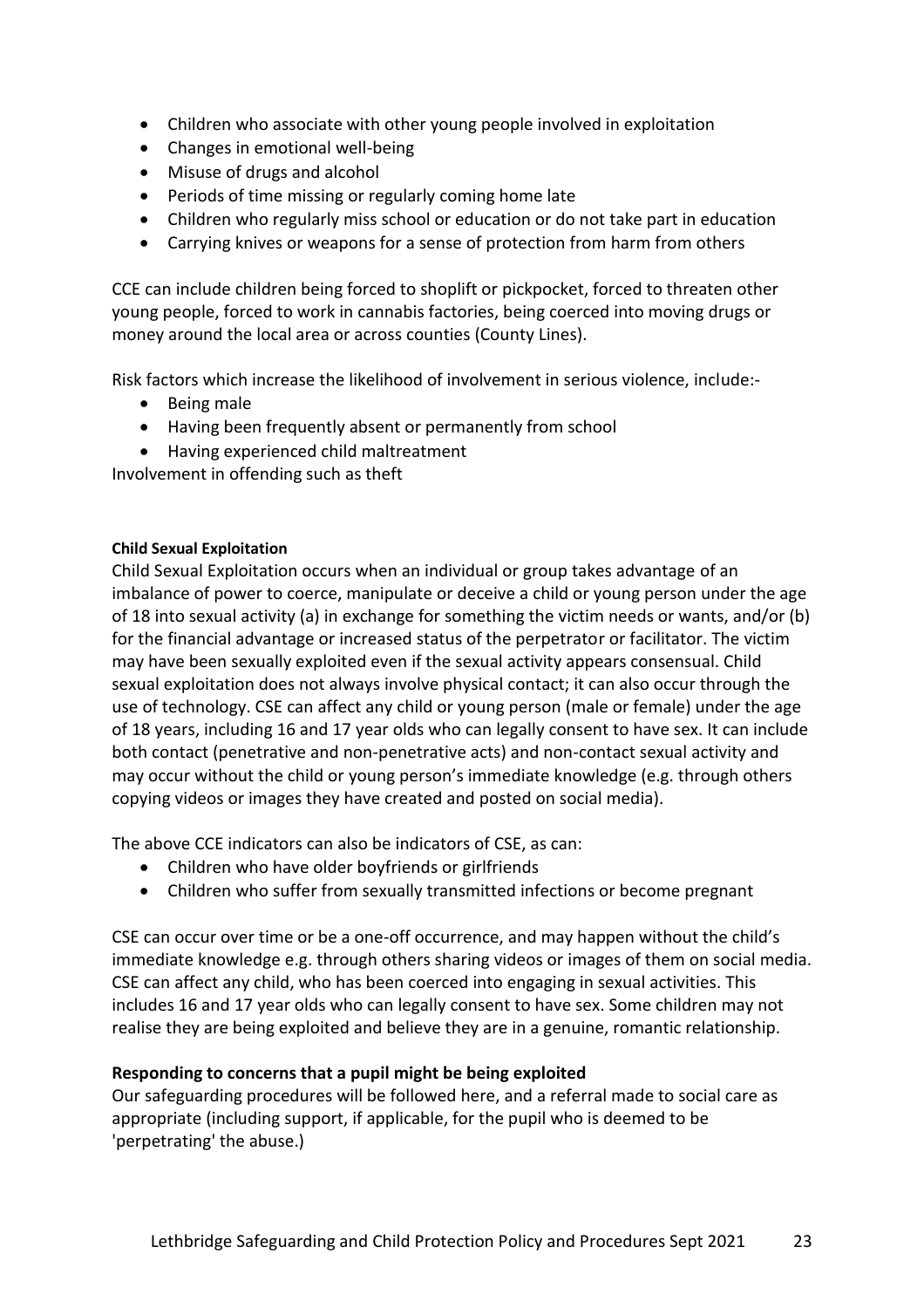### See also section above on peer on peer abuse and ['When To call the Police'](https://www.npcc.police.uk/documents/Children%20and%20Young%20people/When%20to%20call%20the%20police%20guidance%20for%20schools%20and%20colleges.pdf) (NPCC)

#### **Honour-based abuse, including Female Genital Mutilation**

*See also Page 13 Part 1 and Annex B KCSIE and<https://www.gov.uk/guidance/forced-marriage>*

Honour-based abuse encompasses incidents or crimes which have been committed to protect or defend the honour of the family and/or the community, including Female Genital Mutilation (FGM), forced marriage and practices such as breast-ironing.

### **Responding to concerns about honour-based abuse**

Abuse committed in the context of preserving honour often involves a wider network of family or community pressure and can involve multiple perpetrators. It is important to be aware of this dynamic and additional risk factors when deciding what action to take.

Our safeguarding procedures will be followed here and staff should speak to a member of the safeguarding team immediately if they suspect a child or young person is at risk of honour-based abuse. Safeguarding teams will contact children's social care/ adults social care for anyone 18 or above and local protocols will be followed.

#### **Female Genital Mutilation (FGM)**

*See Annex B pages 133-134 and [Multi-agency statutory guidance on FGM](https://www.gov.uk/government/publications/multi-agency-statutory-guidance-on-female-genital-mutilation) (July 2020)*

FGM is a procedure where the female genital organs are injured or changed and there is no medical reason for this. This practice is often referred to as 'cutting'.

It is frequently a very traumatic and violent act for the victim and can cause harm in many ways.

The practice can cause severe pain and there may be immediate and/or long-term health consequences, including mental health problems, difficulties in childbirth, causing danger to the child and mother; and/or death.

#### Key points

- FGM is illegal in the UK. It is also illegal to take a British National or permanent resident abroad to undergo FGM or help someone who is trying to arrange to have FGM performed.
- FGM is an unacceptable practice for which there is no justification. It is child abuse and a form of violence against women and girls.
- FGM is prevalent in 30 countries. These are concentrated in countries around the Atlantic coast to the Horn of Africa, in areas of the Middle East, and in some countries in Asia.
- FGM is a deeply embedded social norm, practised by families for a variety of complex reasons. It is often thought to be essential for a girl to become a proper woman, and to be marriageable. This practice is not required by any religion.

#### Risk Factors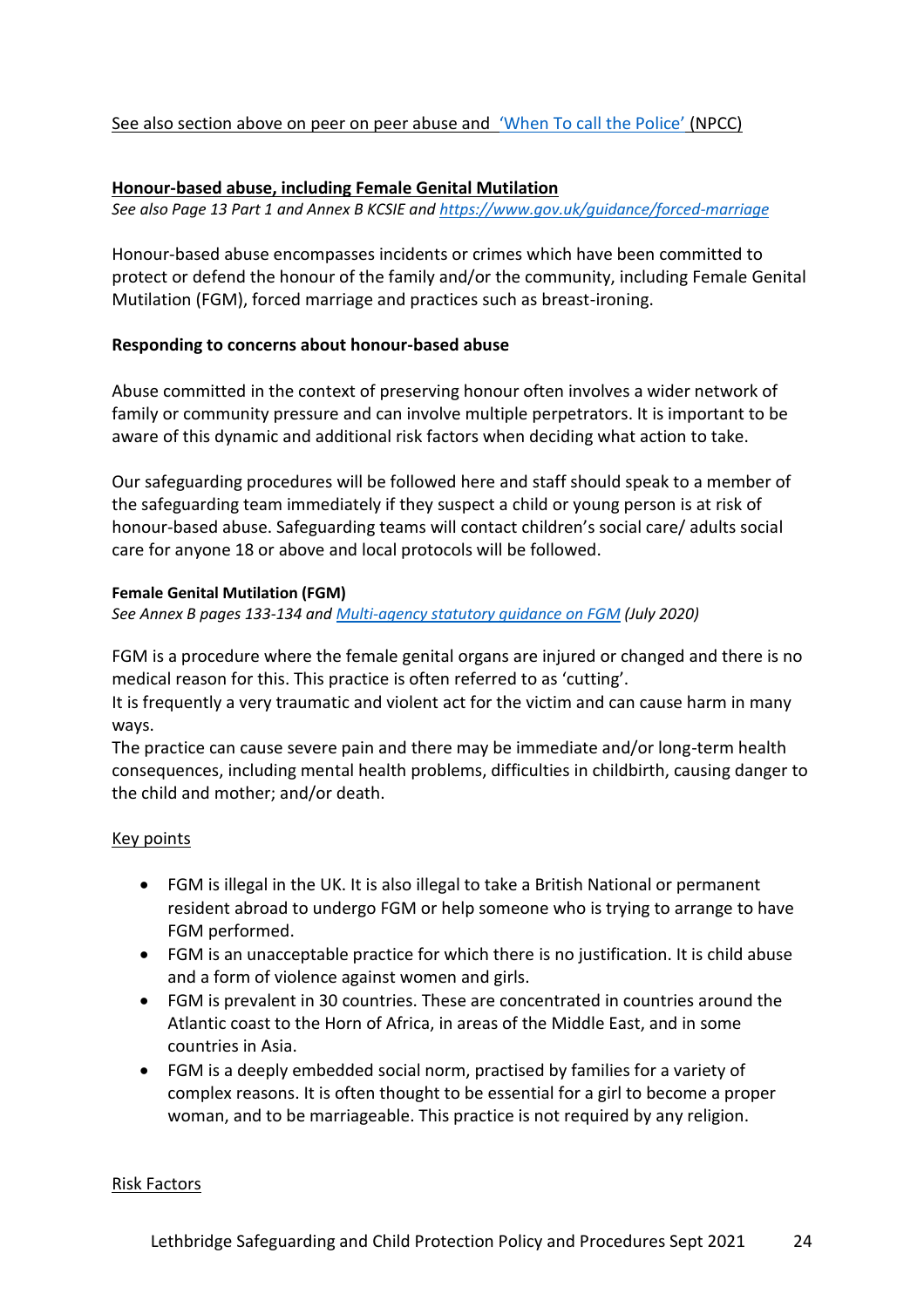The most significant factor to consider when deciding whether a girl or woman may be at risk of FGM is whether her family has a history of practising FGM.

In addition, it is important to consider whether FGM is known to be practised in her community or country of origin. It is important not to make assumptions that all girls from these communities are at risk.

A parent may request permission for their child to travel overseas for an extended period. This is sometimes requested leading into or out of a school holiday (often the summer break).

### **Responding to concerns about Female Genital Mutilation**

If a girl has disclosed to you that she has been subjected to FGM or you have visual evidence of this, you must report it to the police.

(Teachers are required to report known cases of FGM in girls under 18 to the police under the mandatory reporting duty October 2015)

If a direct disclosure has not been made and there is no visual evidence, but you have concerns that the pupil may have been subject to or at risk of FGM the school's normal safeguarding procedures will be followed here.

This includes reporting your concerns to a member of the safeguarding team and putting your concerns in writing.

The DSL will follow the steps below to respond appropriately to the concern and safeguard the pupil:-

Step 1

• Consider the information of concern. This may mean referring back to check whether there is any previous information of concern for the pupil.

Step 2

• Check whether there are any risk factors present for the pupil / family

Step 3

• Where it is deemed appropriate to do so, speak to the parent or carer about FGM. Be sensitive to language differences.

Step 4

• At this stage consideration should be given to make a referral to Children's Social Care. It is useful to have any safeguarding / child protection records to hand. Following a telephone referral, you will be required to submit a written referral within 24 hours.

See also: FGM Helpline: 08000283550 Email: [fgmhelp@nspcc.org.uk](mailto:fgmhelp@nspcc.org.uk) Home Office Resource Pack - [http://www.gov.uk/government/publications/female-genital](http://www.gov.uk/government/publications/female-genital-mutilation-resource-pack)[mutilation-resource-pack](http://www.gov.uk/government/publications/female-genital-mutilation-resource-pack)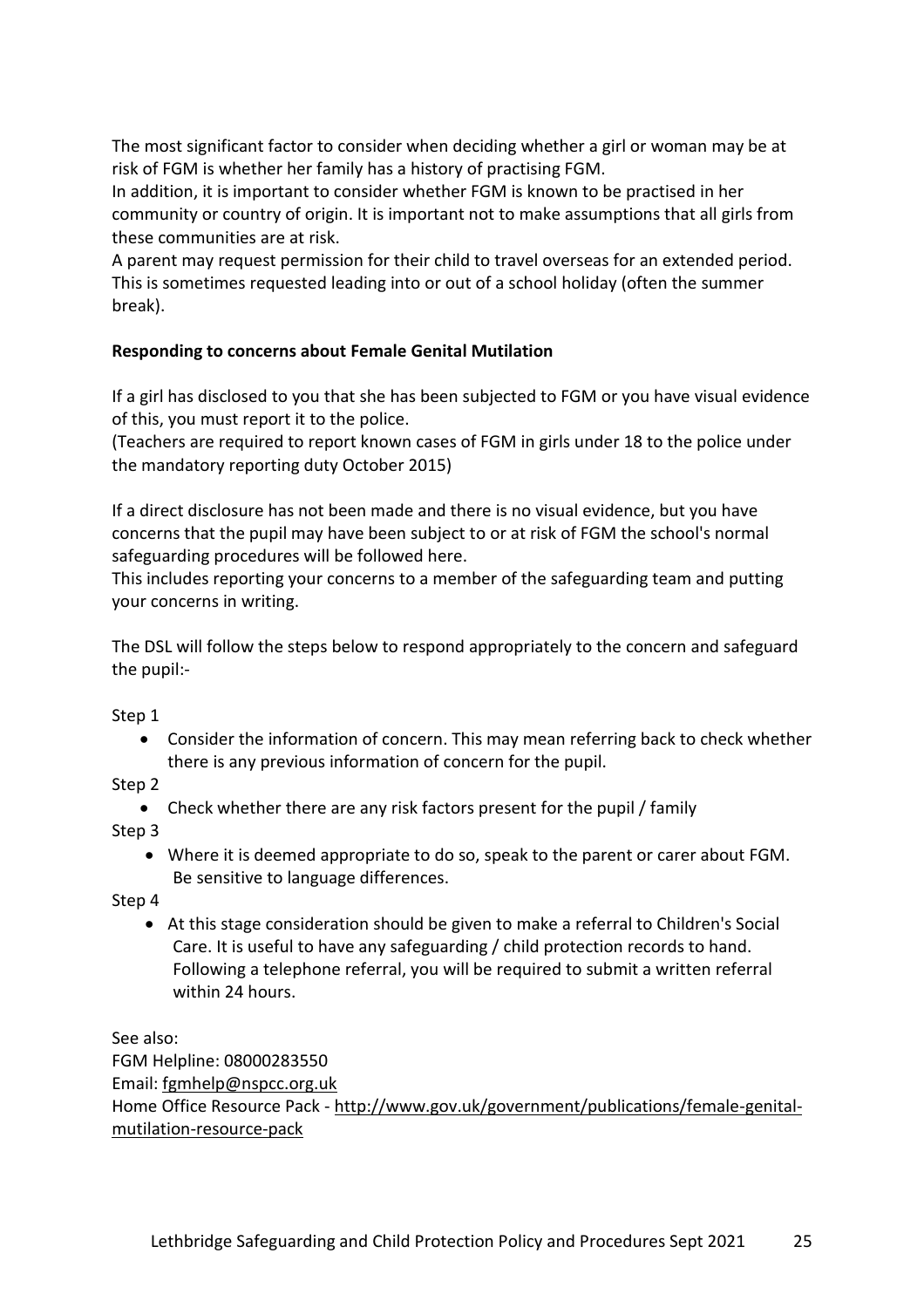### **Preventing Radicalisation**

*See Annex B Pages 135-137 and [The Use of Social Media For Online Radicalisation \(DfE July](https://www.gov.uk/government/publications/the-use-of-social-media-for-online-radicalisation)  [15\)](https://www.gov.uk/government/publications/the-use-of-social-media-for-online-radicalisation)*

Children are vulnerable to extremist ideology and radicalisation. Similar to protecting children from other forms of harms and abuse, protecting children from this risk is part of our safeguarding approach.

- **Extremism** is the vocal or active opposition to our fundamental values, including democracy, the rule of law, individual liberty and the mutual respect and tolerance of different faiths and beliefs. This also includes calling for the death of members of the armed forces.
- **Radicalisation** refers to the process by which a person comes to support terrorism and extremist ideologies associated with terrorist groups.
- **Terrorism** is an action that endangers or causes serious violence to a person/people; causes serious damage to property; or seriously interferes or disrupts an electronic system. The use or threat **must** be designed to influence the government or to intimidate the public and is made for the purpose of advancing a political, religious or ideological cause.

(Definitions from the Government's Counter Extremism Strategy)

### The following can be indicators of risk:-

- showing sympathy for extremist causes
- glorifying violence, especially to other faiths or cultures
- making remarks or comments about being at extremist events or rallies outside school
- evidence of possessing illegal or extremist literature
- advocating messages similar to illegal organisations or other extremist groups
- out of character changes in dress, behaviour and peer relationships
- secretive behaviour
- online searches or sharing extremist messages or social profiles
- intolerance of difference, including faith, culture, gender, race or sexuality
- work or writing that displays extremist themes
- attempts to impose extremist views or practices on others
- advocating violence towards others

The internet provides children and young people with access to a wide-range of content, some of which is harmful. As a school we recognise that extremists use the internet, including social media, to share their messages.

### **Responding to concerns that a pupil might be at risk of radicalisation**

As a school we recognise that we have an important part to play in educating children about extremism and recognising when pupils start to become radicalised.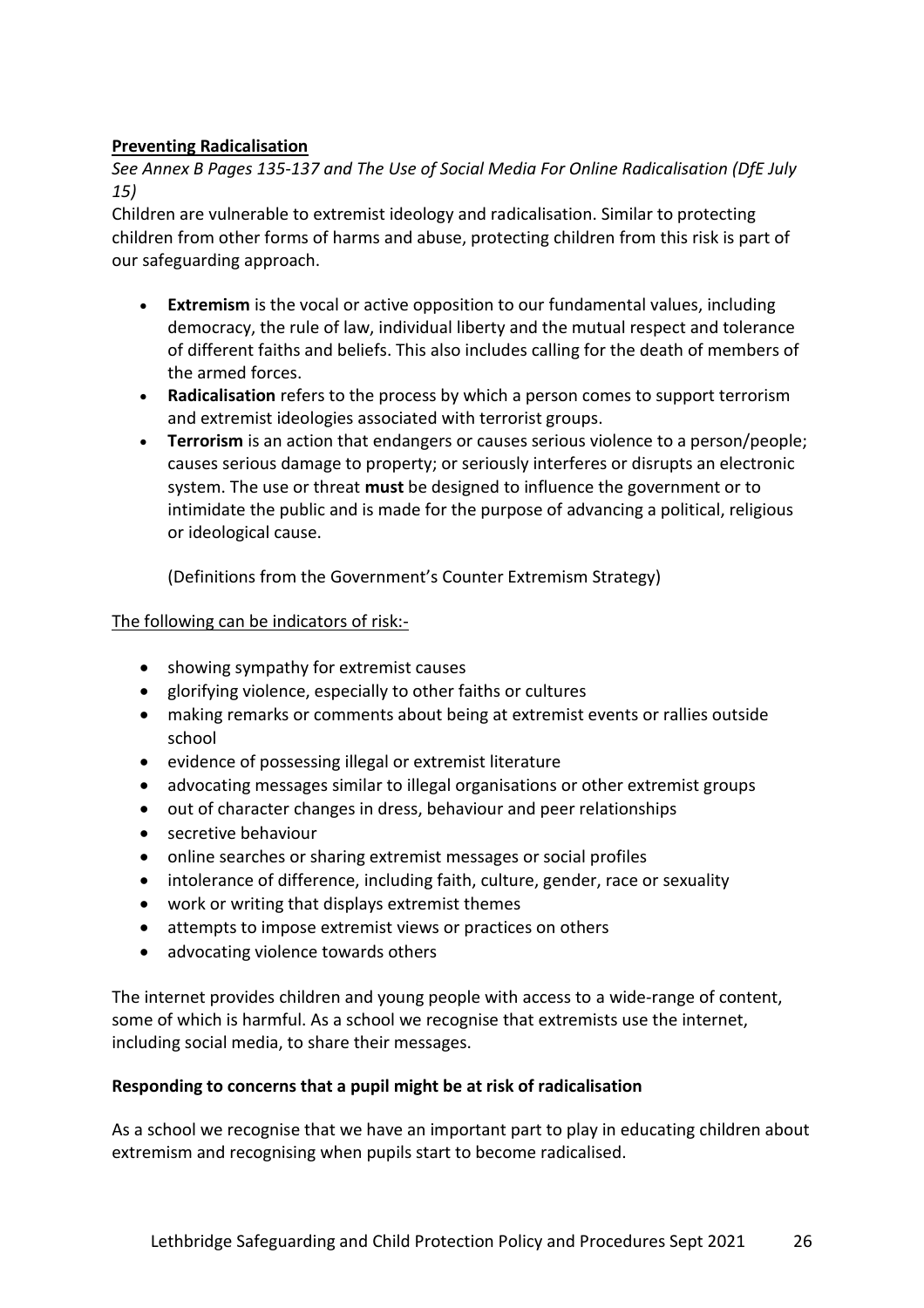We ensure that through our school vision, values, rules, curriculum and teaching:-

- we promote tolerance and respect for all cultures, faiths and lifestyles.
- the governing body also ensures that this ethos is reflected and implemented effectively in school policy and practice.
- pupils who attend our school have the right to learn in safety. We do not tolerate bullying of any kind and will challenge derogatory language and behaviour towards others.
- visitors who are invited to speak to pupils will be informed about our ethos and safeguarding procedures and relevant vetting checks are undertaken. We undertake due diligence to ensure that visiting speakers are appropriate. Speakers will be supervised at all times and will not be allowed to speak to children without a member of staff being present.

All referrals will be made to [Preventreferrals@wiltshire.police.uk](mailto:Preventreferrals@wiltshire.police.uk) by our DSL where it will be reviewed; there may be a need for a multi-agency Channel panel where information from partners is reviewed and the referral considered, level of vulnerability agreed and consider what support may be needed. Lethbridge's DSL will provide information and attend Channel Panels where they are requested to do so.

Lethbridge's DSL will also consider whether it is appropriate to share information with any new education setting in advance of the child leaving our school. This is to ensure the new setting are able to continue supporting the child through the Channel programme. The DfE helpline can be contacted for advice 020 7340 7264 (this should not be used in cases of emergency) or via the e mail [counter.extremism@education.gsi.gov.uk](mailto:counter.extremism@education.gsi.gov.uk)

#### **Domestic Abuse**

*See pages 130-131 Annex B KCSIE*

'Abusive behaviour' is defined in the Domestic Abuse Act (2021) as any of the following:

- physical or sexual abuse
- violent or threatening behaviour
- controlling or coercive behaviour
- economic abuse
- psychological, emotional or other abuse

For the definition to apply, both parties must be aged 16 or over and ['personally](https://www.lawsociety.org.uk/topics/family-and-children/domestic-abuse-act-2021#definition-of-abuse)  [connected'](https://www.lawsociety.org.uk/topics/family-and-children/domestic-abuse-act-2021#definition-of-abuse).

#### **Responding to concerns that a pupil might be subject to or witnessing domestic abuse**

Our safeguarding procedures will be followed here, and a referral made to social care as appropriate. Reports of domestic abuse (involving pupils/students who attend this school) received by the police are sent by encrypted through Encompass. This information is logged in the school's confidential Safeguarding files.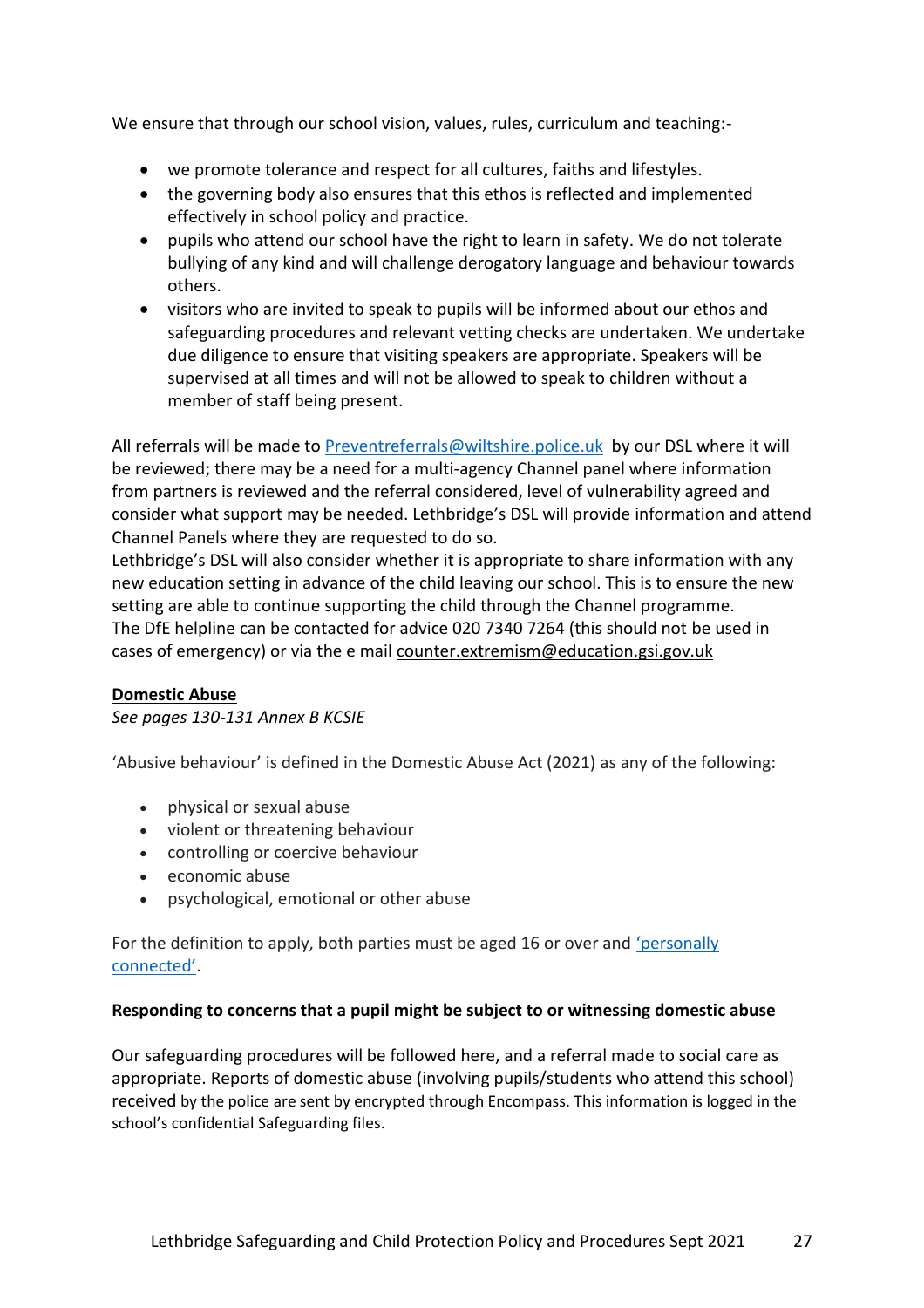### **Neglect**

Working Together defines neglect as :-

'The persistent failure to meet a child's basic physical and/or psychological needs, likely to result in the serious impairment of the child's health or development. Neglect may occur during pregnancy as a result of maternal substance abuse. Once a child is born, neglect may involve a parent or carer failing to:

• provide adequate food, clothing and shelter (including exclusion from home or abandonment)

- protect a child from physical and emotional harm or danger
- ensure adequate supervision (including the use of inadequate care-givers) or
- ensure access to appropriate medical care or treatment.

It may also include neglect of, or unresponsiveness to, a child's basic emotional needs.' The following can be indicators of risk:-

The following is a summary of some of the indicators that may suggest a child is at risk of or being neglected:- The following is a summary of some of the indicators that may suggest a child is at risk of or being neglected:-

Physical indicators of neglect

- Constant hunger and stealing food
- Poor personal hygiene unkempt, dirty or smelly
- Underweight
- Dress unsuitable for weather
- Poor state of clothing
- Illness or injury untreated

Behavioural indicators of neglect

- Constant tiredness
- Frequent absence from school or lateness
- Missing medical appointments
- Isolated among peers
- Frequently unsupervised
- Stealing or scavenging, especially food
- Destructive tendencies

#### **Pupils at greater risk of harm**

#### Pupils with disabilities, special educational needs (SEN) or certain health conditions

As a school, we recognise that pupils who have disabilities, SEN or certain health conditions can face additional safeguarding and child protection challenges. These can include:-

• assumptions that indicators of possible abuse such as behaviour, mood and injury relate to the pupil's disability, SEN or health condition/s without further exploration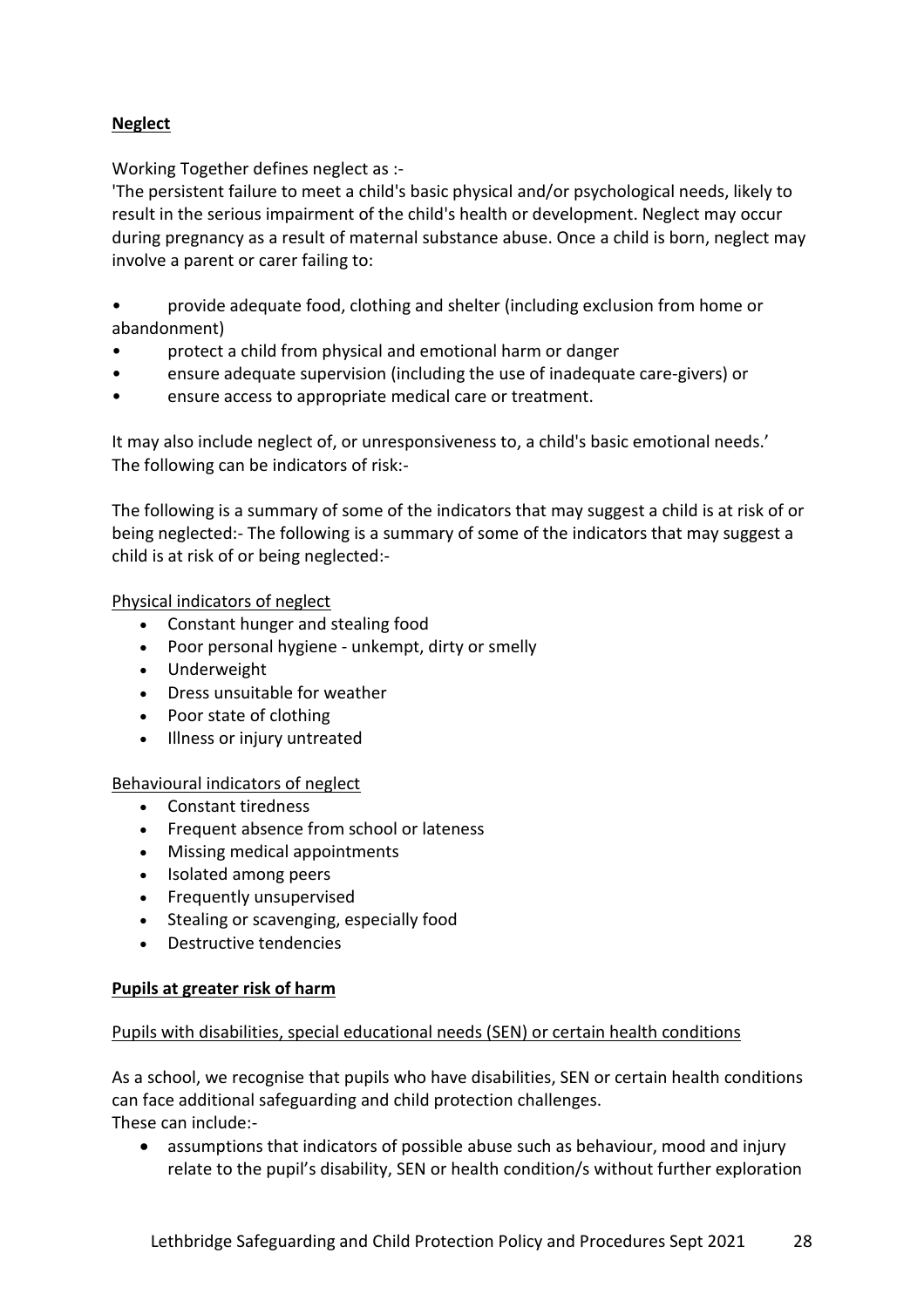- pupils can be disproportionately impacted upon by things like bullying, without outwardly showing any signs
- communication barriers and difficulties in overcoming these barriers

### **Pupils who need a social worker (including Children in Need, Children on a Child Protection Plan and Children Looked After)**

Children may need a social worker due to safeguarding or welfare needs. They may need this help due to abuse, neglect and complex family circumstances. A child's experience of trauma and adversity can leave them vulnerable to further harm, as well as educationally disadvantaged, facing barriers to:-

- attendance
- learning
- behaviour
- mental health

As a school we ensure that all staff working directly with children/young people have a knowledge and understanding of the impact of adversity and trauma on children's mental and physical health, development and life chances. We understand that children can communicate an unmet need through their behaviour, whether this is challenging and disruptive or quiet and withdrawn**.** Our school behaviour policy reflects this and includes the ways in which we respond in these situations

Teaching staff are supported by the members of the safeguarding team to maintain high aspirations for these children, identifying the challenges these children may face and making adjustments to teaching and learning to best support them.

The designated teacher for looked after children and previously looked after children is *Emma Corp.* The school staff work with multi-agency professionals, including the Local Authority Virtual Schools Head, to ensure that prompt action is taken when necessary to safeguard these children. We recognise these children are a particularly vulnerable group.

Appropriate staff are provided with information in relation to their legal status and contact arrangements, as well as information about the child's care arrangements.

#### **Pupils with mental health issues**

Where children have suffered abuse and neglect, or other potentially traumatic experiences this can have a lasting impact throughout childhood, into adolescence and into adulthood.

Regular safeguarding training ensures that staff are aware of how these children's experiences can impact on their mental health.

The following can be indicators of risk:-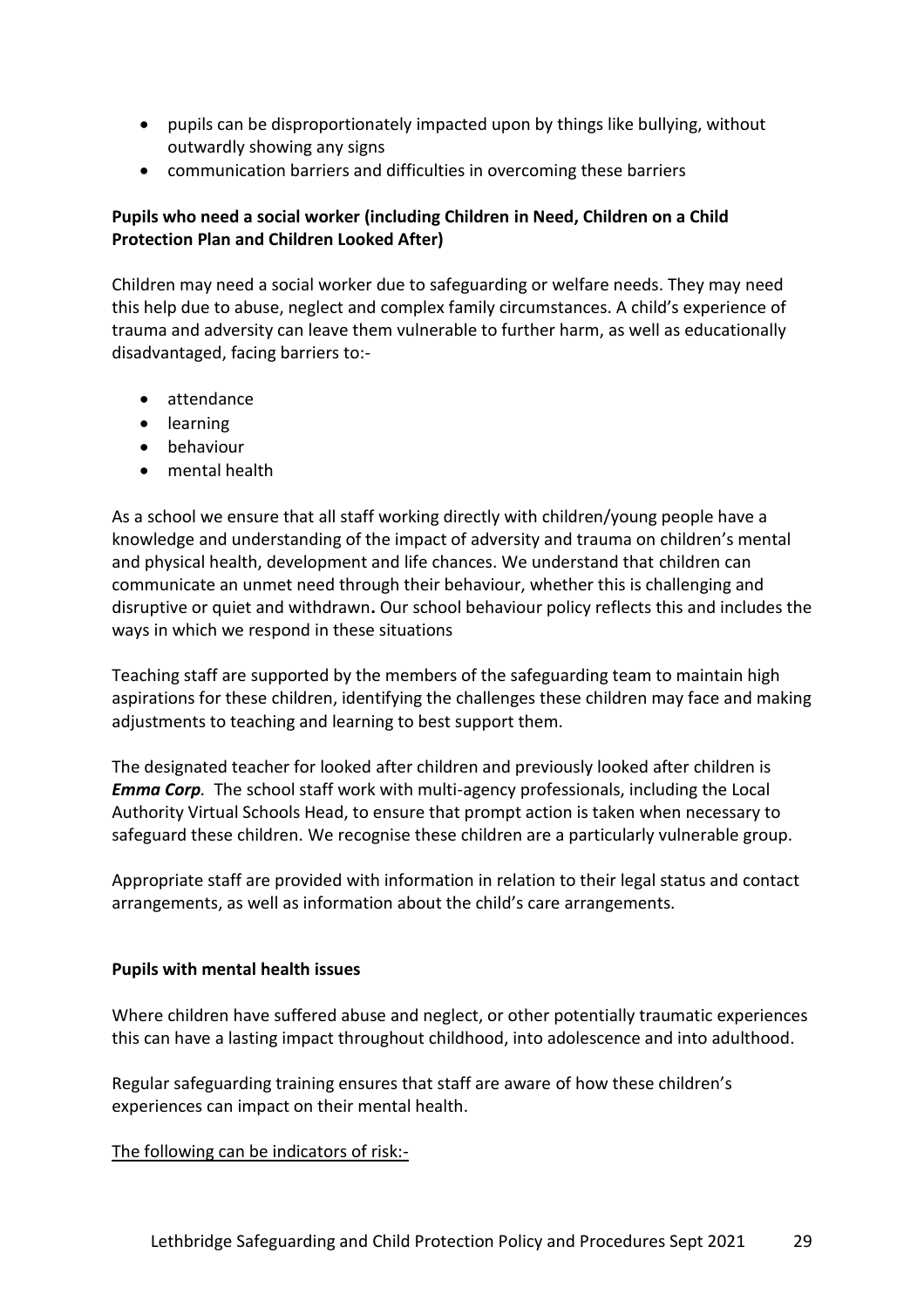- self-harm
- noticeable weight loss or gain
- change in personality e.g. mood swings
- frequently missing lessons
- social isolation
- lethargy and disinterest
- tearfulness or appearing anxious
- lack of focus in class
- change in educational performance

Our school supports pupils with mental health issues. In the first instance, teaching of resilience and well-being are an integral part of our curriculum. Whole school initiatives around Mental Health happen throughout the year. We have a Mental Health lead teacher and a designated space on our website is updated with information for parents and children. Good mental health is promoted through the Jigsaw PHSE programme, which advocates mindfulness and teaches self-calming and reflection techniques. Pupils may be referred to our SENCO and may be supported through ELSA group work in our Sensory Room, or one-to-one school based counselling or through nurture group. Parents will be engaged in the Early Help process as required. In addition, the school engages the support of TAMHs. We work with parents and draw on the expertise of a Parent Support Advisor accessed through The Early Help Hub. A safety plan may be put in place in consultation with the specialist local child and adolescent mental health team.

### **Behaviour and Attendance**

As a school we recognise that there can be links between safeguarding and child protection concerns and:-

- incidents of disruptive and challenging behaviour
- poor attendance

#### **Behaviour**

We understand that children can communicate an unmet need through their behaviour, whether this is challenging and disruptive or quiet and withdrawn. **Our school behaviour policy reflects this and includes the ways in which we respond in these situations.**

See also the school's pupil behaviour policy.

### **Physical Intervention**

Where physical intervention is required to keep a pupil safe the school will respond in line with the [DfE guidance 'Use of reasonable force' July 2013.](https://www.gov.uk/government/publications/use-of-reasonable-force-in-schools)

As a school we may intervene to:-

• remove a disruptive pupil from the classroom where they have refused to follow an instruction to do so;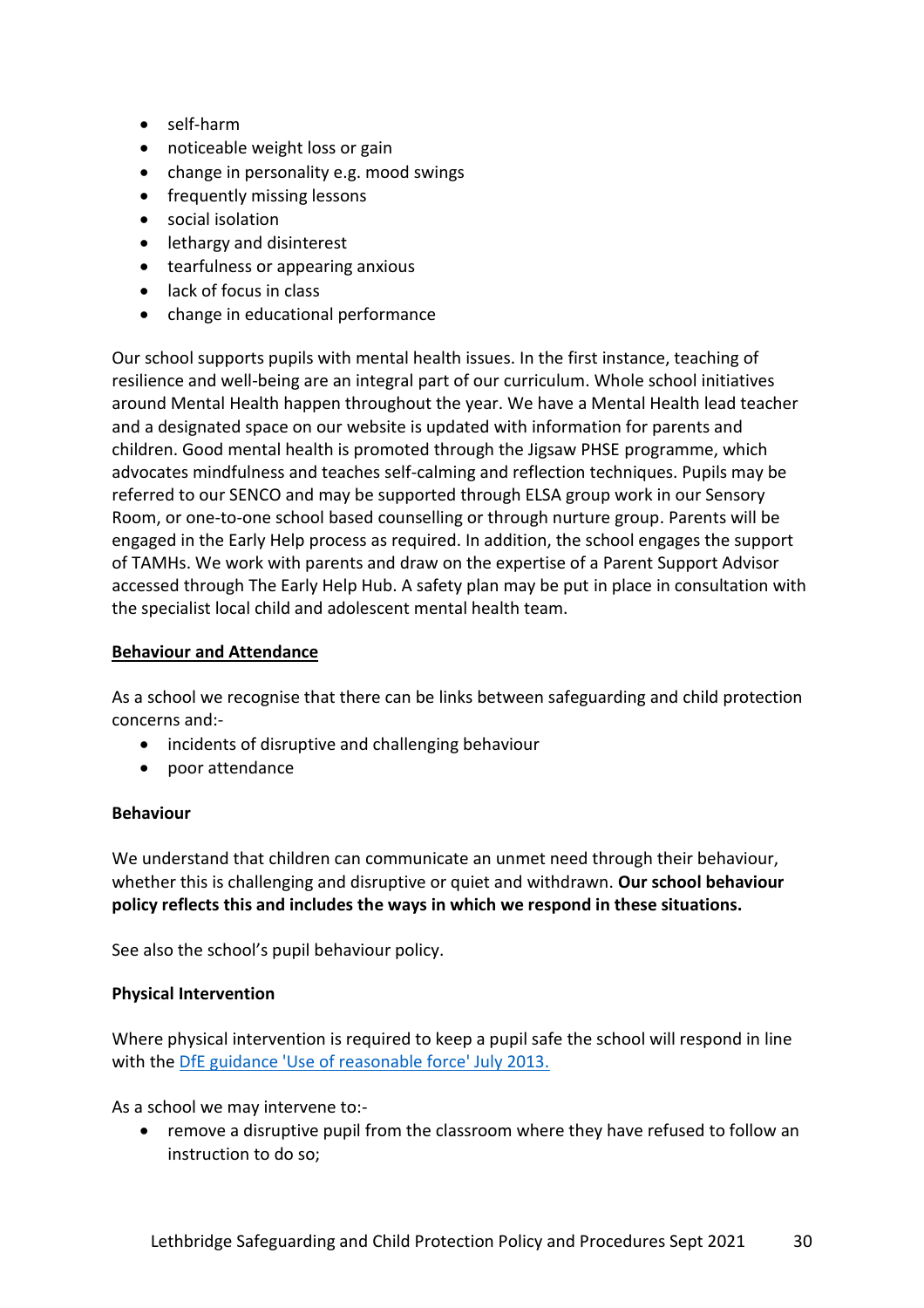- prevent a pupil behaving in a way that disrupts a school event or a school trip or visit;
- prevent a pupil leaving the classroom where allowing the pupil to leave would risk their safety or lead to behaviour that disrupts the behaviour of others;
- prevent a pupil from attacking a member of staff or another pupil, or to stop a fight in the playground; and
- restrain a pupil at risk of harming themselves through physical outbursts.

All incidents of physical intervention are recorded in the school's bound book and reported to parents/carers. Where a pupil has safeguarding /child protection records in place, information about incidents of positive handling will be cross-referenced. The bound book is kept securely in the Headteacher's office.

Following all incidents where physical intervention is required we routinely check the wellbeing of the pupil after the incident. This includes asking if they have been hurt. If information suggests that a pupil has been hurt during an incident of physical intervention the Headteacher will be informed and contact will be made with the LADO/DOFA.

Where pupils require regular handling and intervention a positive handling plan will be put in place. The pupil, together with the parents/carers will be involved in this process. Senior staff have received specific training from Team Teach and all staff are reminded of these guidelines in staff meetings from the Headteacher.

### **Attendance**

*See also 'Early Help See also the local authority's guidance on 'Children Missing Education'*

As a school we recognise the importance of pupils attending school regularly. Any unexplained absence is followed up on the first day of absence Where possible, we hold more than one emergency contact telephone number for each pupil/family.

Pupil attendance is monitored by the attendance officer and weekly updates are discussed with the Headteacher. Further, CPOMs is used to monitor and record children whose attendance is causing concern. We recognise that children with poor attendance or missing from education may be more vulnerable and potentially are exposed to higher degrees of risk. Attendance information is therefore considered within the wider remit of safeguarding and child protection. Staff are aware that episodes of unexplained absence could indicate safeguarding concerns or the need for early help support.

### **Attendance procedures during partial school closure/lockdowns**

During partial school closure or lockdown all children are risk assessed by SLT and a strategy of direct contact with vulnerable children set up. Teachers monitor engagement with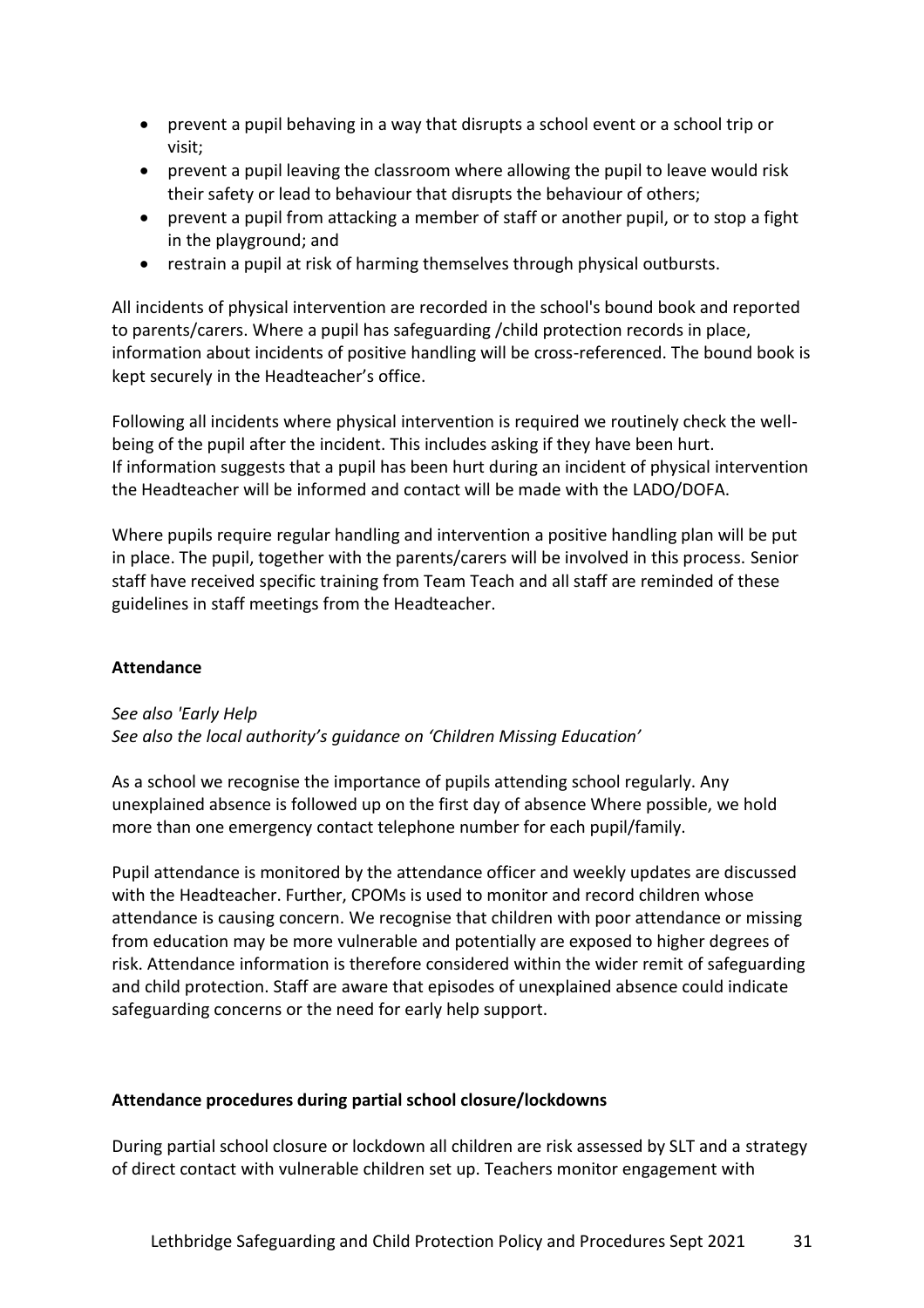Seesaw, our Home Learning platform and inform SLT by phone about absence or safeguarding concerns. If a child or family is not engaging with Seesaw, emails or phone calls, a home check- in visit will happen by 2 members of the safeguarding team to ascertain what support is needed. Social care is informed by one of the safeguarding team if the pupil is an open case.

#### **Pupils who are educated off site**

Where pupils are attending off-site alternative or enhanced provision, it is our responsibility to ensure that they continue to be kept safe. Quality assurance of any provision used by our school is completed prior to the placement of a pupil. This includes:-

- review of the provision's safeguarding and child protection procedures
- a visit to the site
- a letter of assurance to confirm that all staff working at the alternative provision have had the appropriate recruitment checks
- information about issues which the pupil attending the site might be at risk of, to inform an effective risk assessment

For each day that the pupil attends the off-site provision contact is made with the attendance officer to ensure they have arrived safely. This process also applies where a pupil has been excluded from school, including fixed term exclusions. Contact will be made with a parent or carer to confirm their safety on each day of the exclusion.

### **Elective Home Education**

Where a parent/carer has expressed an intention to remove their child from school with a view to educating at home, we will endeavour to co-ordinate a meeting with the parents (and professionals as appropriate, including an LA representative) to ensure parents/carers have considered what is in the pupil's best interests.

We have a statutory duty to inform the local authority when a pupil is removed from our roll.

#### **Intimate Care**

See also staff code of conduct

Intimate care includes any tasks that involve the dressing and undressing, washing including intimate parts, helping someone use the toilet, changing nappies or carrying out a procedure that requires direct or indirect contact to an intimate personal area. Staff will follow guidelines as agreed in a child's individual care plan.

# **Part 3 – Policy**

How is the information in this set of policy and procedures disseminated?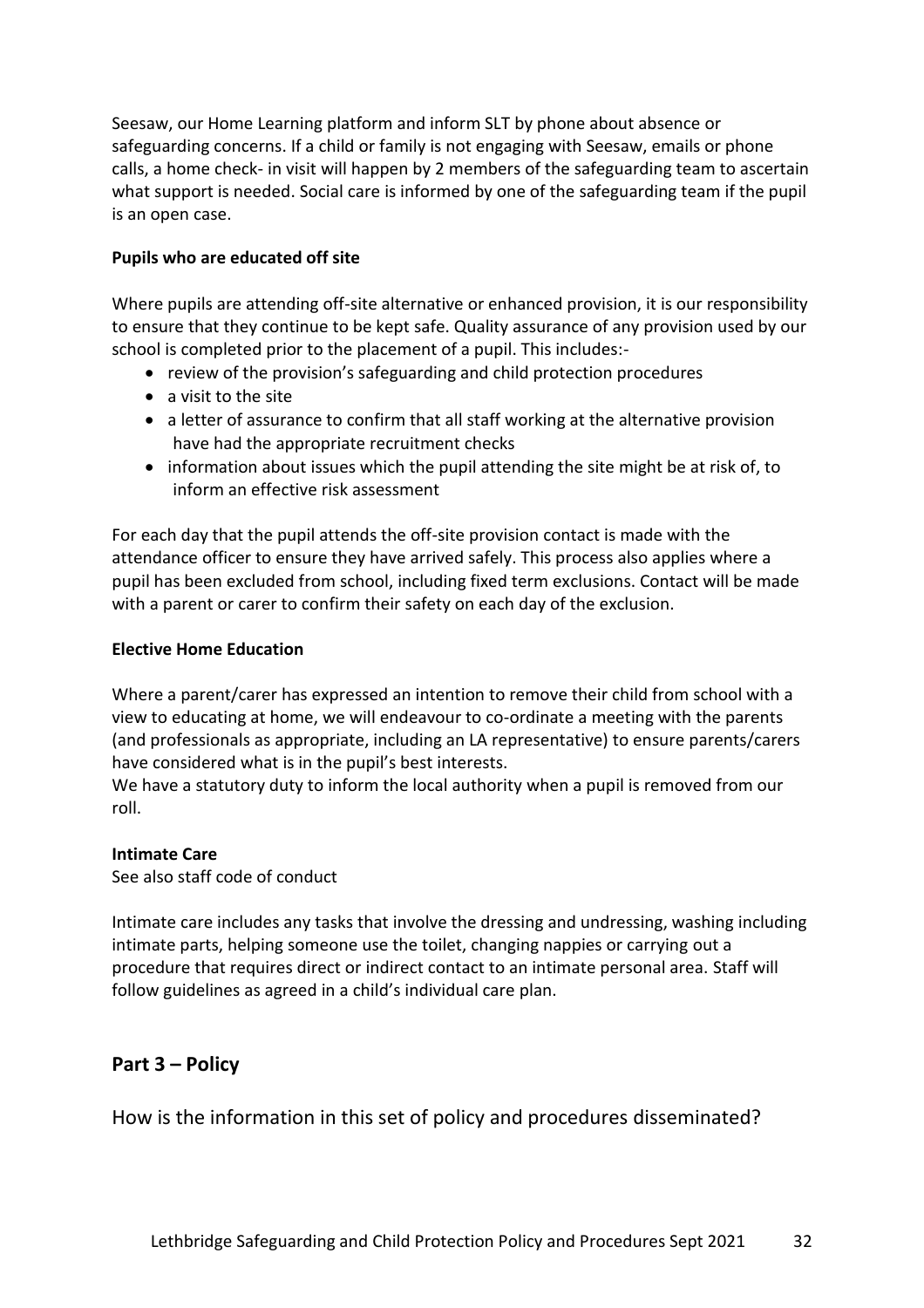- 1. Our staff induction programme includes a safeguarding section and new staff are asked to read the safeguarding policy and procedures. New staff undertake Hays online safeguarding training.
- 2. Visitors, volunteers and external staff, including supply teachers, who visit our school are asked to read a visitors' code of conduct, which includes procedures for what to do if they have concerns about the safety of a pupil or concerns about the actions of an adult working/volunteering with children.
- 3. Our safeguarding policy and procedures are re-visited on an annual basis and time is set aside for staff to re-read the document. In order to check staff understanding of the content the policy is revisited in staff training through scenarios and quizzes throughout the year.

In addition to reading and understanding the school's safeguarding and child protection policy and procedures, staff are required to read:-

- Keeping Children Safe In Education (Sept 21) *See appendix 6 for guidance about reading of KCSIE*
- the school's staff code of conduct
- the pupil behaviour policy
- the safeguarding response for children missing in education (included within our attendance policy)
- the school's online safety policy and acceptable use agreement

Staff are asked to sign to confirm their understanding and accept responsibility for following up any questions or queries they have arising from reading this document (with a member of our safeguarding team).

### **How do we ensure parents and carers understand the school's role in safeguarding pupils?**

- 1. This school is committed to helping parents/carers understand its responsibility for the welfare of all pupils and our duty of care. The policy and procedures are available to parents and carers via the school website and a paper copy can be requested by contacting the school office.
- 2. The school website also provides access to a number of useful resources for parents and carers. These can be found in the 'Safeguarding' tab of the school's website.
- 3. During pupil induction meetings for parents and carers information will also be discussed about the school's safeguarding responsibilities.

### **Roles and Responsibilities**

The Governing Bodies have strategic leadership responsibility for safeguarding arrangements, ensuring that policies, procedures and training are effective and comply with the law (Part 2 KCSIE Sept 21).The Headteacher has a duty to ensure that the policies and procedures adopted by the governing body are understood and followed by all staff.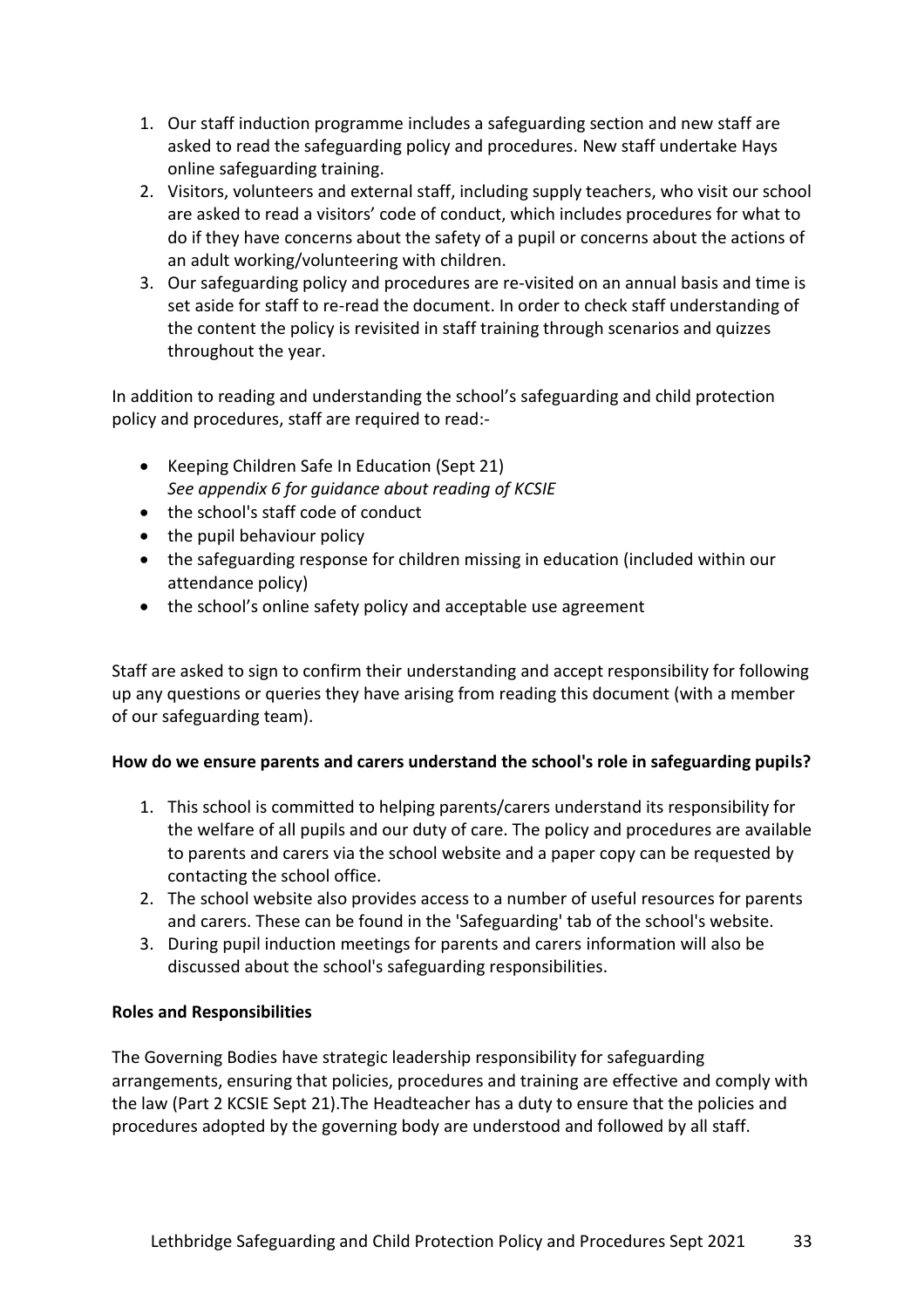Governing bodies and proprietors should ensure they facilitate a whole school approach to safeguarding. This means ensuring safeguarding and child protection are at the forefront and underpin all relevant aspects of process and policy development.

Where there is a safeguarding concern, governing bodies and the leadership team should strive to ensure that the child's wishes and feelings are taken into account when determining what action to take and which services to provide.

Our safeguarding link governors are Philip Ashdown and Irene Fernow

The school completes an annual audit of safeguarding for the local authority, in partnership with the link safeguarding governor. This self-evaluation is quality assured with a visit from an independent consultant. Where weaknesses or areas for development are identified, the Governing Body monitors the implementation and impact of identified actions to address these issues. The DSL reports safeguarding updates to Governors every Full Governing Body Meeting and the Headteacher provides a safeguarding report as part of the Headteacher's report to Governors.

### **Use of school premises**

Where external organisations use the school premises, both within the school day and outside of school hours, the Governing Body has a responsibility to:-

\* seek assurance that the body concerned has appropriate policies and procedures in place in regard to safeguarding pupils

\* ensure that the appropriate level of safer recruitment checks have been completed on staff working for the organisation

### **Safer Recruitment Procedures**

*See Part 3 Page 47-80 KCSIE* 

This school works in line with Part 3 of Keeping Children Safe In Education (Sept 2021).

Checks completed on all staff and regular volunteers

- An enhanced DBS certificate, which includes barred list information, is required for any staff who will be engaging in regulated activity (working unsupervised with children). This is required for any staff employed since 2002. Prior to this staff were checked against List 99.
- Identity checks are completed, together with proof of right to work in the UK
- Qualifications are checked
- If an individual has lived or worked outside of the UK an overseas police check / certificate of good conduct may be required *(see page 68 KCSIE)*
- Right to work checks are completed on all staff.

In addition, staff who have a teaching role will be checked, via the DfE Secure Access Website, for

• qualified teacher status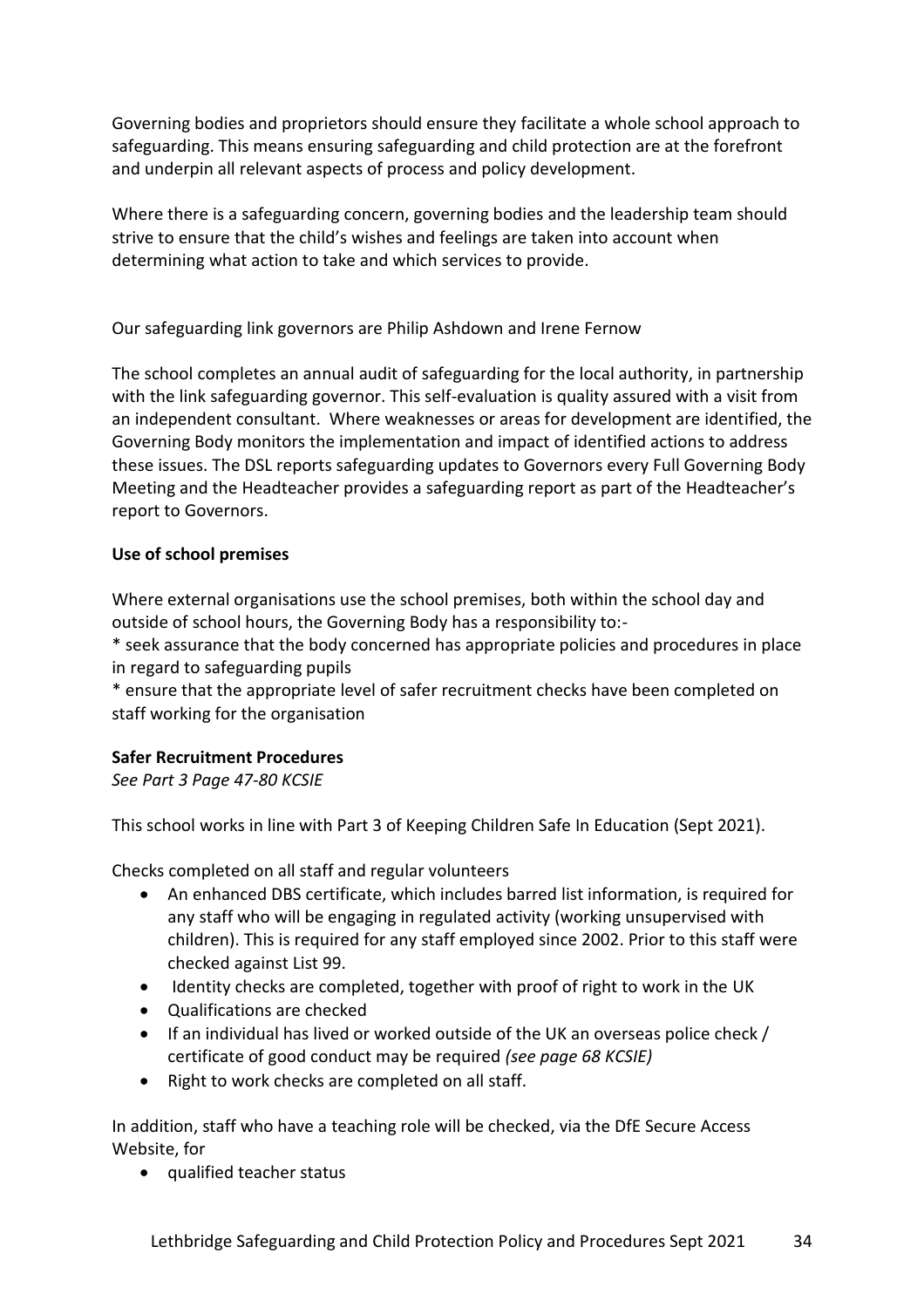- prohibition check
- section 128 check (for any individual who has a managerial role, including Governors and Trustees in academies)
- completion of induction
- teacher not subject to a conditional offer/suspension

### **Visitors and externally employed staff**

Where staff from external organisations are working with our pupils, we ensure that the letter of assurance received confirms that the relevant checks are in place, including a barred list check if the individual is working in regulated activity. Visitors are asked to provide proof of identity and if required, DBS information. Lanyards are issued according to level of check in place: Green for fully checked, and red if a DBS isn't available.

### **Single Central Record**

The school maintains an up to date single central record of all safer recruitment checks. This is in line with the requirements as set out in Keeping Children Safe In Education (Sept 21).*See pages 65-66.*

The Headteacher monitors this record termly and ensures it is in line with statutory requirements.

#### **Induction of new staff**

Following appointment the school offers new staff a programme of safeguarding and child protection induction. This includes a face to face session with the DSL to discuss relevant documents, a log in to Hays training where induction documents such as Code of Conduct, KCSIE, Behaviour Policy and Safeguarding and Child Protection Policy, as well as the online Safeguarding and Child Protection training are accessed.

#### **Childcare Disqualification Checks**

#### The 'Disqualification [Under the Childcare Act 2006](https://www.gov.uk/government/publications/disqualification-under-the-childcare-act-2006/disqualification-under-the-childcare-act-2006#staff-covered) states that :-

'Schools are responsible for ensuring that anyone who falls within the relevant categories of staff described in the staff [covered](https://www.gov.uk/government/publications/disqualification-under-the-childcare-act-2006/disqualification-under-the-childcare-act-2006#staff-covered) and staff who may be [covered](https://www.gov.uk/government/publications/disqualification-under-the-childcare-act-2006/disqualification-under-the-childcare-act-2006#staff-may-covered) sections is made aware of the legislation. Schools must make these staff aware of what information will be required of them and how it'll be used to make decisions about disqualification. Schools are free to decide how to bring these requirements to the attention of their staff. As a means of making staff aware of their duty to provide such information, they may, for example, choose to include a section in the school's safeguarding policy, or another policy document, or by means of an addition to new staff members' contracts of employment. Schools should draw this guidance to the attention of their staff and the information provided by Ofsted referenced in this guidance.'

At Lethbridge this is added to new staff's contracts and this is recorded on the SCR.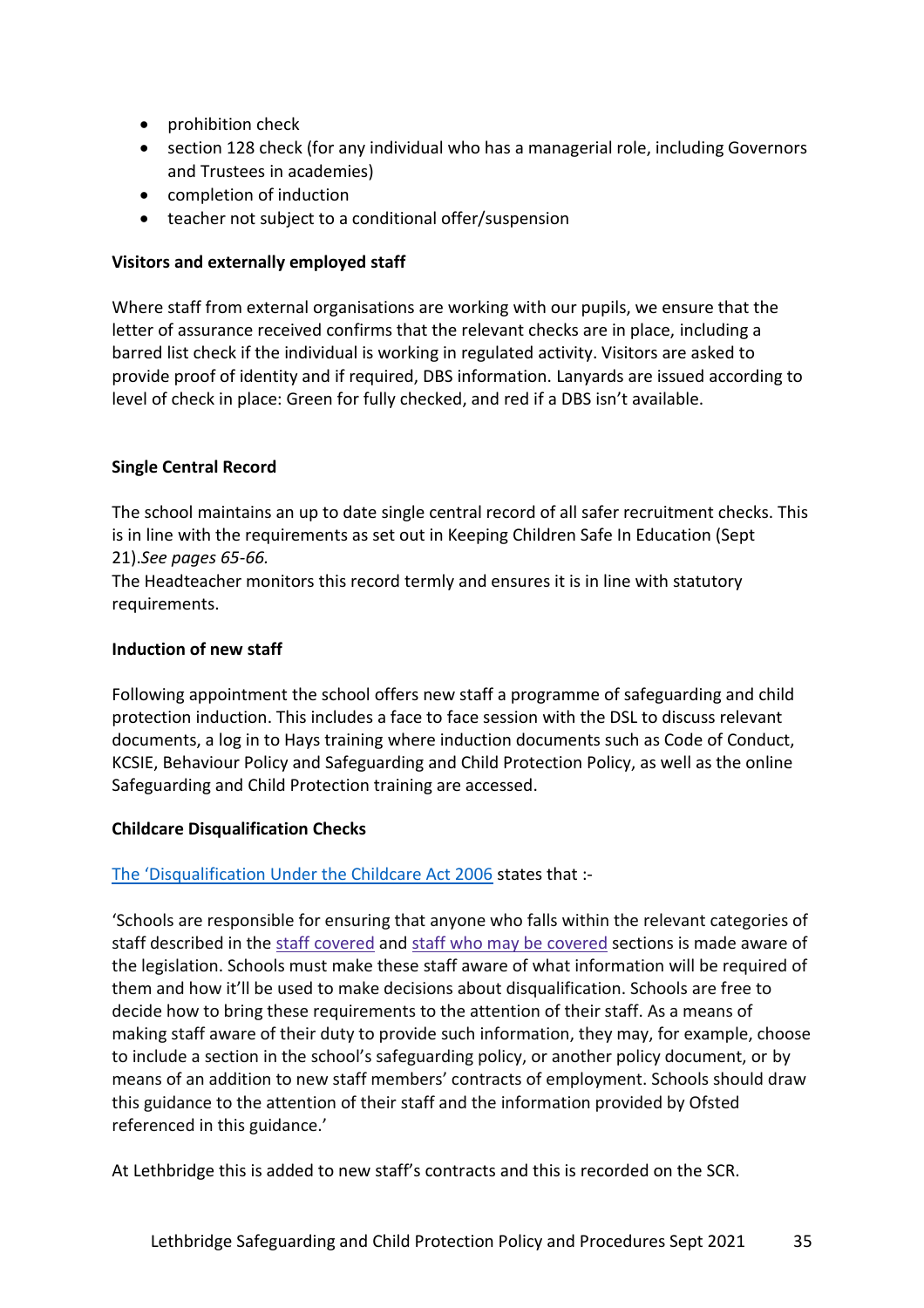### **Online Safety**

*See our school's Online Safety Policy See also Pages 32-34 Part 2 and Annex D KCSIE See also ['Teaching Online Safety In Schools'](https://www.gov.uk/government/publications/teaching-online-safety-in-schools) (non-statutory guidance)*

Technology is a significant component in many safeguarding and well-being issues. Children are at risk of abuse online as well as face to face. In many cases abuse will take place concurrently via online channels and in daily life.

Children can abuse their peers online, this can take the form of abusive, harassing and misogynistic messages, the consensual and non-consensual sharing of indecent images and the sharing of abusive images and pornography, to those who do not want to receive such content.

#### **Responding to online safety concerns**

Staff will follow our safeguarding procedures as outlined in Part 1 of this document. Staff should also be aware of the additional guidance in Part 2 under 'peer on Peer abuse, where additional guidance is provided, in relation to responding to concerns about the sharing of indecent images via mobile devices.

### **What are the school's responsibilities around online safety?**

#### This school recognises:-

- the increasing role technology has to play in education and children's daily lives
- the wide-range of content which is available to children via the internet
- that alongside the benefits of technology, there are also risks
- the importance of delivering a broad and relevant online safety curriculum which provides progression across year groups
- that delivery of this curriculum must be provided via regular lessons, which take place throughout each term
- the importance of keeping up to date with the tools, apps and devices children are using so that the curriculum which is offered is meaningful
- that online safety must be reflected in all relevant school policies

#### **What our online safety curriculum offers**

- Our online safety curriculum covers four aspects of risk content, contact, conduct and commerce *(see page 32 KCSIE for definitions)*
- Key online safety messages (such as Childnet's [SMART rules\)](https://www.childnet.com/resources/be-smart-online) which are reinforced at every opportunity across the curriculum, in assemblies, PSHE lessons
- Pupils are taught in all lessons to be critically aware of the materials and content they access on-line and understand that not everything they see online is true
- Pupils are supported in building resilience to radicalisation. A safe environment is provided for debating controversial issues and helping them to understand how they can influence and participate in decision-making.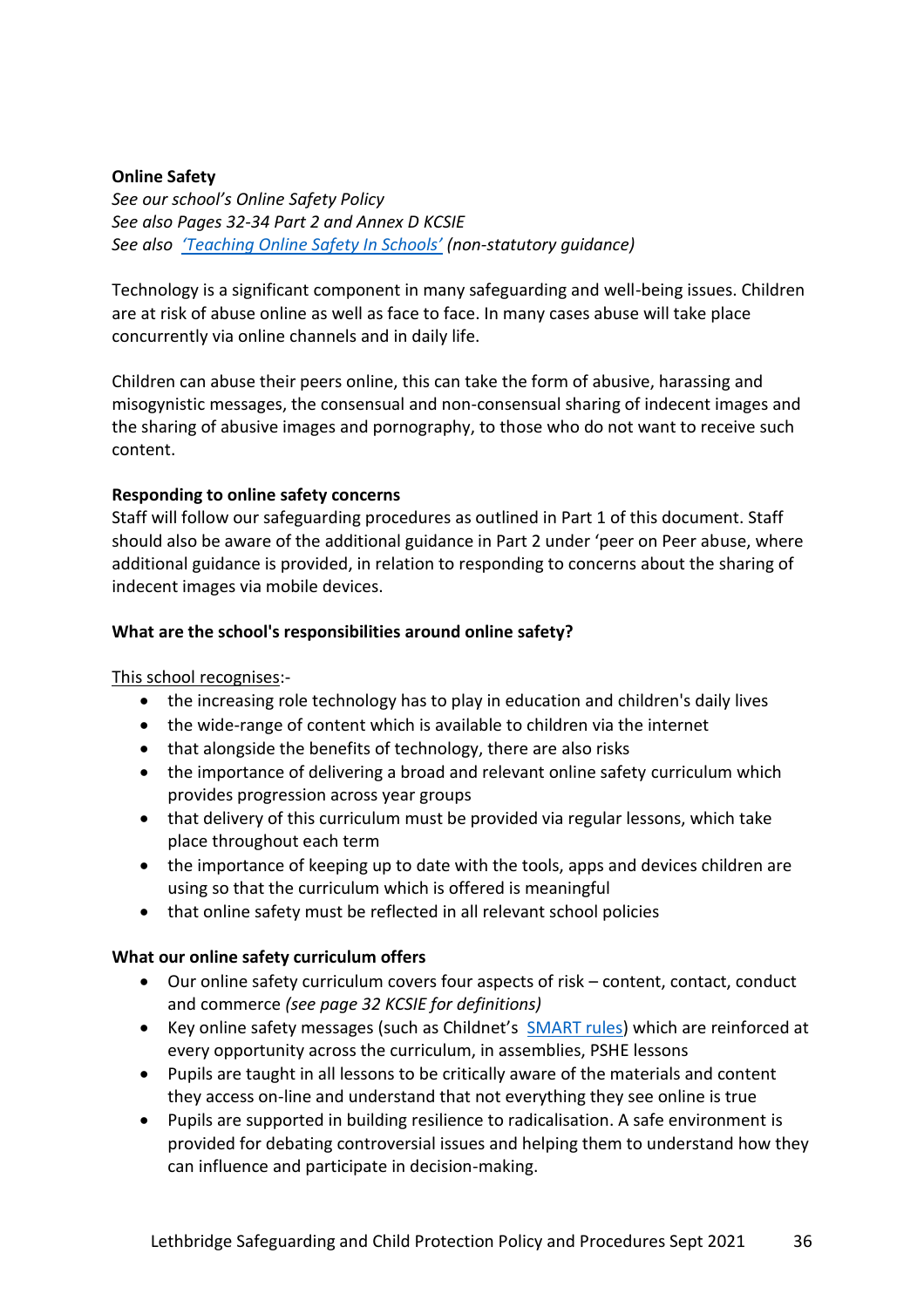### **Filters and monitoring**

See E-Safety policy

#### **Use of mobile technology**

See Lethbridge Code of Conduct and Acceptable Use documents for children and staff

### **Use of technology during partial school closure/lockdowns.**

This school recognises:-

- the increasing role technology has to play in education and children's daily lives, and the increased use during times of lockdown due to Covid
- the wide-range of content which is available to children via the internet
- that alongside the benefits of technology, there are also risks

For those who are not physically attending school during partial school closure, we recognise that these pupils will be spending increased time online, either participating in school work, taking part in live streaming of lessons and/or as part of extended 'free-time' due to lockdown procedures in place nationally.

We recognise that this will pose increased risk to children, including:-

- Grooming
- Exploitation, both criminal and sexual
- Radicalisation
- Peer on peer abuse, including cyber-bullying
- Sexual harassment

All staff who interact with pupils/students, including remote interactions, will continue to be vigilant and look out for signs that a child's safety and welfare might be at risk. Further guidance to keep pupils/students and staff safe when working remotely can be found in the [Safer Working Practice](https://www.saferrecruitmentconsortium.org/GSWP%20COVID%20addendum%20April%202020%20final-1.pdf) addendum (published in April 20).

In addition, pupils are sign-posted to age appropriate practical support should they have worries or concerns whilst online. Links to support are available via our school website and include:-

[UK Safer Internet Centre Hotline](https://www.saferinternet.org.uk/hotline)

[Child Exploitation and Online Protection Centre](https://www.ceop.police.uk/safety-centre/)

#### [Parentzone](https://parentzone.org.uk/home)

### **Safeguarding Supervision**

All staff working in this school have a responsibility to safeguard the children in their care. Staff can only achieve this effectively if they:-

• are clear about what is expected of them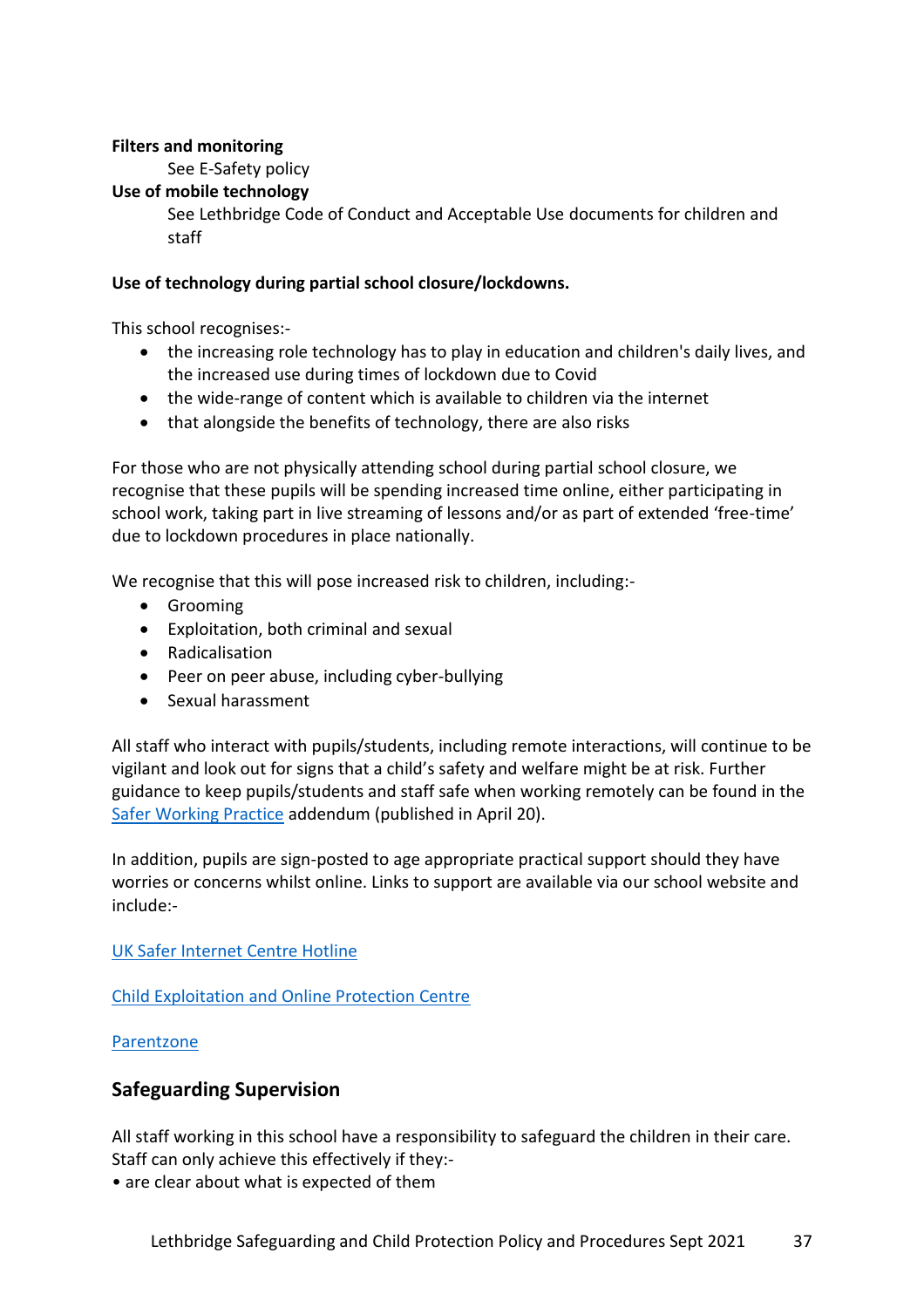- have the skills, knowledge, behaviours, values and attitudes to carry out their role
- are fully supported in their role and managed effectively

Safeguarding supervision is available for any member of staff as required. Members of the safeguarding team receive planned safeguarding supervision every month.

### **Whistle-blowing**

This school expects the highest standards of conduct from all employees and governors and will treat seriously any concern raised about illegal or improper conduct. The law provides protection for employees who raise legitimate concerns about specified matters. These are called 'qualifying disclosures'. A qualifying disclosure is one made in the public interest by the employee who has a reasonable belief that:

- a criminal offence
- a miscarriage of justice
- an act creating risk to health and safety
- an act causing damage to the environment
- a breach of any legal obligation
- a concealment of any of the above

is being, has been, or is likely to be, committed. It is not necessary for the employee to have proof that such an act is being, has been, or is likely to be committed, a reasonable belief is sufficient. The employee has no responsibility for investigating the matter; it is the school's responsibility to ensure that an investigation takes place.

Staff and volunteers are encouraged to raise concerns about poor or unsafe practice and potential failings in the school's safeguarding regime via:-

- the staff handbook
- the staff code of conduct
- the visitor's/volunteer's code of conduct

In the first instance, unless the employee reasonably believes their Headteacher to be involved in the wrongdoing, any concerns should be raised with the employee's Headteacher. If he/she believes the Headteacher to be involved, then the employee should proceed straight to the Chair of Governors.

Where a member of staff feels unable to raise a concern with either of the individuals identified above the NSPCC whistle-blowing [helpline is available to them.](https://www.nspcc.org.uk/what-you-can-do/report-abuse/dedicated-helplines/whistleblowing-advice-line/)

### **Training For Adults Working In Our School**

We are committed to ensuring staff and volunteers know and understand:-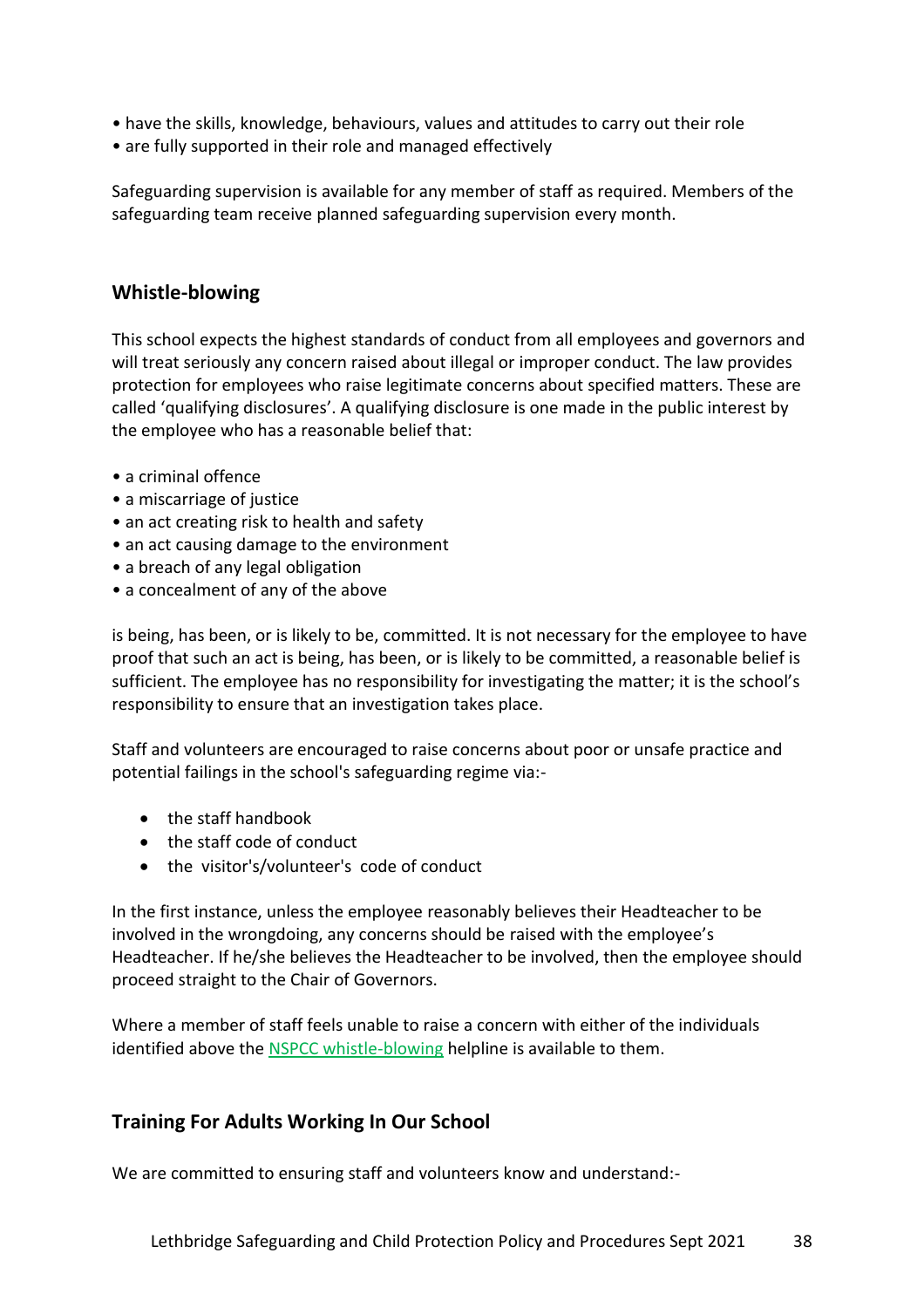- the signs and symptoms of abuse;
- how to identify pupils who may benefit from early help;
- their responsibility for referring concerns to the designated safeguarding lead / deputy;
- the procedures for reporting safeguarding /child protection concerns about adults working with children (allegations)

### **Formal training**

Safeguarding and child protection training is provided on a regular basis to all staff to enable them to carry out these requirements. Comprehensive Hays training online takes place every three years for every member of staff and governors. Training is kept 'live' and up to date through a programme of staff meetings, newsletters and scenarios.

Training covers:-

- Basic Awareness of Safeguarding
- Early Help
- Prevent Duty
- FGM
- CSE
- Child mental ill-health
- Parent mental ill-health
- Domestic abuse
- Online safety
- Forced marriage and honour based violence
- Child-trafficking

#### **Updates**

In addition to formal training, all staff receive regular opportunity to update their knowledge and understanding. These are delivered through termly staff meetings which involve safeguarding refreshers as well as updates and the use of safeguarding scenarios. Local authority newsletters are circulated as are those from Sarah Turner Consulting. The staff room notice board is regularly updated.

In addition updates are flagged through the CPOMs library. This is basic awareness of safeguarding and child protection and includes the possible signs and indicators of abuse and how to respond effectively.

These updates include a focus on:-

- Early Help
- Peer on peer abuse, including sexual violence and harassment
- Radicalisation and the Prevent Duty
- Female Genital Mutilation
- Exploitation, including child criminal exploitation and child sexual exploitation
- Child mental ill-health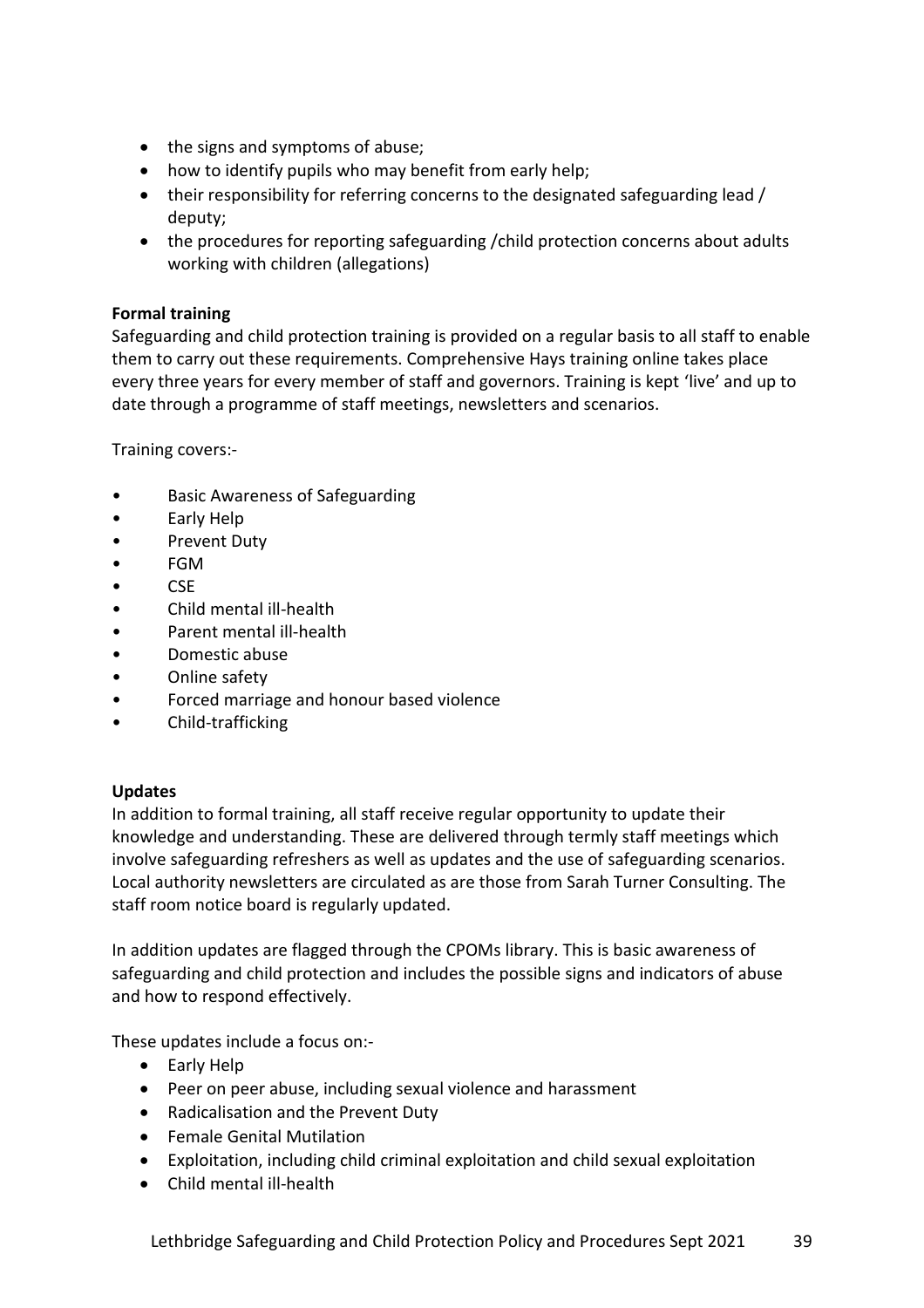- Parent mental ill-health
- Domestic abuse
- Online safety
- Forced marriage and honour-based violence
- Child-trafficking
- Sexual harassment and sexual violence

### **Additional training for Designated Safeguarding Leads and deputy DSLs**

The statutory requirement for DSLs and deputy DSLs is to renew training every 2 years. We work in line with this requirement.

Our deputy DSL has completed advanced training to the same level as the DSL, in line with the requirements of our Local Authority.

In addition, some members of our safeguarding team complete:-

- \* FGM training
- \* Prevent training in line with statutory requirements

### **Appendix 1**

This policy and set of procedures works in line with the following legislation, statutory guidance and non- statutory guidance:-

#### **Legislation**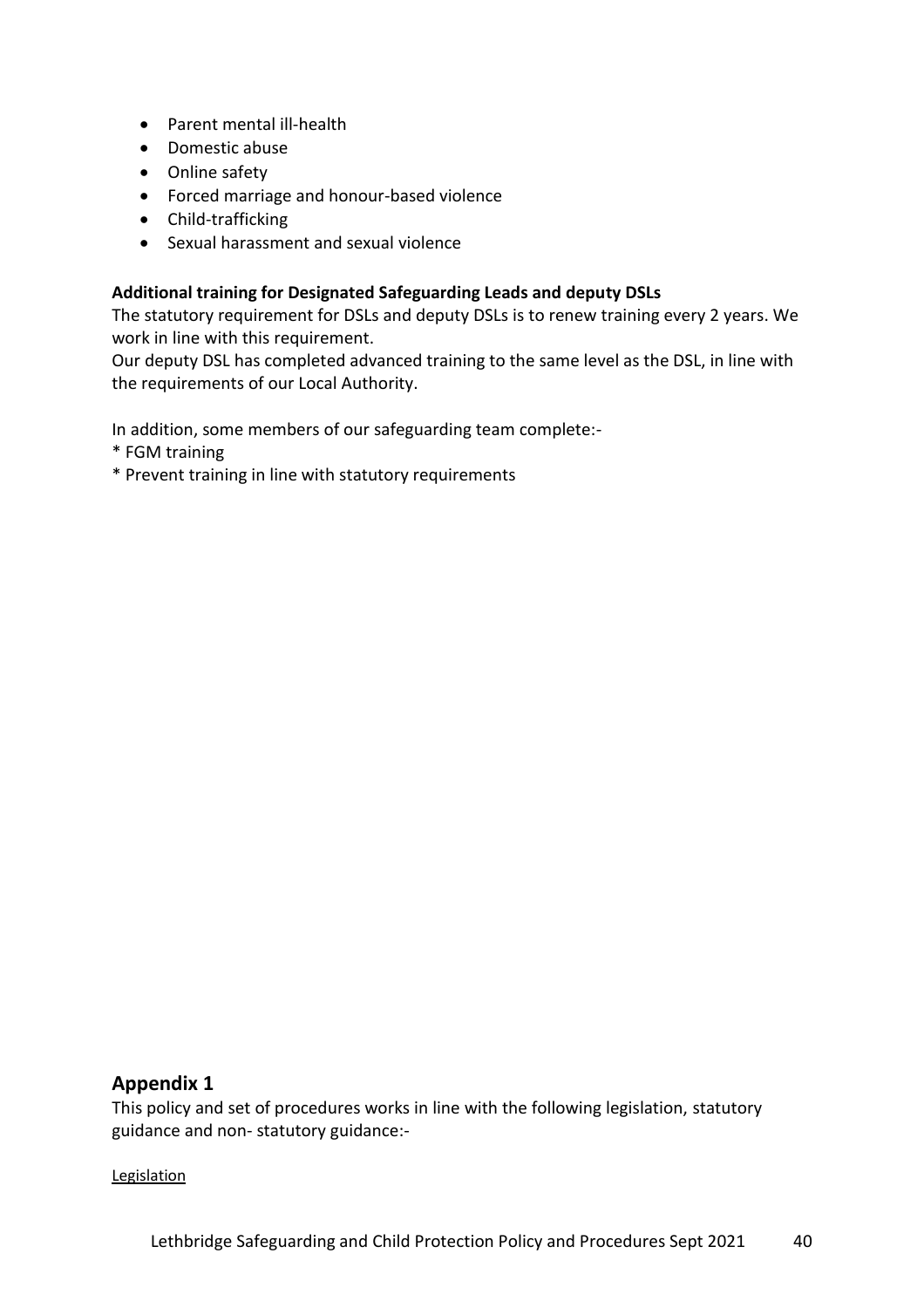- Section 175 Education Act 2002 Maintained schools and FE colleges including sixth forms
- The Education Regulations (Independent School Standards) 2014 Independent schools including academies and free schools
- The Education and Training (welfare of Children) Act 2021

#### **Statutory Guidance**

- [Keeping Children Safe In Education \(DfE Sept 2021\)](https://assets.publishing.service.gov.uk/government/uploads/system/uploads/attachment_data/file/999348/Keeping_children_safe_in_education_2021.pdf)
- [Working Together To Safeguard Children \(DfE July 2018\)](https://assets.publishing.service.gov.uk/government/uploads/system/uploads/attachment_data/file/722305/Working_Together_to_Safeguard_Children_-_Guide.pdf)
- [Multi-agency statutory guidance on Female Genital Mutilation \(July 2020\)](https://assets.publishing.service.gov.uk/government/uploads/system/uploads/attachment_data/file/800306/6-1914-HO-Multi_Agency_Statutory_Guidance.pdf)
- [The Early Years' Framework \(September 2021\)](https://assets.publishing.service.gov.uk/government/uploads/system/uploads/attachment_data/file/974907/EYFS_framework_-_March_2021.pdf)
- [Sexual violence and sexual harassment between children in schools and colleges \(September](https://assets.publishing.service.gov.uk/government/uploads/system/uploads/attachment_data/file/999239/SVSH_2021.pdf)  [2021\)](https://assets.publishing.service.gov.uk/government/uploads/system/uploads/attachment_data/file/999239/SVSH_2021.pdf)
- [Relationships Education, Relationships and Sex Education and Health Education](https://www.gov.uk/government/publications/relationships-education-relationships-and-sex-education-rse-and-health-education)

#### **Non-statutory Guidance**

- [What to do if you are worried a child is being abused \(DfE March 2015\) -](https://www.gov.uk/government/publications/what-to-do-if-youre-worried-a-child-is-being-abused--2) (non-statutory [guidance\)](https://www.gov.uk/government/publications/what-to-do-if-youre-worried-a-child-is-being-abused--2)
- The Prevent Duty [Departmental advice for schools and childcare providers \(DfE June 15\)](https://www.gov.uk/government/uploads/system/uploads/attachment_data/file/439598/prevent-duty-departmental-advice-v6.pdf)
- Information-sharing: advice for practitioners providing safeguarding services (DfE July 218)
- [Children Missing Education \(Sept 16\)](https://www.gov.uk/government/publications/children-missing-education)
- [Teaching Online Safety In School \(June 2019\)](https://www.gov.uk/government/publications/teaching-online-safety-in-schools)
- [Safer Working Practice Guidance For Adults Working With Children and Young People](https://www.saferrecruitmentconsortium.org/GSWP%20May%202019%20final.pdf) (May 2019)
- [Behaviour and Discipline in Schools](https://assets.publishing.service.gov.uk/government/uploads/system/uploads/attachment_data/file/488034/Behaviour_and_Discipline_in_Schools_-_A_guide_for_headteachers_and_School_Staff.pdf) (Sept 2020)
- [Mental health and Behaviour](https://assets.publishing.service.gov.uk/government/uploads/system/uploads/attachment_data/file/755135/Mental_health_and_behaviour_in_schools__.pdf) In Schools (Nov 2018)
- [Searching, screening and confiscation \(Jan 2018\)](https://assets.publishing.service.gov.uk/government/uploads/system/uploads/attachment_data/file/674416/Searching_screening_and_confiscation.pdf)

#### In addition, the school takes into account:-

- Regional guidance
- the procedures and practice of the local authority

#### **Appendix 2 – Definitions of Abuse (taken from Working Together July 2018)**

#### **Physical Abuse**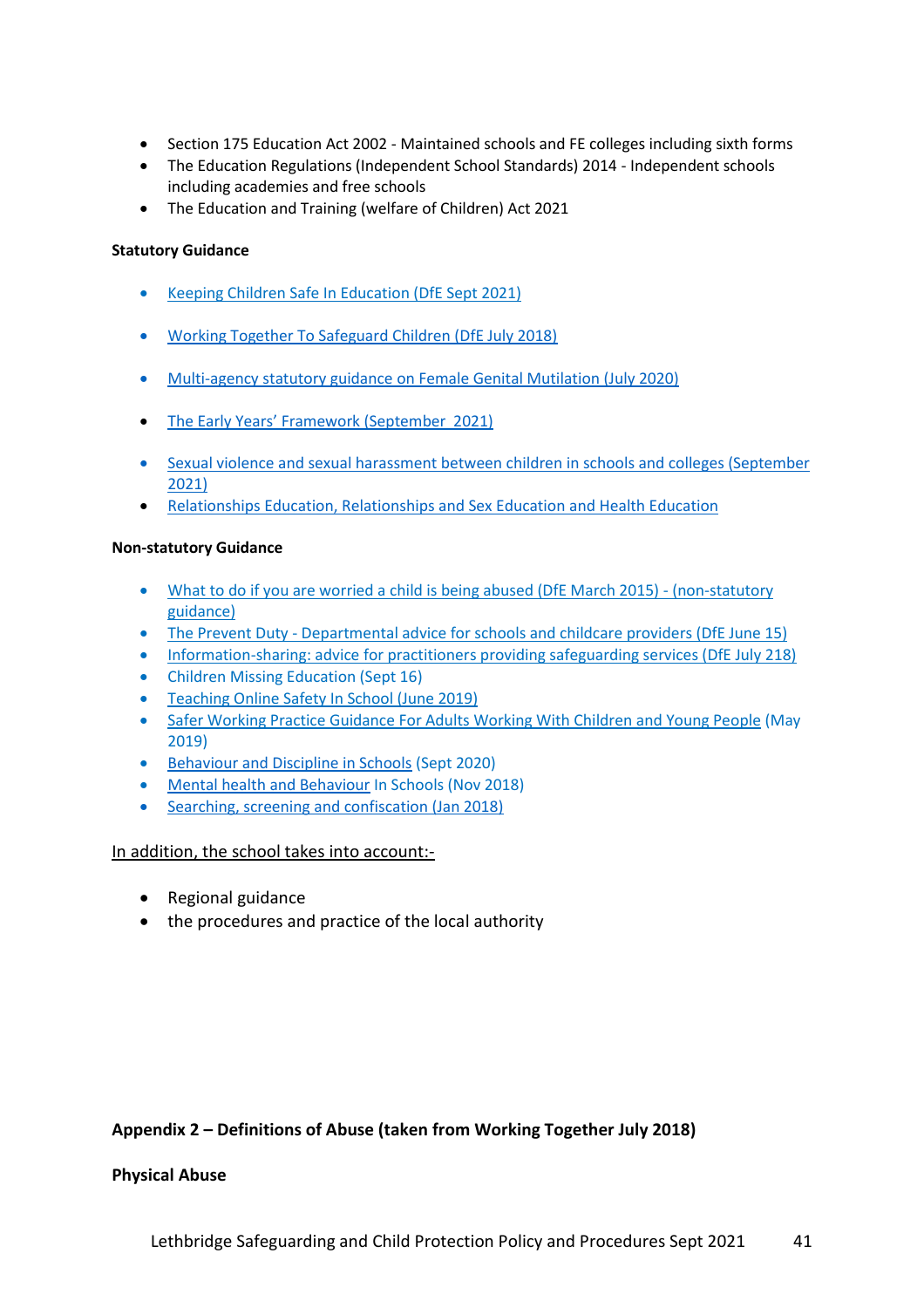A form of abuse which may involve hitting, shaking, throwing, poisoning, burning or scalding, drowning, suffocating or otherwise causing physical harm to a child. Physical harm may also be caused when a parent or carer fabricates the symptoms of, or deliberately induces, illness in a child.

#### **Neglect**

The persistent failure to meet a child's basic physical and/or psychological needs, likely to result in the serious impairment of the child's health or development. Neglect may occur during pregnancy as a result of maternal substance abuse.

Once a child is born, neglect may involve a parent or carer failing to:

- provide adequate food, clothing and shelter (including exclusion from home or abandonment);
- protect a child from physical and emotional harm or danger;
- ensure adequate supervision (including the use of inadequate care-givers); or
- ensure access to appropriate medical care or treatment.

It may also include neglect of, or unresponsiveness to, a child's basic emotional needs.

#### **Emotional Abuse**

The persistent emotional maltreatment of a child such as to cause severe and persistent adverse effects on the child's emotional development. It may involve conveying to a child that they are worthless or unloved, inadequate, or valued only insofar as they meet the needs of another person. It may include not giving the child opportunities to express their views, deliberately silencing them or 'making fun' of what they say or how they communicate. It may feature age or developmentally inappropriate expectations being imposed on children. These may include interactions that are beyond a child's developmental capability, as well as overprotection and limitation of exploration and learning, or preventing the child participating in normal social interaction. It may involve seeing or hearing the ill-treatment of another. It may involve serious bullying (including cyber bullying), causing children frequently to feel frightened or in danger, or the exploitation or corruption of children. Some level of emotional abuse is involved in all types of maltreatment of a child, though it may occur alone."

#### **Sexual Abuse**

Involves forcing or enticing a child or young person to take part in sexual activities, not necessarily involving violence, whether or not the child is aware of what is happening. The activities may involve physical contact, including assault by penetration (for example, rape or oral sex) or non-penetrative acts such as masturbation, kissing, rubbing and touching outside of clothing. They may also include non-contact activities, such as involving children in looking at, or in the production of, sexual images, watching sexual activities, encouraging children to behave in sexually inappropriate ways, or grooming a child in preparation for abuse (including via the internet). Sexual abuse is not solely perpetrated by adult males. Women can also commit acts of sexual abuse, as can other children.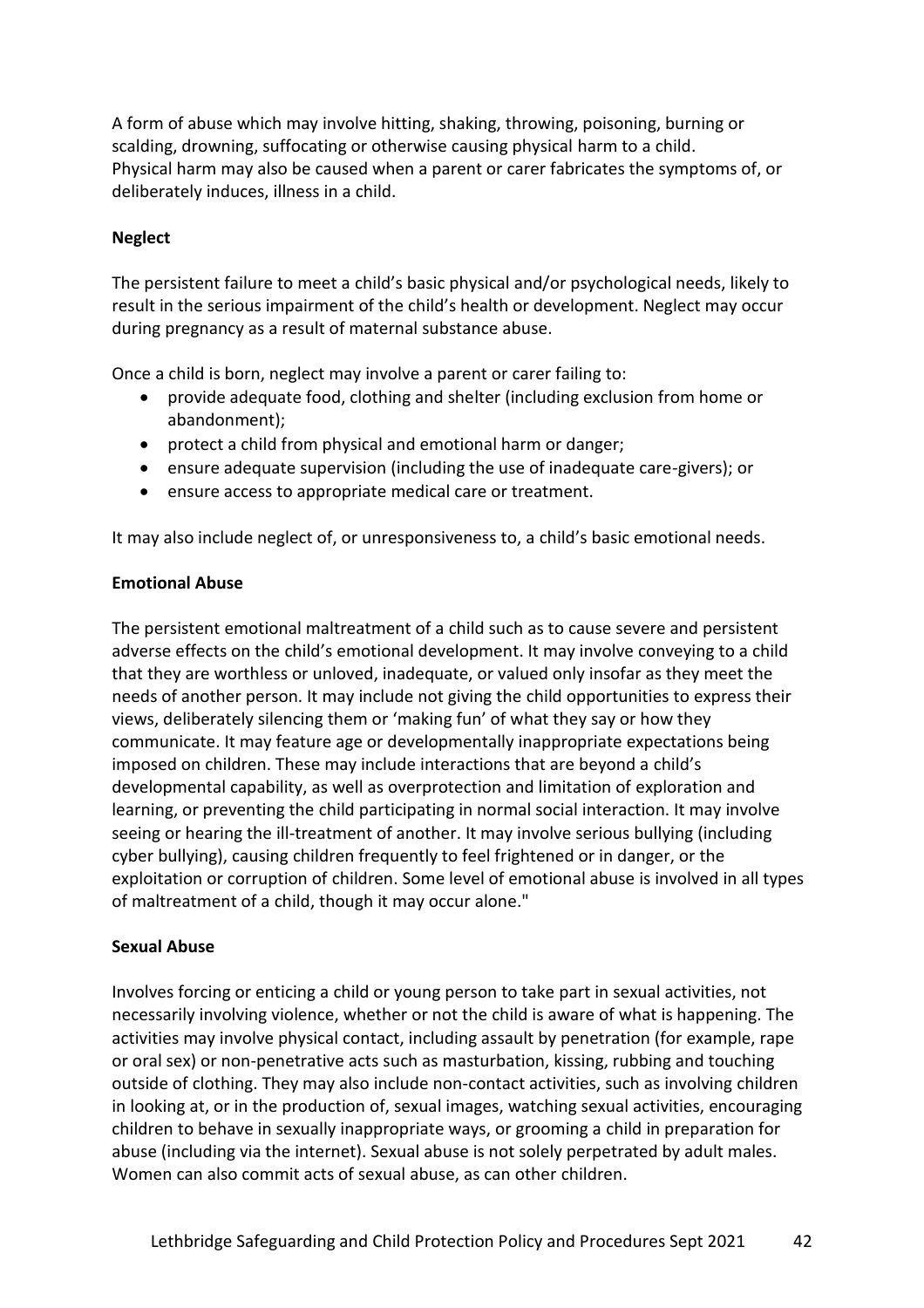**Appendix 3 Safeguarding and Child Protection Concern / Incident Form CONFIDENTIAL**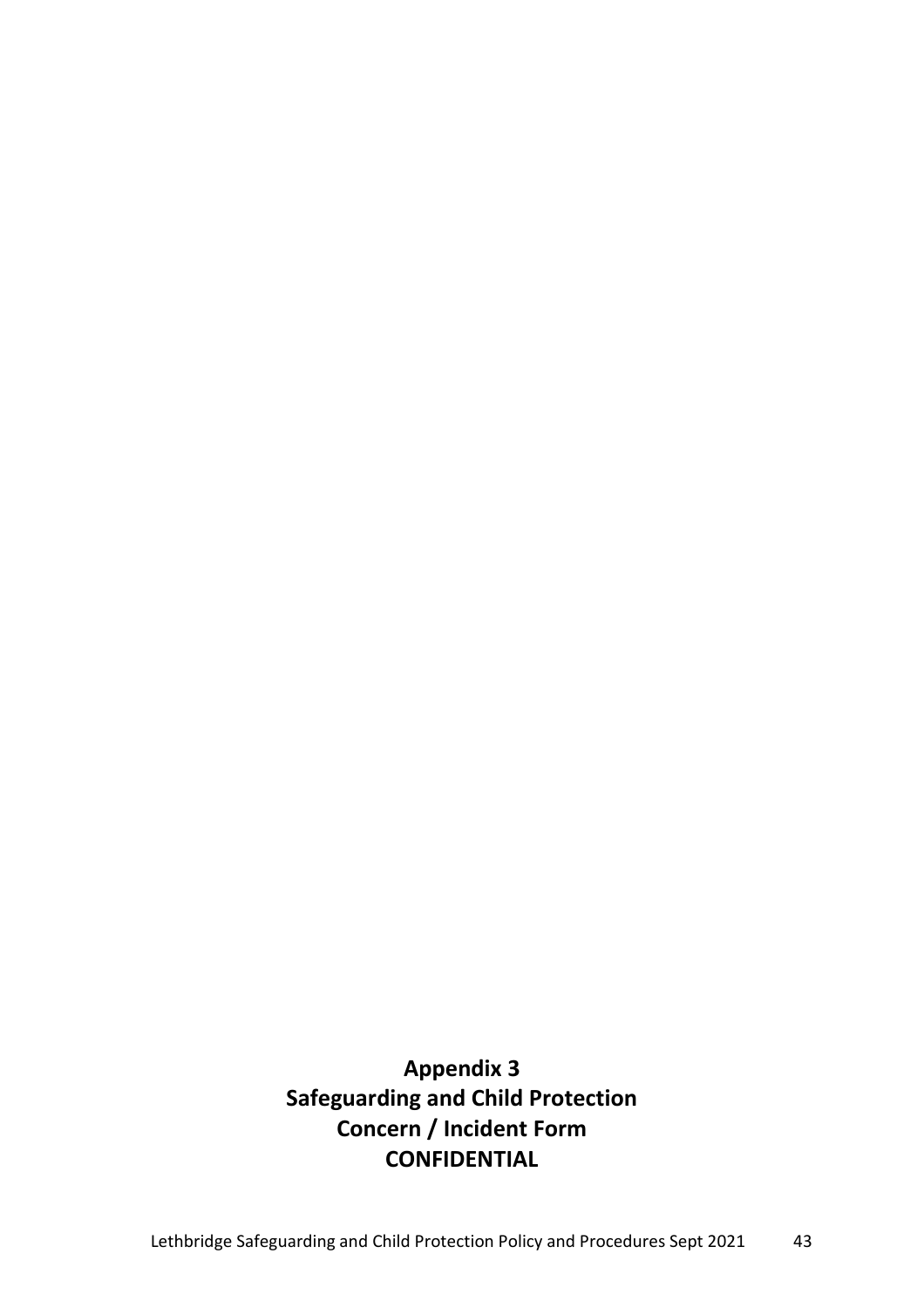| Date:                                                            | Name and role of<br>person completing form                                                       |  |
|------------------------------------------------------------------|--------------------------------------------------------------------------------------------------|--|
| Time:                                                            | Date and time read by                                                                            |  |
|                                                                  | <b>DSL / Deputy DSL</b>                                                                          |  |
| Name of                                                          | DOB:                                                                                             |  |
| pupil/student:                                                   |                                                                                                  |  |
| <b>Location (if</b>                                              |                                                                                                  |  |
| applicable)                                                      |                                                                                                  |  |
|                                                                  | What have I seen/heard/noticed which concerns me?                                                |  |
|                                                                  |                                                                                                  |  |
| What am I worried about?                                         |                                                                                                  |  |
|                                                                  |                                                                                                  |  |
| Is this concern linked to any previous concerns I have reported? |                                                                                                  |  |
| <b>Action I have taken</b>                                       |                                                                                                  |  |
|                                                                  | To be completed by a member of the safeguarding team                                             |  |
| with                                                             | Include reference here to other members of the safeguarding team you may have discussed the case |  |
|                                                                  | Discussion of next steps agreed with:-                                                           |  |
|                                                                  |                                                                                                  |  |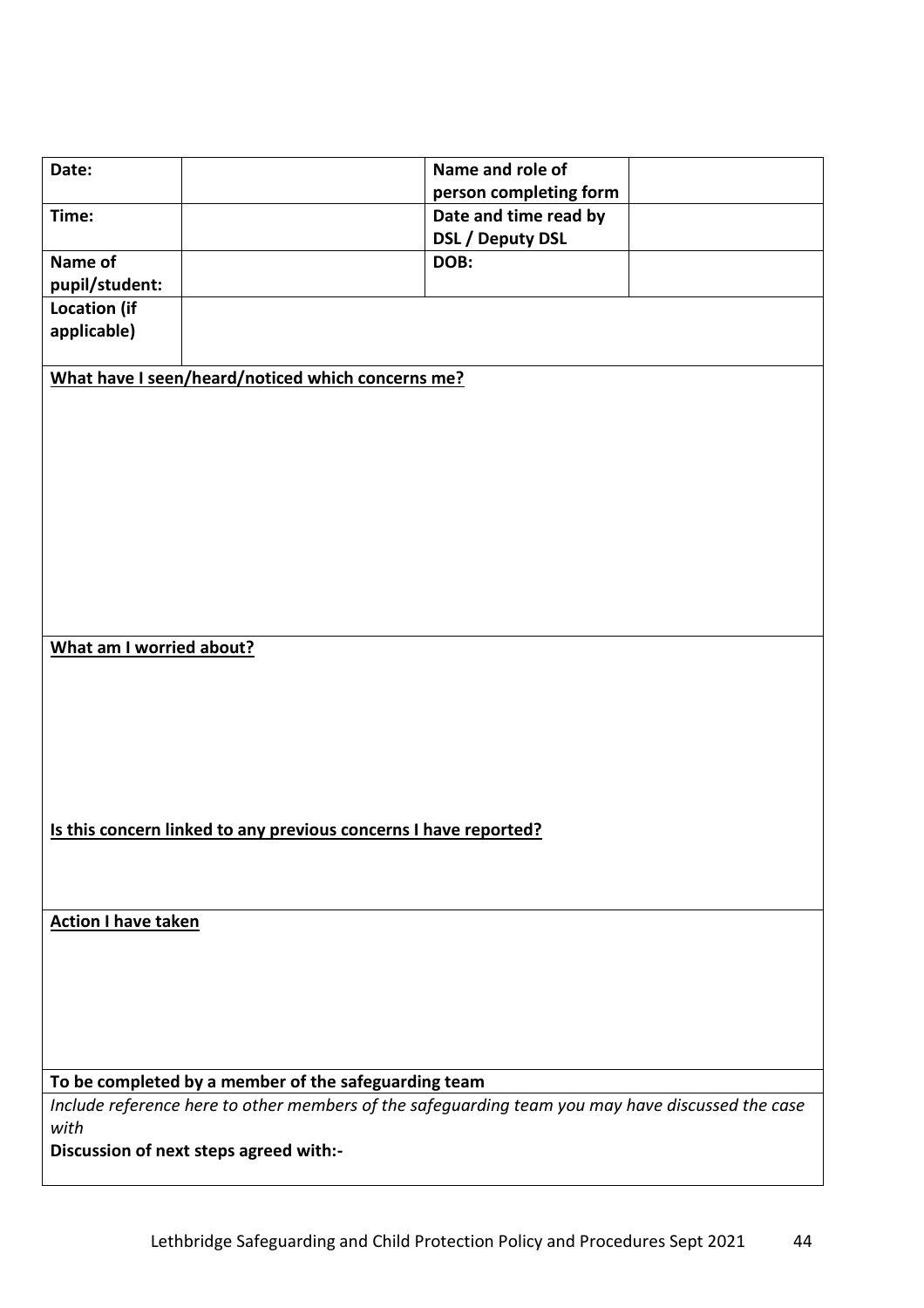| Record of discussion with another professional, external to the school (giving full name/ role and<br>agency) |          |  |
|---------------------------------------------------------------------------------------------------------------|----------|--|
| Detail of decision / action agreed by DSL or deputy:                                                          |          |  |
|                                                                                                               |          |  |
|                                                                                                               |          |  |
| Has the local authority threshold guidance been referred to at this point?                                    | Yes / No |  |
| Has the person who reported the initial concern been provided with feedback? Yes / No                         |          |  |
| Reason(s) for this decision or action by DSL or deputy:                                                       |          |  |
| Does the pupil/student need to be monitored? Yes/No<br>If yes, when will the case be reviewed?                |          |  |
|                                                                                                               |          |  |
| Is Early Help support appropriate? Yes / No                                                                   |          |  |
| Reason for decision                                                                                           |          |  |
|                                                                                                               |          |  |
| Is a referral to children's social care required? Yes/No                                                      |          |  |
| Does the school have evidence that the threshold for significant harm has been met? (child                    |          |  |
| protection) Yes/No                                                                                            |          |  |
| Reason for decision                                                                                           |          |  |
| Tick to confirm added to pupil/student's                                                                      |          |  |
| chronology and copy placed on file                                                                            |          |  |

**Appendix 4 Prompt sheet**

 $\mathsf{l}$ 

# **Safeguarding and Child Protection**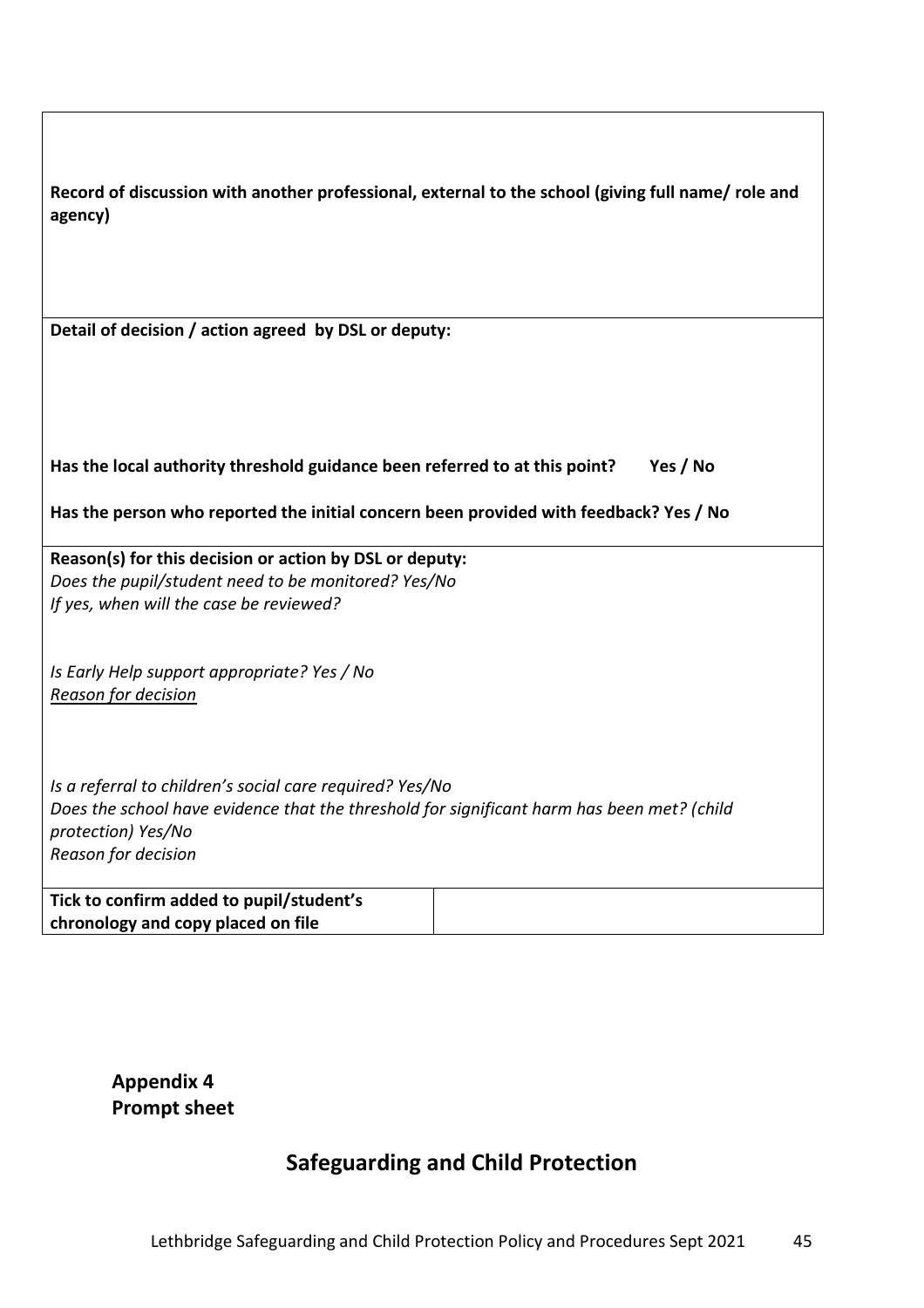# **Prompt sheet**

This form is intended to be used, alongside the concern/incident form, to support staff with the recording of safeguarding and child protection concerns/incidents.

### Have you remembered to include:-

- 1. **What is it that you have seen/heard/noticed which concerns you?** Remember if you have noticed a mark on the pupil/student, it is really important to complete an attached body map, giving an indication of the shape, size and location of the mark.
- 2. **Clear and factual information about what you have seen/heard/noticed?** If you have included your opinion in your report, have you made it clear that this is your opinion?
- **3. Full names of those involved and where possible, reference to staff roles?**
- 4. **Why what you have seen/heard/noticed concerns you?** What are worried will happen if this concern/incident is not responded to?
- **5. Any actions you have already taken?**
- **6. Whether you have spoken to parents/carers about the concern/incident?** Remember, you may need to seek advice from a member of the safeguarding team if you are unsure about whether speaking to the parent may increase the risk to the pupil/student. If the parent is the alleged perpetrator you must always seek advice from the safeguarding team before speaking to the parent/carer.

**Appendix 5 - Low Level Concerns / Allegations Record Adult working or volunteering with children/young people CONFIDENTIAL**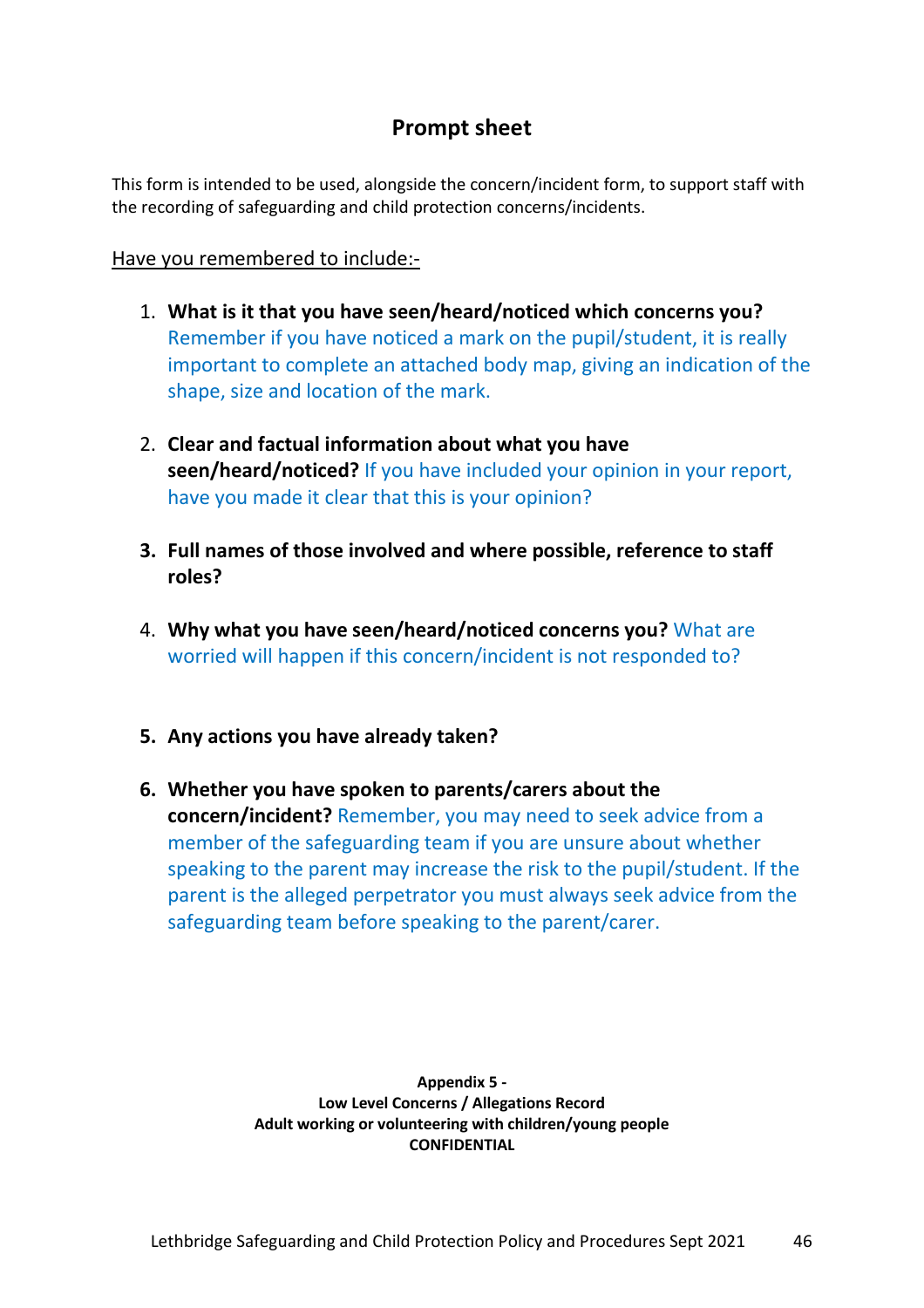| Name of adult at centre of                     |                                                                                       | Role        |  |
|------------------------------------------------|---------------------------------------------------------------------------------------|-------------|--|
| concern/allegation                             |                                                                                       |             |  |
| Name of person completing                      |                                                                                       | Role        |  |
| form                                           |                                                                                       |             |  |
| Date of concern/allegation                     |                                                                                       | <b>Date</b> |  |
|                                                |                                                                                       | record      |  |
|                                                |                                                                                       | made        |  |
| Name of child / children                       |                                                                                       |             |  |
| involved if applicable:                        |                                                                                       |             |  |
| Has concern/allegation                         |                                                                                       |             |  |
| arisen during the adult's                      |                                                                                       |             |  |
| time on school site or                         |                                                                                       |             |  |
| outside of school?                             |                                                                                       |             |  |
| Details of the concern/allegation              |                                                                                       |             |  |
|                                                |                                                                                       |             |  |
|                                                |                                                                                       |             |  |
|                                                |                                                                                       |             |  |
|                                                |                                                                                       |             |  |
|                                                |                                                                                       |             |  |
|                                                |                                                                                       |             |  |
|                                                |                                                                                       |             |  |
|                                                |                                                                                       |             |  |
|                                                |                                                                                       |             |  |
|                                                |                                                                                       |             |  |
|                                                |                                                                                       |             |  |
|                                                |                                                                                       |             |  |
|                                                |                                                                                       |             |  |
|                                                |                                                                                       |             |  |
|                                                |                                                                                       |             |  |
|                                                |                                                                                       |             |  |
|                                                |                                                                                       |             |  |
|                                                |                                                                                       |             |  |
|                                                |                                                                                       |             |  |
| Is the adult aware of the concern/allegation?  |                                                                                       |             |  |
|                                                |                                                                                       |             |  |
|                                                |                                                                                       |             |  |
|                                                |                                                                                       |             |  |
|                                                |                                                                                       |             |  |
| Action taken by person(s) completing the form: |                                                                                       |             |  |
|                                                |                                                                                       |             |  |
|                                                |                                                                                       |             |  |
|                                                |                                                                                       |             |  |
|                                                |                                                                                       |             |  |
|                                                | Who has the concern/allegation been shared with? DSL / Headteacher/Chair of Governors |             |  |
|                                                |                                                                                       |             |  |
|                                                |                                                                                       |             |  |
|                                                | To be completed by the Head teacher/ Chair of Governors / CEO                         |             |  |
|                                                |                                                                                       |             |  |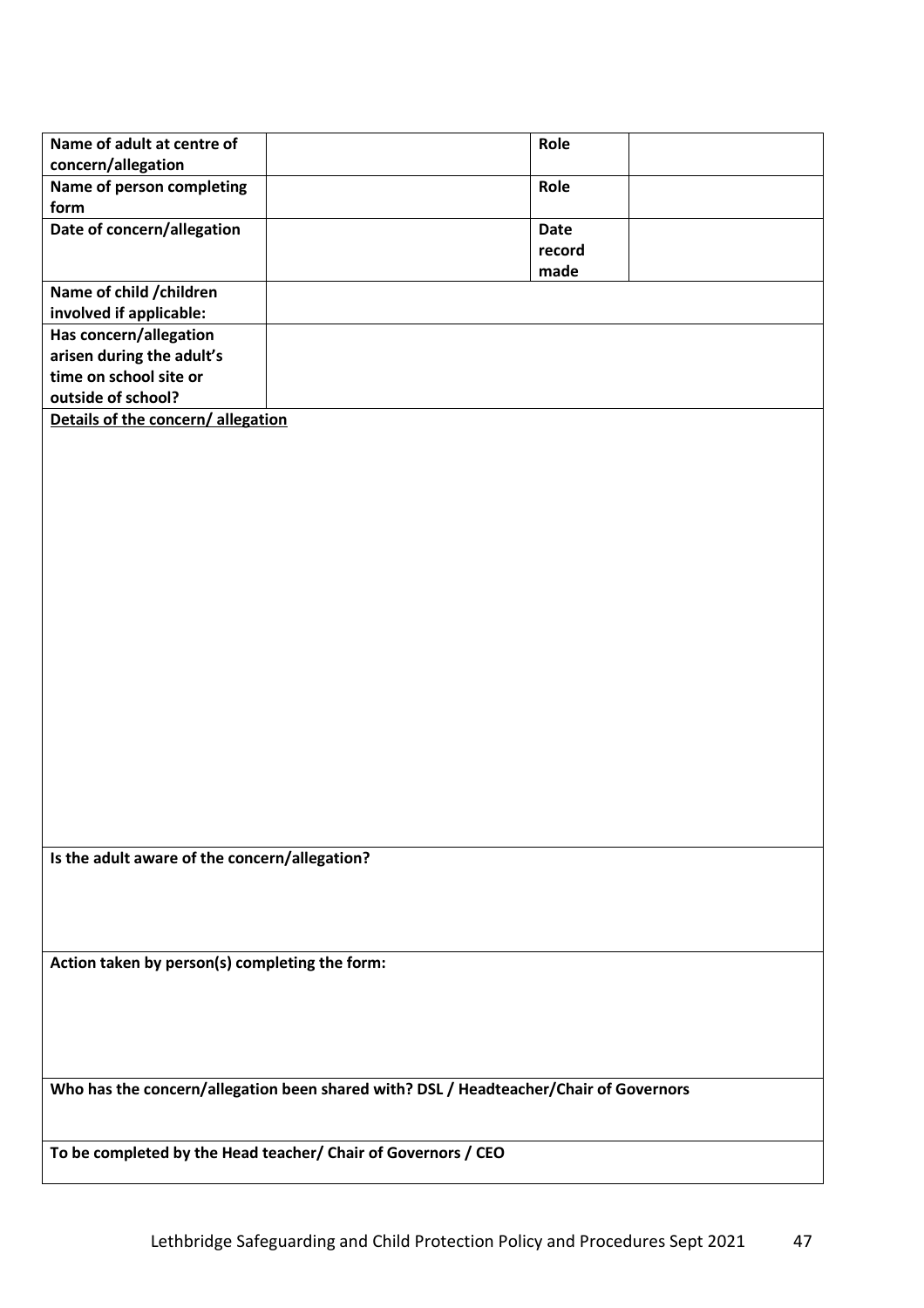#### **Does the information provided suggest that the adult has:-**

- behaved in a way that has harmed a child, or may have harmed a child;
- possibly committed a criminal offence against or relating to a child;
- behaved towards a child or children in a way that indicates that he/she may pose a risk of harm to children
- behaved or may have behaved in a way that indicates they may not be suitable to work with children.
- **has the LADO/DOFA been contacted? Yes/No**  If yes has a local authority referral form been completed and submitted?
- **has advice been taken from any other professionals? Yes / No**

*Include details of professionals spoken to* 

#### **Details of decisions and actions taken**

*Include here details of* 

- *strategy discussion*
- *allegations management meeting*
- *no involvement by LADO/DOFA – low level concern to be dealt with internally*
- *disciplinary procedures*
- *no further action*

*as applicable*

#### **Include here any safeguards which have been put in place in response to the report**

*Include here details of*

- *additional adult supervision implemented*
- *risk assessment required*
- *additional staff training required*
- *duties away from children*
- *suspension during investigation*

**If a child or children has been involved, have parents/carers been informed?**

**Yes / No**

**If Yes, what action would they like to see?**

#### **Outcome**

If it is agreed that the LADO/DOFA needs to conduct an investigation, has the school been informed of the final outcome at the end of the process?

**Substantiated/ Malicious/ False/ Unsubstantiated/ Unfounded**

#### **Appendix 6**

**Keeping Children Safe In Education September 2021 Reading Requirements**

| Staff who do not come into direct contact with | Part 1 or Annex A - KCSIE |
|------------------------------------------------|---------------------------|
|------------------------------------------------|---------------------------|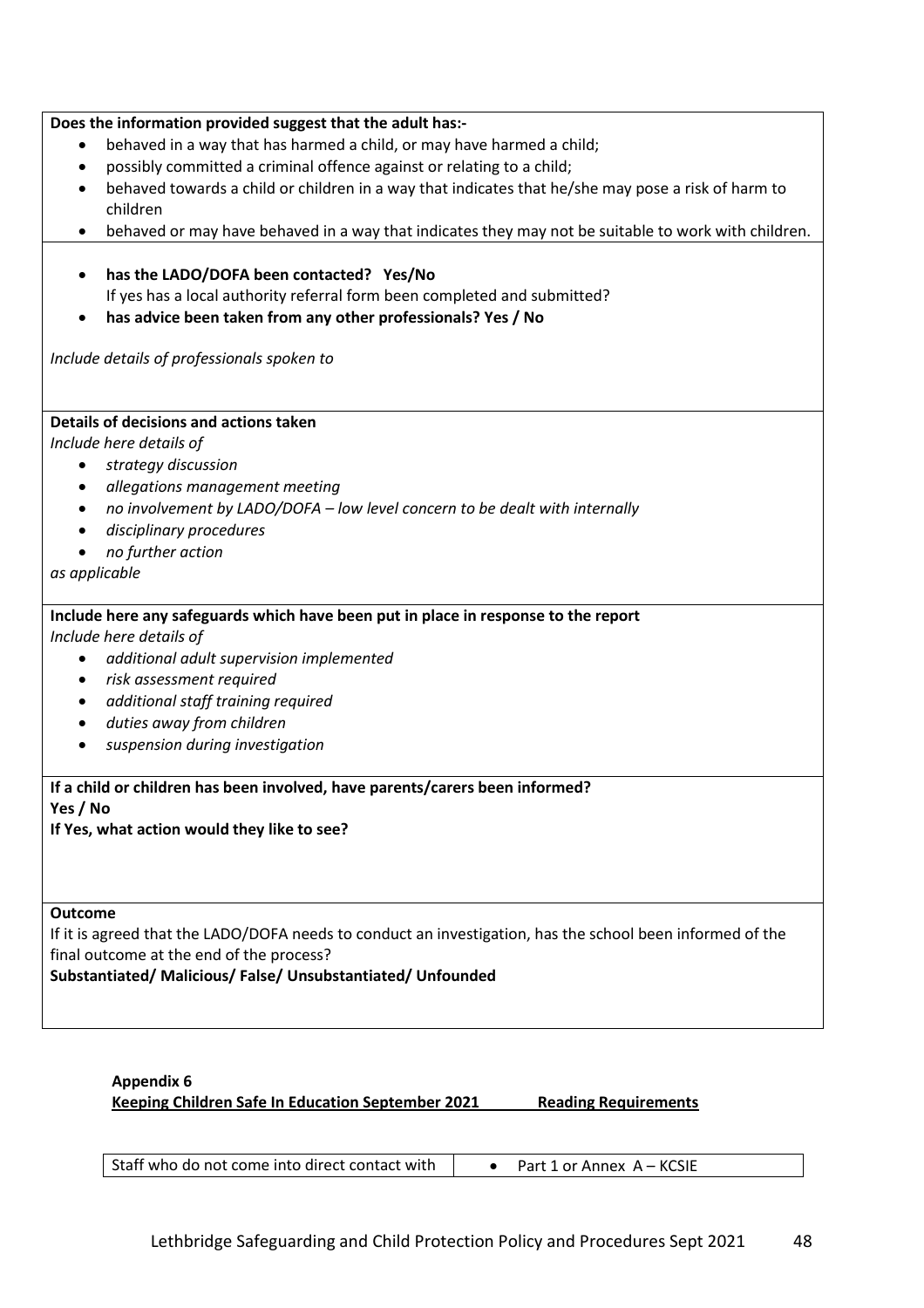| children                                                  | Decision to be made by Governors and<br><b>Headteacher</b>                                                                                                                                     |
|-----------------------------------------------------------|------------------------------------------------------------------------------------------------------------------------------------------------------------------------------------------------|
| Staff who have direct contact with children               | Part 1 KCSIE<br>$\bullet$<br>Sexual Violence and sexual harassment<br>between children in schools and<br>colleges (Sept 21)<br>Annex B,C and D                                                 |
| <b>Headteachers and DSLs</b>                              | Working Together To Safeguard<br>$\bullet$<br>Children (July 2018)<br>KCSIE - whole document<br>Sexual Violence and sexual harassment<br>between children in schools and<br>colleges (Sept 21) |
| Staff with a lead for behaviour                           | Part 1 and Part 5 of KCSIE as well as<br>$\bullet$<br>Annex B, C and D                                                                                                                         |
| Staff involved in recruitment                             | Part 1<br>$\bullet$<br>Part 3 KCSIE<br>Annex B and F                                                                                                                                           |
| HR staff                                                  | Part 1<br>Part 3<br>Part 4 KCSIE<br>Annex B and F                                                                                                                                              |
| Staff who have responsibility for IT and online<br>safety | Part 1<br>Part 2 KCSIE<br>Annex A and C                                                                                                                                                        |
| Governors and proprietors                                 | KCSIE - whole document                                                                                                                                                                         |

#### **Appendix 7 Identifying support for pupils during partial school closure/lockdowns**

The school's safeguarding team and senior leaders review all pupils on the school's safeguarding and child protection overview.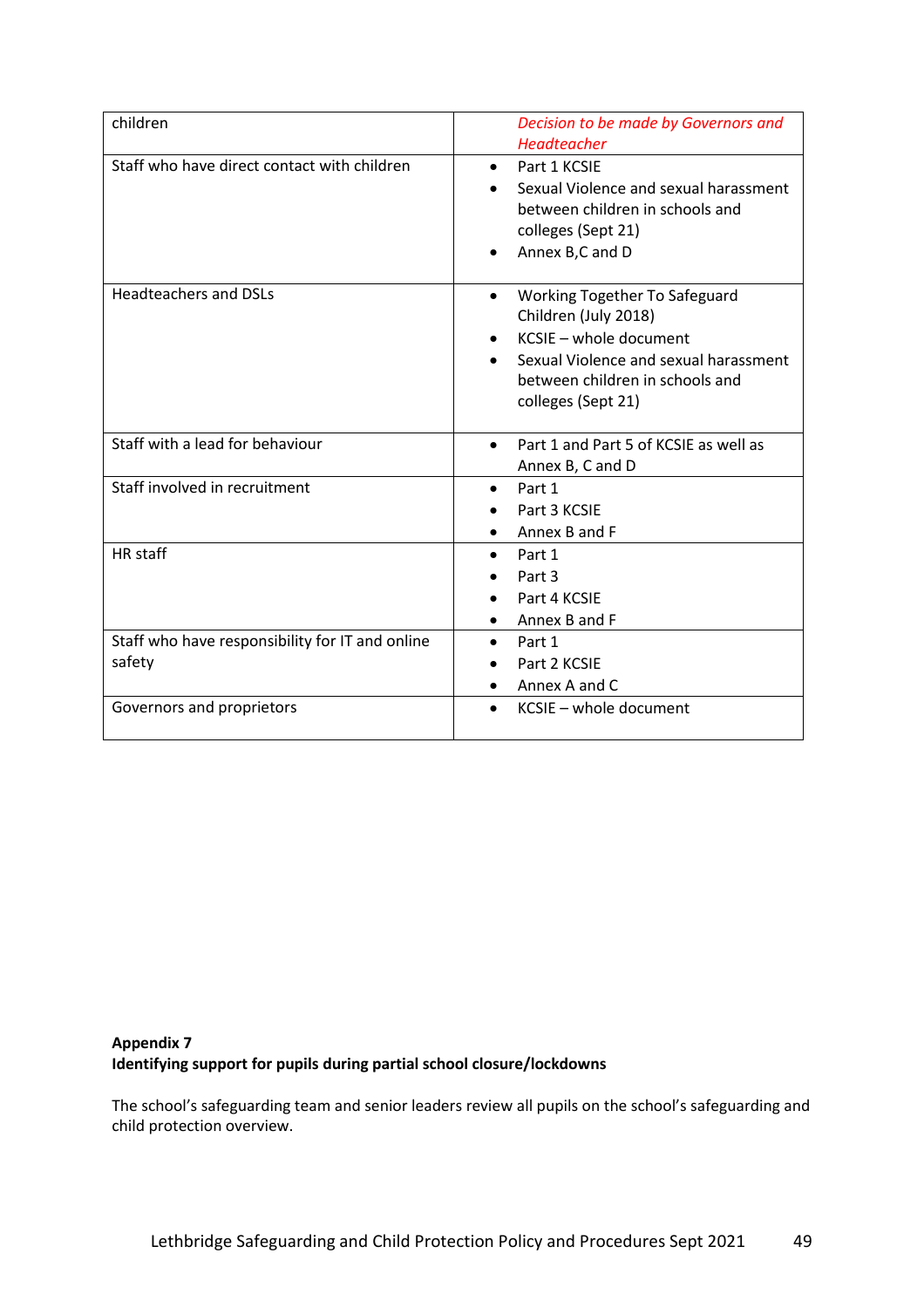A risk assessment is completed to identify a graduated offer of support for these pupils and any additional pupils whose welfare and safety may be at risk as a result of the partial closure of school, but who may previously not have been on the school's safeguarding overview.

#### **Arrangements to support vulnerable pupils**

Vulnerable children include children who are supported by social care, those with safeguarding and welfare needs, including child in need plans, on child protection plans, 'looked after' children, young carers, disabled children and those with [education,](https://www.gov.uk/children-with-special-educational-needs/extra-SEN-help) health and care (EHC) plans, although many pupils on EHCPs can remain safely at home.

Arrangements will be made for these pupils to continue attending school. **We also have the flexibility to offer a place in school for any pupil who we believe to be on the edge of receiving children's social care support.**

Support for these pupils includes:-

- Regular communication with and agreed support from lead professional/social worker/Virtual Headteacher
- Continued involvement with Children's Services and other external professionals as part of review cycle eg Child protection conference involvement and core group reviews. These will take place in line with local safeguarding partners' advice.
- Sign-posting respite available for families with children who have special educational needs and disabilities
- Contact with SENDCO/ ELSA if appropriate who may signpost to other services

Where pupils who are deemed vulnerable are not attending school, the following safeguards have been put in place to support, in addition to the points above:-

- Doorstep safe and well checks *(at least weekly, more often depending of risk assessment)*
- Lead professional/social worker/Virtual Headteacher made aware of non-attendance at school and additional support from these professionals agreed
- Telephone contact *(at least weekly, more often depending of risk assessment)*
- System in place for pupils to alert safeguarding team if at risk (daily activity/teacher contact expected through Seesaw and CPOMs used to record closure check-in calls or visits by staff, SLT available by mobile phone, Seesaw overseen by phase leaders so that no teacher works alone – there are at least 3 adult log ins per class.)
- Links to support available made available on school website
- Safety plan written with parents/carers to support pupils during time at home

#### **Arrangements to support pupils we are concerned about but who do not meet the 'vulnerable' definition**

In addition to those pupils identified as vulnerable, we are aware of the following groups who may be at increased risk during this time.

#### Pupils who are living in households where there is domestic abuse

Support includes:-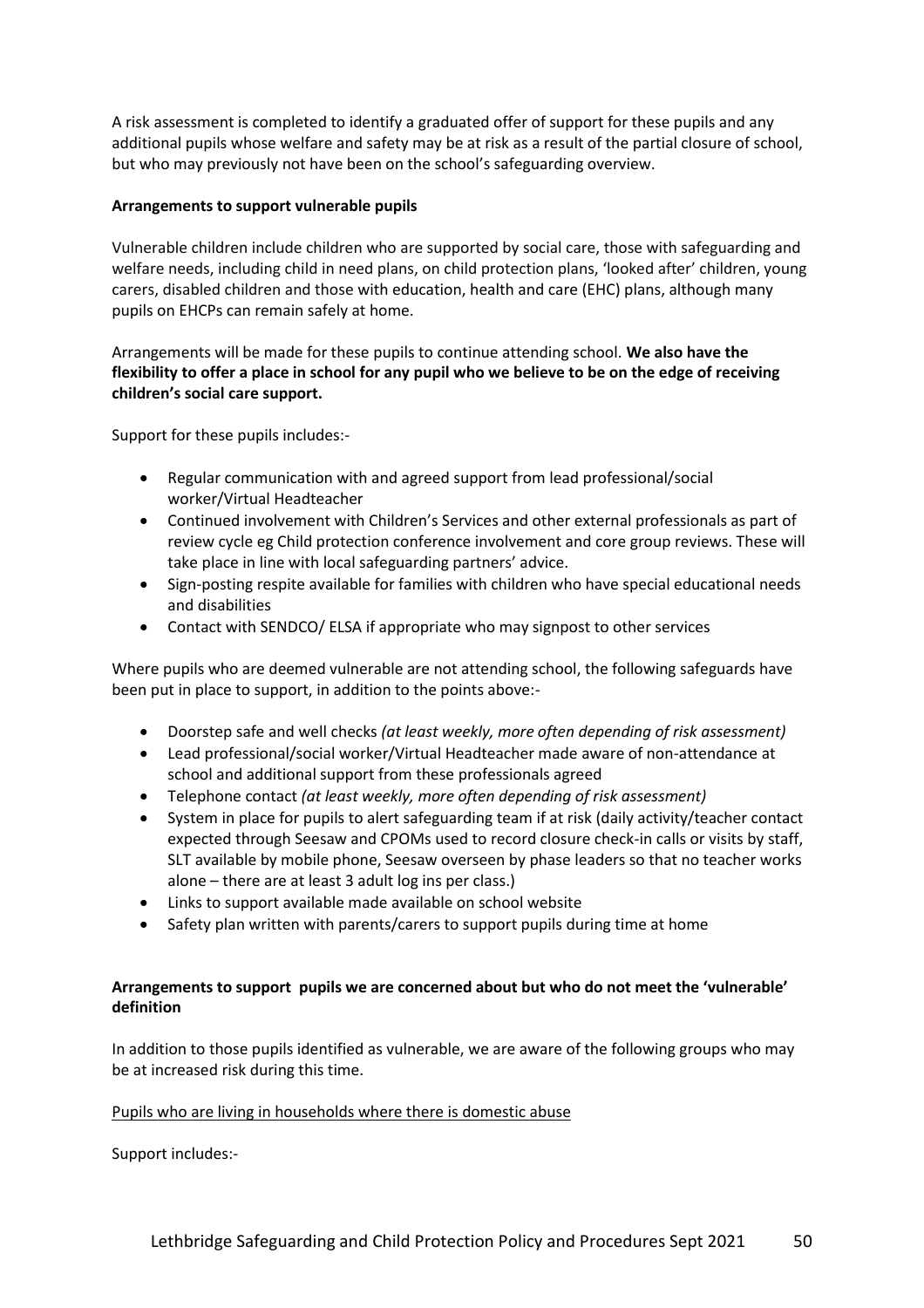- Telephone contact weekly
- Links to support available on school website, including contact numbers for [National](https://www.nationaldahelpline.org.uk/)  [Domestic Abuse Helpline](https://www.nationaldahelpline.org.uk/)
- Ensuring victims are aware of the Government advice that they are able to leave their house to seek refuge if their safety is at risk
- Regular review to monitor whether risk is increasing by pupil remaining at home and provision of school place if required

#### Pupils who have mental health issues, including anxiety and depression

Support includes:-

- Teacher contact with pupils to check on well-being via school email systems or virtual learning environments. Staff aware of safeguarding procedures to follow if they have concerns about a pupil welfare
- Support from the school's SEND and Safeguarding Team
- Links to support available on school website, including [Young Minds](https://youngminds.org.uk/) and [Childline](https://www.childline.org.uk/)
- Regular review to monitor whether risk is increasing by pupil remaining at home and provision of school place if required

#### Pupils who are at risk of peer on peer abuse, including cyber-bullying

Support includes:-

- Teacher contact with pupils to check on well-being via school email systems or virtual learning environments. Staff aware of safeguarding procedures to follow if they have concerns about a pupil welfare
- System in place for pupils to alert safeguarding team if at risk as above*.*
- Safety plan written with parents/carers to support pupils during time at home
- Links to support available on school website, including resources for parents to access to keep their children safe online eg [Kidscape](https://www.kidscape.org.uk/advice/advice-for-parents-and-carers/cyberbullying-and-digital-safety/reporting-cyberbullying/)
- Regular review to monitor whether risk is increasing by pupil remaining at home and provision of school place if required

#### Pupils who are at risk of being left at home unsupervised

- Clear communication with parents/carers about the importance of keeping their children safe whilst they are at home, including appropriate supervision, both in the 'real world' and online
- System in place for pupils to alert safeguarding team if at risk *see above*
- Regular review to monitor whether risk is increasing by pupil remaining at home and provision of school place if required

This document was last reviewed and updated September 2021 The next scheduled review of this document is September 2022

Signed:……………………………………..(Headteacher)